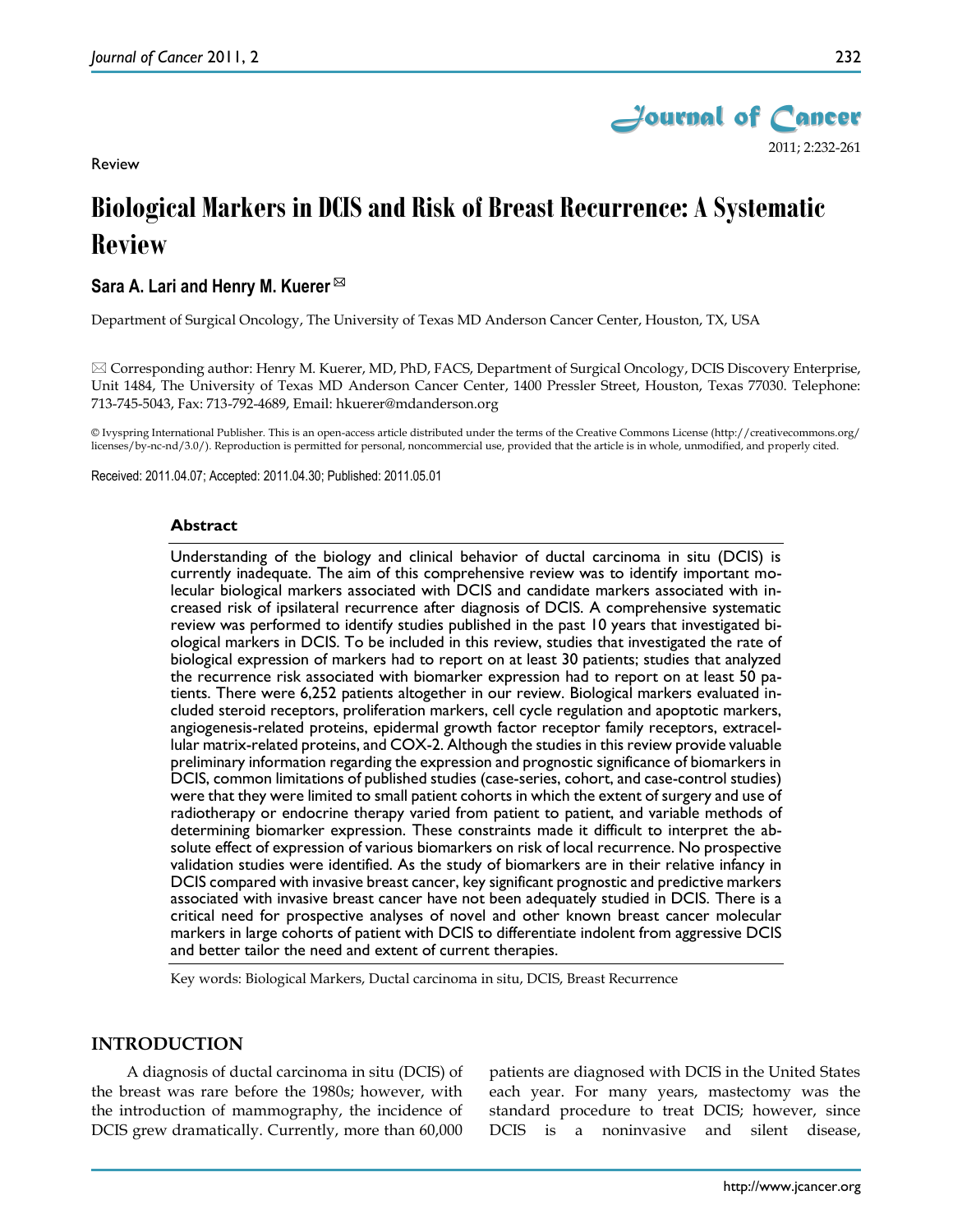breast-conserving therapy with or without radiotherapy is now considered sufficient and the accepted method to treat DCIS. A definitive goal in treating DCIS is to prevent ipsilateral invasive breast cancer recurrence as the mortality associated with a diagnosis of pure DCIS is less than 1–2% [1]. About 5-30% of patients with DCIS treated with breast-conserving therapy with or without radiation experience an ipsilateral local recurrence, and about half of these recurrences are invasive. Clinicians are unable to predict the risk of local recurrence or progression to invasive breast cancer in patients with DCIS following their treatment, a major concern that needs to be addressed. Numerous studies have been conducted to address this concern, and in a few studies, investigators have concluded that several histopathologic characteristics of DCIS—lesion size, margin status, nuclear grade, architectural pattern, and presence of necrosis—are predictors of recurrence [1].

The U.S. National Cancer Institute has recently identified a critical need for investigation and validation of molecular factors to improve risk stratification of patients with DCIS, which will facilitate identification of the optimal therapy for each individual patient [2].

A molecular biological marker ("biomarker") is a molecular feature that is objectively measured and that serves as an indicator of a normal biological response, a pathogenic process, or the likelihood of response to an existing or novel pharmacologic therapy. In cancer, biomarkers may be used for disease detection, disease staging, monitoring of disease response to therapy, and prediction of patient prognosis [3]. A biomarker may be DNA or RNA based or a protein marker measured directly in tissues, serum, or other body fluids [3].

For DCIS, the optimal biomarker or combination of measured biomarkers would provide additional prognostic information beyond that provided by other clinical and pathologic factors established in the field as risk factors for local recurrence, such as lesion grade, lesion size, patient age, margin status, and use versus nonuse of adjuvant radiotherapy. The perfect biomarker or combination of biomarkers and/or clinical pathologic factors would establish which cases of DCIS were highly unlikely to ever be associated with progression to invasive breast cancer and thus which patients needed no further therapy. Biomarker expression might also be useful in individualizing therapy for DCIS with respect to the need for local excision versus mastectomy or the need for adjuvant radiotherapy.

Validation of cancer biomarkers is complex and must be thorough if the marker is to be used in patient care [4-6]. The aim of this comprehensive review was to identify important biomarkers associated with DCIS and candidate biomarkers associated with increased risk of ipsilateral recurrence after diagnosis of DCIS.

# **METHODS**

A comprehensive search of the MEDLINE and Cochrane databases was performed on February 4, 2011. Search terms included the U.S. National Library of Medicine's Medical Subject Headings *ductal carcinoma in situ*, *in situ breast cancer*, *intraductal carcinoma*, *stage 0 breast cancer*, and *DCIS*. Additional search terms included *estrogen receptor, progesterone receptor, androgen receptor, Ki-67, cyclin D1, cyclin A, cyclin E, p16, p21, p27, p53, Bcl-2, Bax, survivin, c-myc, Rb, VEGF, HPR1, HER1, HER2, HER3, HER4, CD10, SPARC and COX-2* (Table 1)*.* A total of 622 studies were identified on biological markers in DCIS published in November 2000 or later. One additional significant study published in 1998 and referenced in other studies included in the review was also included [7]. The following types of studies were excluded: in vitro studies; studies involving only animals; case reports; and studies reporting on patients with concurrent invasive breast cancer or non-breast malignancies. Studies that investigated the rate of biological expression of markers had to report on at least 30 patients, and studies that analyzed the recurrence risk associated with biomarker expression had to report on at least 50 patients. There were 6,252 patients altogether in our review.

# **RESULTS**

Biomarker expression rates for different categories of biomarkers and notes on how expression rates were derived are presented in Tables 2–8. Information on the relationship between biomarker expression and the risk of ipsilateral recurrence following surgery for DCIS is presented in Table 9. Table 9 lists the year published, the number of patients in the study, the type of surgery performed, whether post-lumpectomy radiotherapy was given, the median follow-up time, whether endocrine therapy was utilized, and a synopsis of whether the biomarker studied was associated with an increased risk of local recurrence.

# **Steroid Receptors**

#### Estrogen Receptor

Estrogen receptor (ER) was one of the first biological markers to be studied in depth, and today ER is one of the most valuable markers in breast cancer. ER status in patients with breast cancer predicts re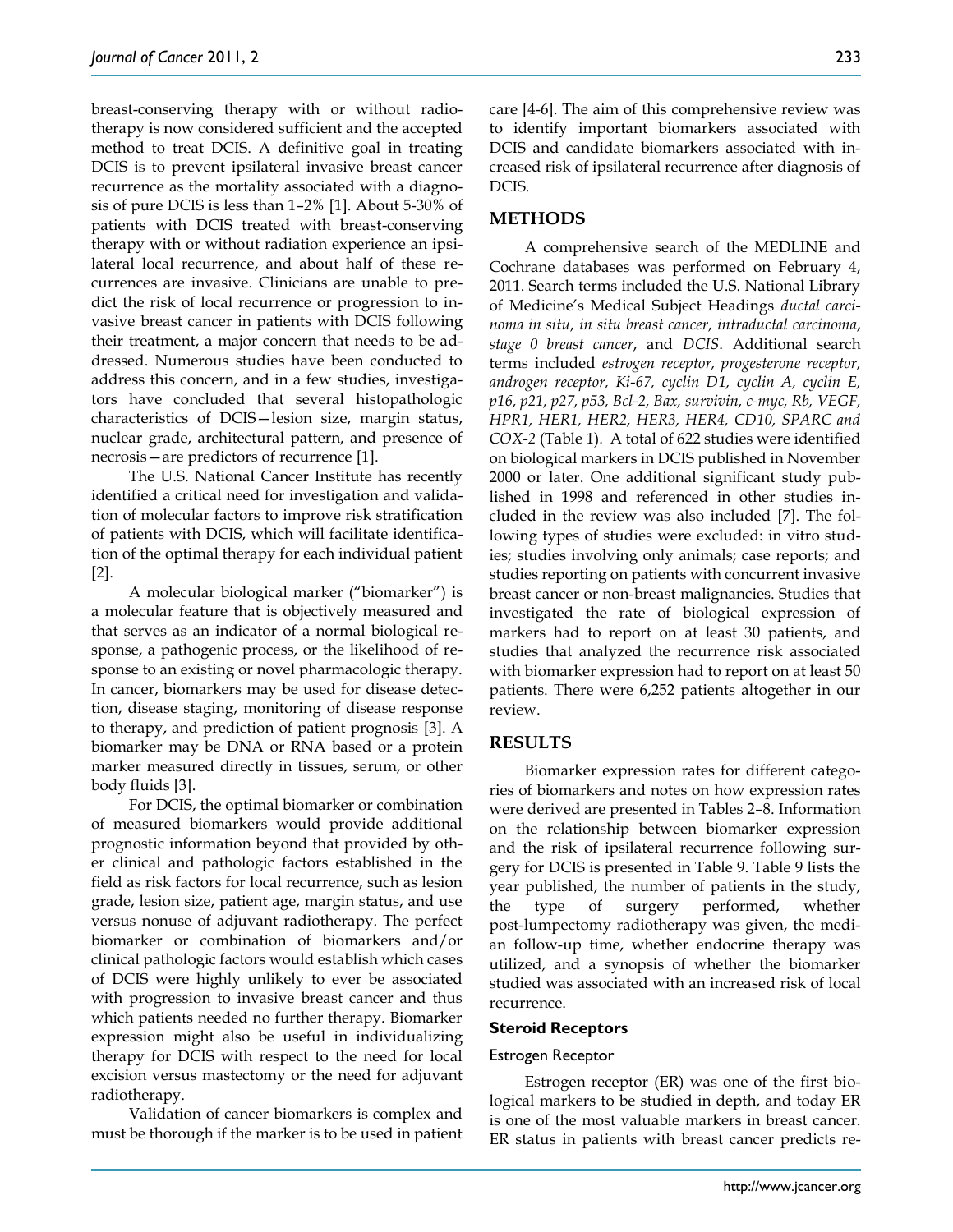sponse to endocrine therapy. Among the 36 studies in our comprehensive review that examined ER expression rate in DCIS, the mean ER expression rate was 68.7% (range: 49–96.6%, Table 2).

Numerous studies revealed ER expression to be inversely related to the nuclear grade of DCIS: ER expression was higher in well-differentiated lesions than in poorly differentiated lesions [8-15]. One study revealed that ER expression was more common in cribriform DCIS than in other DCIS subtypes [7]. Similarly, another study revealed that ER expression was more common in papillary, solid, and cribriform DCIS than in micropapillary and comedocarcinoma DCIS [9].

Many investigators studied the relationship between ER and other biological markers. Several studies revealed ER to be inversely correlated with HER-2/*neu* (HER2) expression [7, 9, 13, 16-18]. One study revealed that ER expression was inversely correlated with p53 expression [7]. A few studies revealed ER expression to be positively associated with high Bcl-2 expression [7, 12, 16]. One study reported a significant correlation between ER negativity and cyclooxygenase-2 (COX-2) positivity [19]; however, another study did not find a significant correlation between ER and COX-2 [20]. Kulkarni et al reported several significant associations between ER and other markers—for instance, progesterone receptor (PR), Cyclin D1, p53, and p21 [21]. Altintas et al reported that lesions with high proliferative activity were more likely to be ER negative [15].

#### ER Expression and Risk of Local Recurrence

We identified 16 studies (2,470 total patients) that evaluated the relationship between ER expression and risk of local recurrence (Table 9). Four of these studies revealed an association between ER-negative DCIS and risk of local recurrence [16, 22-24]. In the first study, a nested case-control study by Provenzano et al, the investigators compared 53 patients with DCIS who had a subsequent local recurrence to 42 age- and date- of-diagnosis-matched control subjects with DCIS who did not have a recurrence [22]. Patients in the series had breast-conserving surgery with (n=10) or without adjuvant radiotherapy (n=85). Patients with subsequent local recurrence were more likely than those without recurrence to have ER-negative disease (62% vs. 35%; OR: 0.2; *P*=0.01, Table 9) [22].

In the second study that found a relationship between ER-negative DCIS and risk of local recurrence, another nested case-control study, Kerlikowske et al evaluated biomarker expression and risk of local recurrence among 329 patients with DCIS who were

all treated with wide local excision without subsequent radiotherapy. The authors selected tissues to be studied for biomarker expression from 72 women who had a subsequent invasive cancer event, 71 women who had a subsequent DCIS event, and 186 randomly selected women who served as control subjects who did not have a subsequent tumor event [24]. This nested case-control study had a median follow-up time of 8.2 years. According to the univariate analysis, patients with a subsequent DCIS event were more likely than those without a subsequent tumor event to have ER-negative disease (31% vs. 20%, Table 9). ER-negative status was individually associated with DCIS recurrence. In addition, ER-negative status combined with either HER2 expression or Ki-67 expression was associated with DCIS recurrence. Similar results were observed in the multivariate analysis. Patients with DCIS recurrence were more likely to exhibit the phenotype ER-HER2+Ki-67+, and this phenotype was a predictor of DCIS recurrence (hazard ratio: 5.8; 95% confidence interval [CI]: 2.4-14, Table 9). In patients who developed a subsequent *invasive* tumor, the investigators did not find ER to be a predictor of recurrence either individually or in combination with other markers in a phenotype [24]. This study by Kerlikowske et al is one of the largest and arguably one of the most important studies in the field. This study by Kerlikowske et al is valuable because it allows clinicians to study a group of patients who all underwent the identical therapy for DCIS - in this case local excision alone without radiotherapy. Overall, 28% of the patients had a local-regional recurrence. This high rate of recurrence may be related to the fact that 45-61% of patients in the study had positive margins or uncertain margin status [24]. Obtaining definitive negative margins is now a well-known, accepted prerequisite for breast-conserving therapy [1], and this situation illustrates the complexity of interpreting results and the potential clinical value of these types of biomarker studies for present day therapy of DCIS.

In the third study that found a relationship between ER-negative DCIS and risk of local recurrence, Roka et al evaluated 132 patients with DCIS treated with breast-conserving surgery without (n=33) or with whole-breast radiotherapy (n=99) and found that patients with ER-negative DCIS were more likely than those with ER-positive DCIS to have a local recurrence (12.2% vs. 3.7%, Table 9) [23]. This study provides clinically useful information in that it gives an absolute difference between the rates of local recurrence in patients with ER-negative and ER-positive DCIS treated with surgery and radiotherapy: about 8.5%.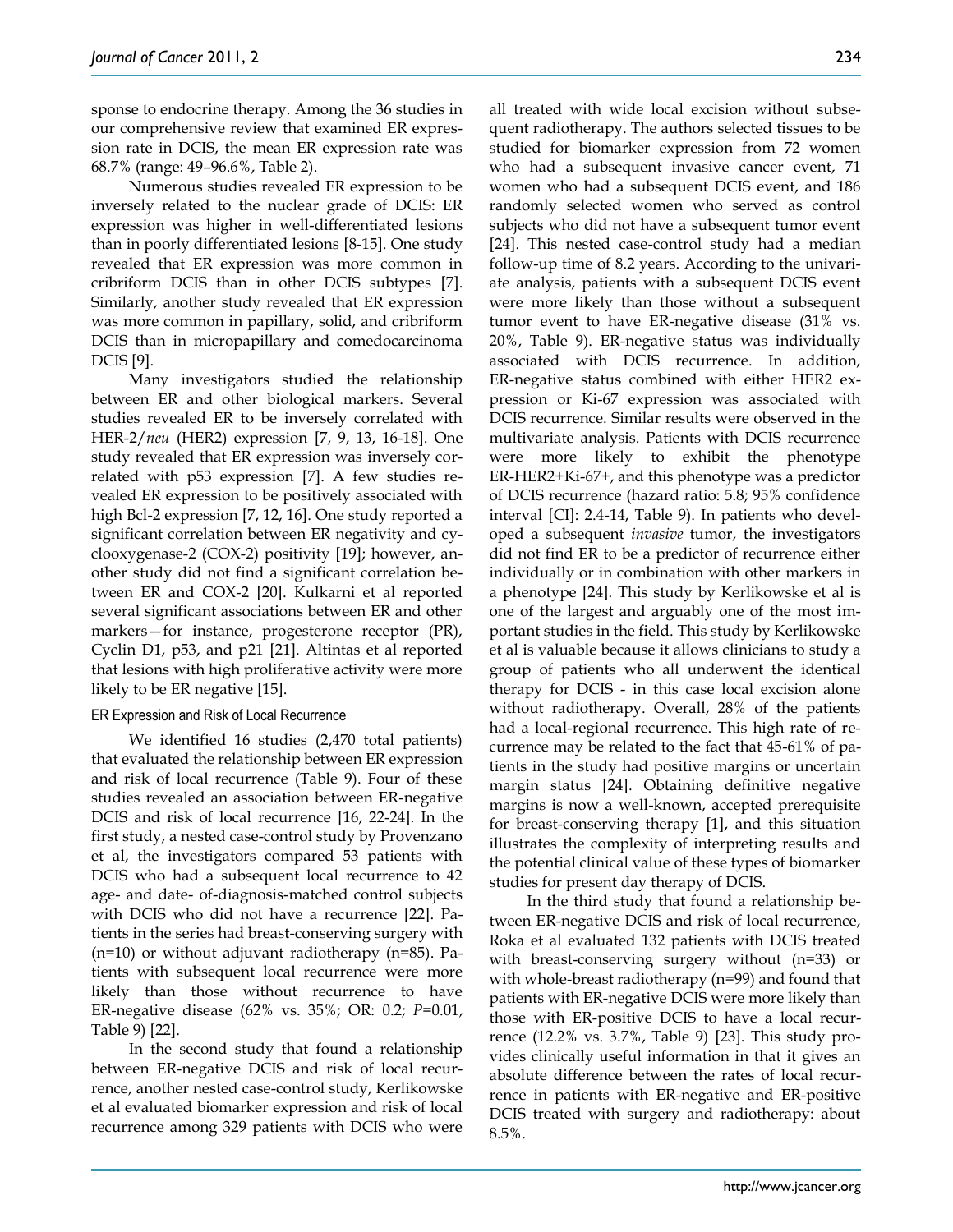Ringberg et al investigated 187 patients with DCIS who underwent breast-conserving therapy with (n=66) or without (n=121) radiotherapy. In the group of patients who did not receive radiotherapy, 31 patients had a recurrence. The authors used principal components analysis to evaluate a cell biological index that included ER and PR negativity, overexpression of HER2, low Bcl-2 expression, accumulation of p53, nondiploidy, and high Ki-67 expression. According to the multivariate analysis, the combination of ER-negative DCIS and the biological markers in the index was a strong predictor of local-regional recurrence (relative risk: 1.3; 95% CI: 1.0-1.6, Table 9) [16].

Zhou et al [25] examined the relationship between triple-negative DCIS (negative for ER, PR, and HER2; also known as *basal-like breast cancer*) and risk of local recurrence. This study included 392 patients, approximately half of whom received adjuvant radiotherapy. Of the 392 patients, 42 patients had an *in situ* recurrence, and 34 had an *invasive* recurrence. The authors compared the 32 patients with triple-negative DCIS with the 360 patients with other phenotypes and found that patients with basal-like DCIS had a higher risk of local recurrence. However, this difference did not reach statistical significance. This study illustrates additional barriers to determining the effect of biomarker expression on local recurrence, including small number of patients and inconsistent use of adjuvant treatments (e.g., radiotherapy), which can confound results.

#### ER Expression and Response to Therapy

A predictive biomarker is a marker that can predict the response to a specific therapy. For invasive breast cancer, the presence of ER expression and the degree of ER expression have unequivocally been shown to predict response to tamoxifen, which blocks ER, and aromatase inhibitors, which prevent production of estrogen. In women with ER expression, ER has been demonstrated to affect the expression of other relevant biomarkers and lead to increased survival and decreased recurrence risk in women taking tamoxifen or aromatase inhibitors compared to women not taking these drugs [26]. In contrast, no demonstrative effect of tamoxifen or aromatase inhibitors is seen in patients whose invasive tumors lack ER expression.

For DCIS, we found four clinical trials that may shed light on the value of ER for predicting response to tamoxifen and aromatase inhibitors. The first two studies were landmark phase III trials in which patients with DCIS were randomized to tamoxifen or placebo after local excision of DCIS. The first, the UK/ANZ DCIS trial, involved 1,701 patients and had an unusual randomization scheme involving the use of adjuvant tamoxifen and radiotherapy with elective decision to withhold or provide one of these treatments [27]. The median follow-up time was 12.7 years. Although tamoxifen significantly reduced the incidence of all new breast events (*P*<0.0001), the absolute differences between rates of new breast cancer events in women randomized to tamoxifen and no tamoxifen were small. Patients randomized to tamoxifen had a 3.5% absolute 10-year reduction in the risk of ipsilateral DCIS recurrence, no change in the risk of ipsilateral invasive breast cancer, and a 2.3% absolute 10-year reduction in the risk of new contralateral breast cancer.

The second landmark phase III trial was the National Surgical Adjuvant Breast and Bowel Project (NSABP) B-24 clinical trial, which included 1,804 women, and in which tamoxifen was also investigated among patients receiving radiotherapy [28]. At a median follow-up time of 12 years, there were very small but statistically significant absolute reductions in rates of breast cancer events among patients randomized to tamoxifen versus placebo (a 2.4% reduction in the risk of ipsilateral invasive breast cancer recurrence, no change in the risk of ipsilateral DCIS recurrence, and a 3.2% reduction in the risk of contralateral breast cancer events). An important caveat in interpreting these data is that in both the UK/ANZ and NSABP B-24 trials, patients were not selected to receive tamoxifen on the basis of ER positivity. The magnitude of benefit might have been higher if only patients with ER-positive DCIS had been enrolled. Nevertheless, taken together, the results of these two trials suggest that ER appears to be a weakly predictive biomarker for effecting local recurrence following treatment for DCIS.

The third pivotal trial implicating ER as a predictive biomarker for endocrine manipulation of ER-positive DCIS was reported by Chen et al [29]. This small study, involving just 23 patients, was undertaken to investigate whether neoadjuvant (administered before surgery) endocrine therapy resulted in detectable histologic alterations. In order to determine whether such treatment results in detectable histologic alterations, the authors compared the pathologic and biomarker changes in DCIS following neoadjuvant endocrine therapy (that is, before surgery) to a group of patients who did not undergo preoperative anti-estrogenic treatment. Premenopausal women were treated with tamoxifen, and postmenopausal women were treated with letrozole. Pathologic markers of proliferation, inflammation, and apoptosis were evaluated at baseline and at 3 months. Following treatment, predominant morphologic changes in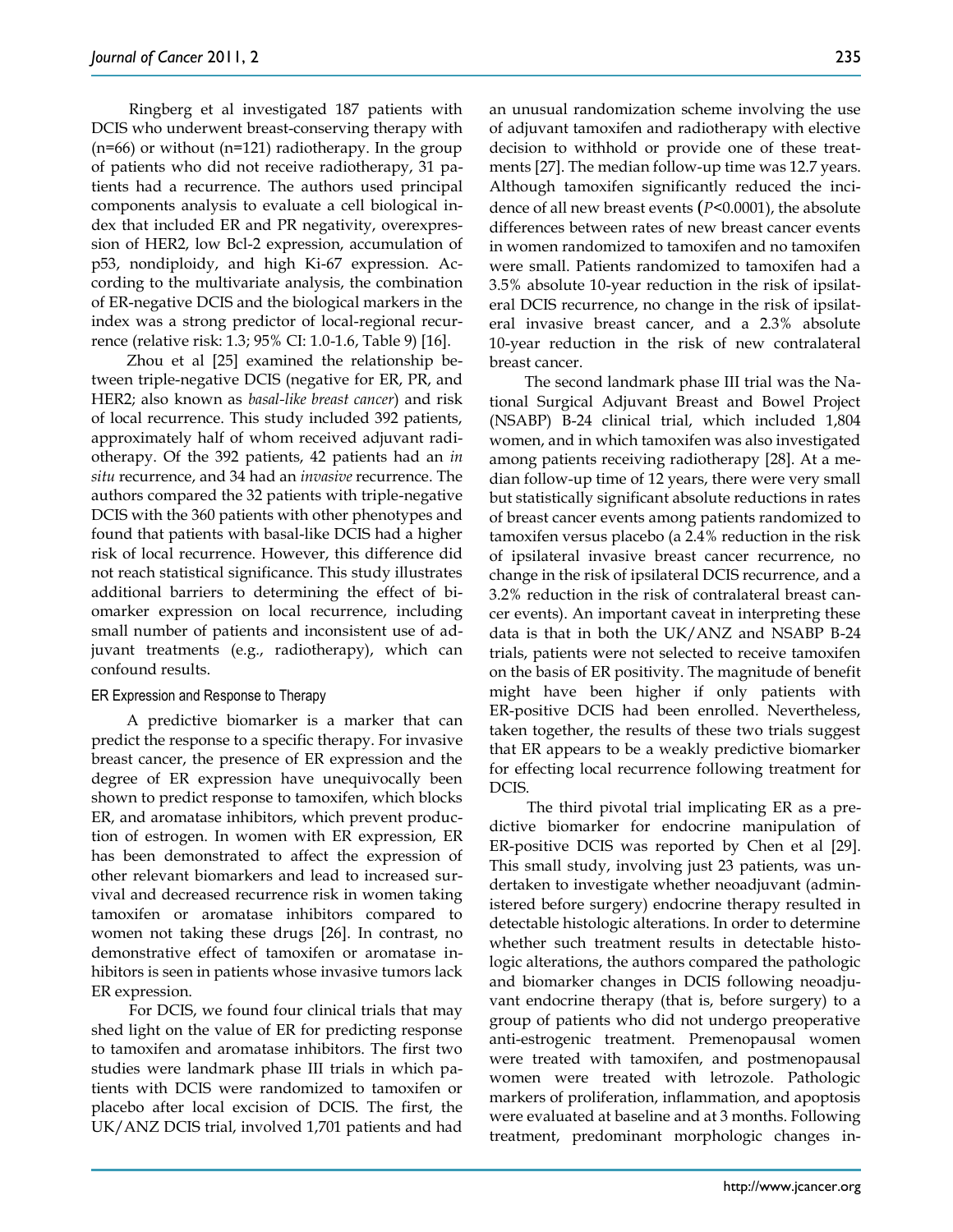cluded increased multinucleated histiocytes and degenerated cells, a decrease in expression of the proliferation marker Ki-67, and immune infiltration into the lesions consistent with a treatment effect. This study was significant because of its novel clinical trial design, the so-called "window study design," which allows investigators to test potentially promising agents for DCIS and immediately assess biological response when the patient undergoes surgery [29, 30].

The fourth important trial implicating ER as a predictor of response to endocrine therapy was another window study, by Bundred et al. These authors randomized 90 postmenopausal patients with ER-positive DCIS to one of the following treatments for 2 weeks before surgery: exemestane, an aromatase inhibitor; celecoxib, a COX-2 inhibitor; exemestane and celecoxib; or placebo [30]. Exemestane significantly reduced proliferation compared with placebo; the median reduction was 9%. The effect of exemestane on proliferation was seen regardless of grade, HER2 expression, or PR expression. Celecoxib had no effect on proliferation or apoptosis either when the drug was administered alone or when it was administered in combination with exemestane. Thus, pharmacologic endocrine ablation with exemestane in postmenopausal patients with ER-positive DCIS resulted in a significant reduction in proliferation of cancer cells in the short term. However, the clinical utility of aromatase inhibitors remains to be determined from studies to be reported utilizing this class of drugs in the adjuvant setting [1].

#### Progesterone Receptor

PR is considered to be as important as ER in *invasive* breast cancer. In *invasive* breast cancer, expression of PR is weakly prognostic with respect to disease-free survival and *also* a predictor of response to endocrine therapy. Among the 28 studies in our review that examined PR expression rate in DCIS, the mean PR expression rate was 59.6% (range: 40–83.3%, Table 2). As with ER, an inverse relationship was observed between PR expression and nuclear grade. Patients with high-grade DCIS were less likely than patients with non-high-grade DCIS to have PR-positive disease [8-10, 12, 14, 15]. One study revealed that PR expression was more common in cribriform DCIS and noncomedo DCIS than in other subtypes [7]. Another study revealed that PR expression was more common in papillary, solid, cribriform, micropapillary, and comedocarcinoma subtypes than in other subtypes [9].

A majority of the studies included in our review investigated the relationship between PR and other biological markers. A direct positive relationship was observed between PR expression and ER expression [7, 9, 21]. Also, a positive relationship was observed between PR expression and Bcl-2 expression [7, 16, 22]. One study revealed a significant correlation between PR status and p27 status [31]. Several studies reported an inverse relationship between PR expression and HER2 expression [7, 9, 12, 16, 17, 21]. A few studies revealed an inverse relationship between PR expression and p53 expression [7, 16]. In addition, an inverse relationship was observed between PR expression and Ki-67 expression [15, 16].

Thirteen studies (2,051 total patients) in our review evaluated the relationship between PR expression and risk of recurrence, and only two of these studies revealed a significant correlation. In a nested case-control study, Provenzano et al found that PR negativity was independently associated with risk of local-regional recurrence. These authors compared tissues from patients who subsequently developed ipsilateral recurrence (cases) with those from patients who did not develop a recurrence (controls). Patients who developed a local-regional recurrence were more likely than controls to have PR-negative disease (63% vs. 34%, Table 9) [22]. As mentioned previously, Ringberg et al found that a cell biological index that included ER and PR negativity, overexpression of HER2, low Bcl-2 expression, accumulation of p53, nondiploidy, and high Ki-67 expression was a strong predictor of recurrence [16].

#### Androgen Receptor

Breast cancer is known to be a hormonally dependent carcinoma. Many immunohistochemical studies conducted to date have revealed androgen receptor (AR) to be often co-expressed with ER and PR in breast tumors, but only a few studies have examined the role and significance of AR in breast cancer etiology and prognosis [32, 33]. Among the four studies in our review that examined AR expression rate in DCIS, the mean AR expression rate was 65.8% (range: 37–81%, Table 2). Hanley et al found that unlike expression of the other steroid receptors, ER and PR, expression of AR was slightly higher in high-grade DCIS than in non-high-grade DCIS, although the difference was not significant (93% vs. 89%) [8]. Hanley et al studied patterns of co-expression of ER and PR with AR. These authors reported that 87% of non-high-grade DCIS lesions compared with 30% of high-grade DCIS lesions expressed both AR and ER. The co-expression pattern was similar for PR [8]. Yu et al reported similar findings with respect to co-expression of AR with ER (*P*<0.001) and PR (*P*=0.035) [33].

There were only two studies that investigated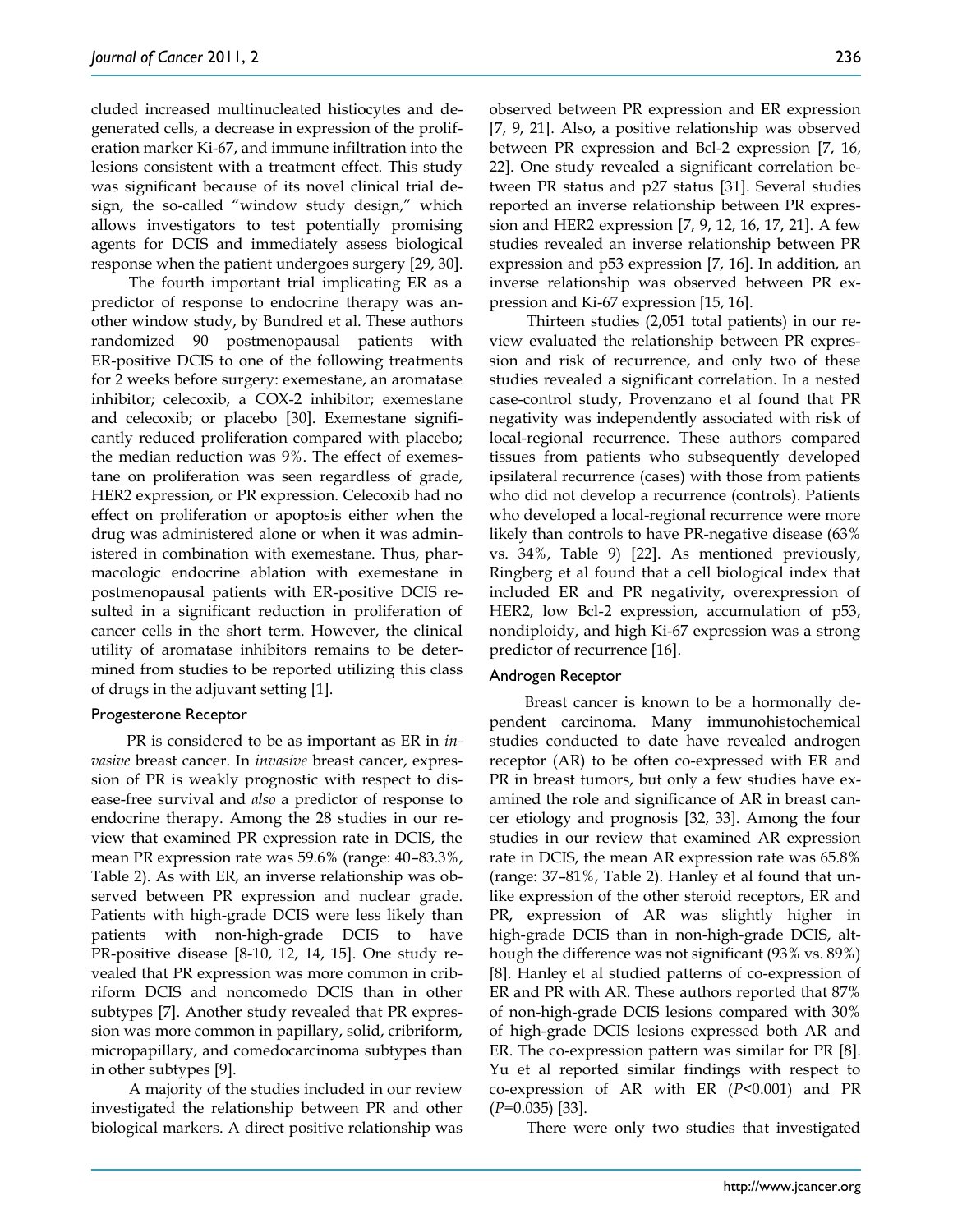the relationship between AR expression and risk of recurrence. Provenzano et al found that AR expression was not a predictor of local recurrence of DCIS [22]. Another study that we identified during our initial search did not meet our selection criteria because too few patients were studied; only 34 patients with DCIS were investigated [33].

# **Proliferation marker—Ki-67**

Information on expression of Ki-67 in DCIS is presented in Table 3. The nuclear antigen Ki-67 is commonly used to assess the proliferation rate of breast cancer tumors, which is a key element of progression of the disease [34]. Our review included 16 studies that reported Ki-67 expression rates in DCIS (Table 3). Barnes et al. reported a median expression of Ki-67 in DCIS as 10.9 - 15.5% (Table 3) [35]. Kuerer et al reported that the mean (± standard deviation) percentage of cells staining for Ki-67 was  $44.29 \pm$ 3.42% (Table 3). This expression rate is likely high because all the patients in this series had HER2-positive DCIS, and were more likely to have high-grade lesions [18]. Bundred et al reported that the median percentage of cells staining for Ki-67 at baseline was 13.5–20.7% in the various subgroups in a randomized trial of aromatase-inhibitor therapy in patients with ER-positive DCIS (Table 3) [30].

A few studies revealed high proliferative activity to be comedo DCIS than in DCIS with other architectural patterns [7, 16]. In addition, high proliferative activity was associated with high-grade versus non-high-grade DCIS lesions [12, 16, 36].

Three of the nine studies (1,365 total patients) in our review that evaluated the relationship between Ki-67 expression and the risk of local recurrence concluded that Ki-67 was not significantly associated with disease recurrence (Table 9). The remaining studies showed that Ki-67 was a predictor of local recurrence, either independently or in combination with other factors. Barnes et al, by means of multivariate analysis, reported that Ki-67 was an independent predictor of recurrence (Odds ratio: 1.03; 95% CI: 1.00-1.06; *P*=0.038, Table 9). Patients in this study who had had a recurrence had significantly higher median proliferative activity than patients who had not had a recurrence (15.5% vs. 10.9%, *P*=0.005) [35]. In a similar study conducted by Wilson et al, by means of univariate analysis, patients with recurrence were more likely to exhibit high proliferative activity than patients without recurrence (71.4 % vs. 42.2%, *P*=0.006). However, in the multivariate analysis, Ki-67 was not found to be a predictor of local recurrence. [37]. Kerlikowske et al found that high Ki-67 expression (more than 10% of tumor cells stained) was individually associated with recurrence of DCIS in the univariate analysis, but, Ki-67 was not individually associated with subsequent *invasive* tumor. However, the phenotype Ki-67+p16+ and the phenotype Ki-67+p16+COX-2+ were associated with subsequent *invasive* tumor. Ki-67 was individually associated with DCIS recurrence, and the phenotypes Ki-67+ER- , Ki-67+p16+, and Ki-67+p16+COX-2+ were also associated with DCIS recurrence. In the multivariate analysis, the Ki-67+p16+COX-2+ phenotype was a strong predictor of subsequent *invasive* recurrence (HR: 2.2; 95% CI: 1.1-4.5, Table 9). Ki-67+p16+COX-2- (HR: 3.7; 95% CI: 1.7-7.9, Table 9) and ER-HER2+Ki-67+ (HR: 5.8; 95% CI: 2.4-14, Table 9) were two phenotypes that were strong predictors of subsequent DCIS recurrence [24].

# **Cell Cycle Regulation and Apoptotic Markers**

# Cyclin D1

Cyclin D1 is one of the many proteins involved in cell cycle regulation, specifically regulation of the mid-G1 phase. It is also responsible for regulating cyclin-dependent kinases [38]. Overexpression of cyclin D1 is commonly seen in breast cancer, but it has also been identified in many other tumors [39, 40]. Among the six studies in our review that examined cyclin D1 expression rate in DCIS, the mean cyclin D1 expression rate was 55.9% (range: 37–70.6%, Table 4).

Oh et al reported a significant correlation between cyclin D1 expression and ER expression [41]. However, Lebeau et al or Millar et al did not find an association between overexpression of cyclin D1 and expression of ER and PR [12, 31].

In our comprehensive search, we identified five studies (443 total patients) that investigated the prognostic significance of cyclin D1. Jirström et al found cyclin D1 to be strongly and inversely related with ipsilateral local recurrence. Patients with low cyclin D1 fraction had a higher risk of ipsilateral local recurrence than patients with high cyclin D1 fraction (32.3% vs. 18.2%, *P*=0.002, Table 9) [42]. Findings from the other four studies indicated no significant correlation between cyclin D1 and risk of local-regional recurrence [21, 31, 38, 43].

# Cyclin A

Cyclin A, like cyclin D1, is one of the proteins in the cell cycle responsible for regulating cyclin-dependent kinases [38]. We found only two studies that investigated the role and significance of cyclin A in DCIS. Millar et al reported that 35% of the DCIS lesions in their study expressed cyclin A (Table 4), and Chasle et al did not report an expression rate in their study. These authors found no association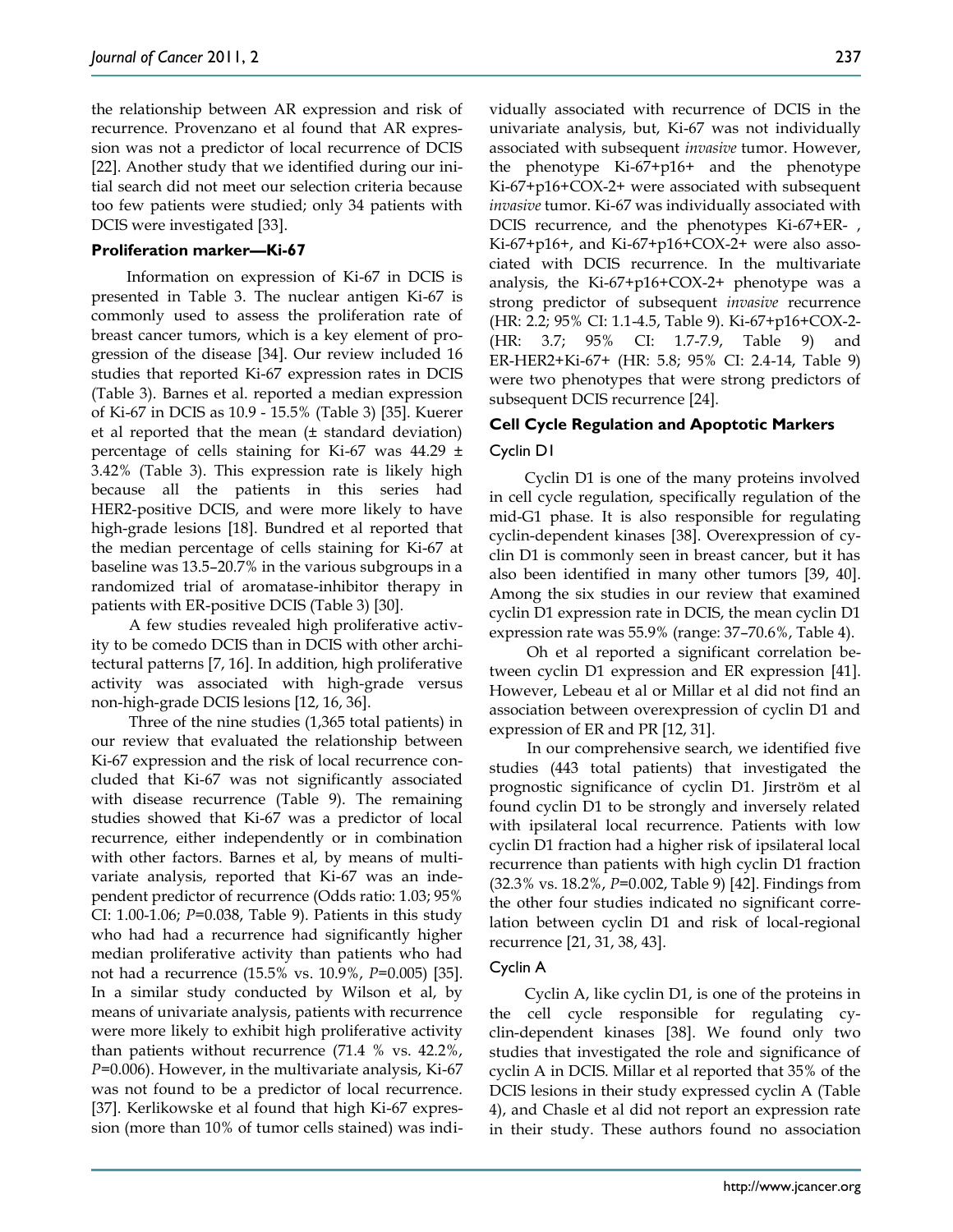between cyclin A expression and expression of ER or PR or with any histologic features. However, Chasle et al found cyclin A expression to be significantly higher in comedo DCIS than in noncomedo DCIS. In the same study, the investigators found cyclin A expression to be positively correlated with expression of two other biological markers, Ki-67 and p21 [38]. Overall, the investigators did not observe cyclin A to be an independent predictor of local-regional recurrence; however, when they studied global proliferation factor, a combination of Ki-67 and cyclin A, they found this factor to be correlated with local recurrence [38].

#### Cyclin E

Like cyclin D1 and cyclin A, cyclin E interacts with cyclin-dependent kinases in the late-G1 phase of the cell cycle [44]. We identified one study that investigated the relationship between cyclin E expression and recurrence in DCIS. Jirström et al reported that approximately 25% of the 92 cases of DCIS in their study had high cyclin E expression [42] (Table 9). In the same study, the investigators found that cyclin E was not an independent predictor of disease recurrence [42].

# P16

P16 is a tumor suppressor protein that regulates cellular proliferation and growth by acting as a cyclin-dependent kinase 4 inhibitor. In the three studies we identified that examined p16 expression in DCIS, the mean p16 expression rate in DCIS was 33.7% (range: 28–39.3%, Table 4). Gauthier et al did not observe associations between p16 expression and any histologic factors or hormone receptors [45], and the other two studies did not look for associations between p16 expression and other factors.

We identified three studies (576 total patients) that investigated the effect of p16 expression on local recurrence of DCIS. Jirström et al found that p16 was not an independent risk factor for recurrence [42]. Interestingly, Gauthier et al reported that among patients with high p16 expression and high COX-2 expression, patients with high proliferative activity were more likely to have a local-regional recurrence than patients with low proliferative activity [45]. In a follow-up study by the same investigators, Kerlikowske et al, by means of univariate analysis, found p16 to be the only individual marker associated with subsequent *invasive* recurrence (57% vs. 30%, HR: 2.3, Table 9). p16 was also associated with subsequent *invasive*  recurrence when it was combined with two other biological markers, Ki-67 expression and COX-2 expression. p16 was also associated with subsequent DCIS recurrence when it was combined with Ki-67 expression and lack of COX-2 expression. In the multivariate analysis, the p16+COX-2+Ki-67+ triple-positive phenotype was a strong predictor of subsequent *invasive* recurrence (HR: 2.2; 95% CI: 1.1-4.5, Table 9), and the p16+COX-2-Ki-67+ phenotype was a predictor of subsequent DCIS recurrence (HR: 3.7; 95% CI: 2.4-14, Table 9) [24].

#### P21

P21 is an important protein that plays a role in cell cycle arrest. Studies have shown that p21 can either be a downstream target of p53 or can induce cell arrest independently of p53 [12, 46]. Among the six studies we identified that examined p21 expression rate in DCIS, the mean p21 expression rate was 53.1% (range: 29.6–76%, Table 4). Lebeau et al reported p21 to be significantly associated with nuclear grade and Van Nuys prognostic index; however, Oh et al reported p21-positive DCIS to be associated with well-differentiated histologic grade [12, 41]. With respect to clinicopathological factors, Oh et al also found that p21 expression was associated with noncomedo DCIS and tumors without necrosis [41]. When Lebeau et al studied the relationship between p21 and other biological markers, they found no correlation between p21 expression and p53 expression; however, p21 expression was significantly associated with expression of epidermal growth factor receptor and overexpression of HER2. In addition, p21 expression was correlated with cyclin D1 expression, but only in HER2-positive cases [12]. Kulkarni et al also investigated the relationship between p21 and other biological markers, and they found that p21 expression was significantly correlated with ER and cyclin D1 positivity [21]. Oh et al found p21 expression to be significantly positively correlated with ER expression and significantly inversely correlated with p53 expression [41]. Cornfield et al found no correlation between p21 and the other biological markers tested in their study (ER, PR, HER2, Ki-67, and Bcl-2) [46].

Four studies (365 total patients) in our comprehensive search examined the effect of p21 expression on local recurrence in DCIS. Only one study identified p21 as an independent predictor of recurrence. Provenzano et al reported that patients with local-regional recurrence were more likely than those without recurrence to have p21-positive disease (54% vs. 15%, Odds ratio: 6.0; *P*=0.01, Table 9) [22].

#### P27

P27 is a cyclin-dependent kinase inhibitor, and it also plays an important role in growth signaling. In recent breast cancer studies, loss of p27 has been as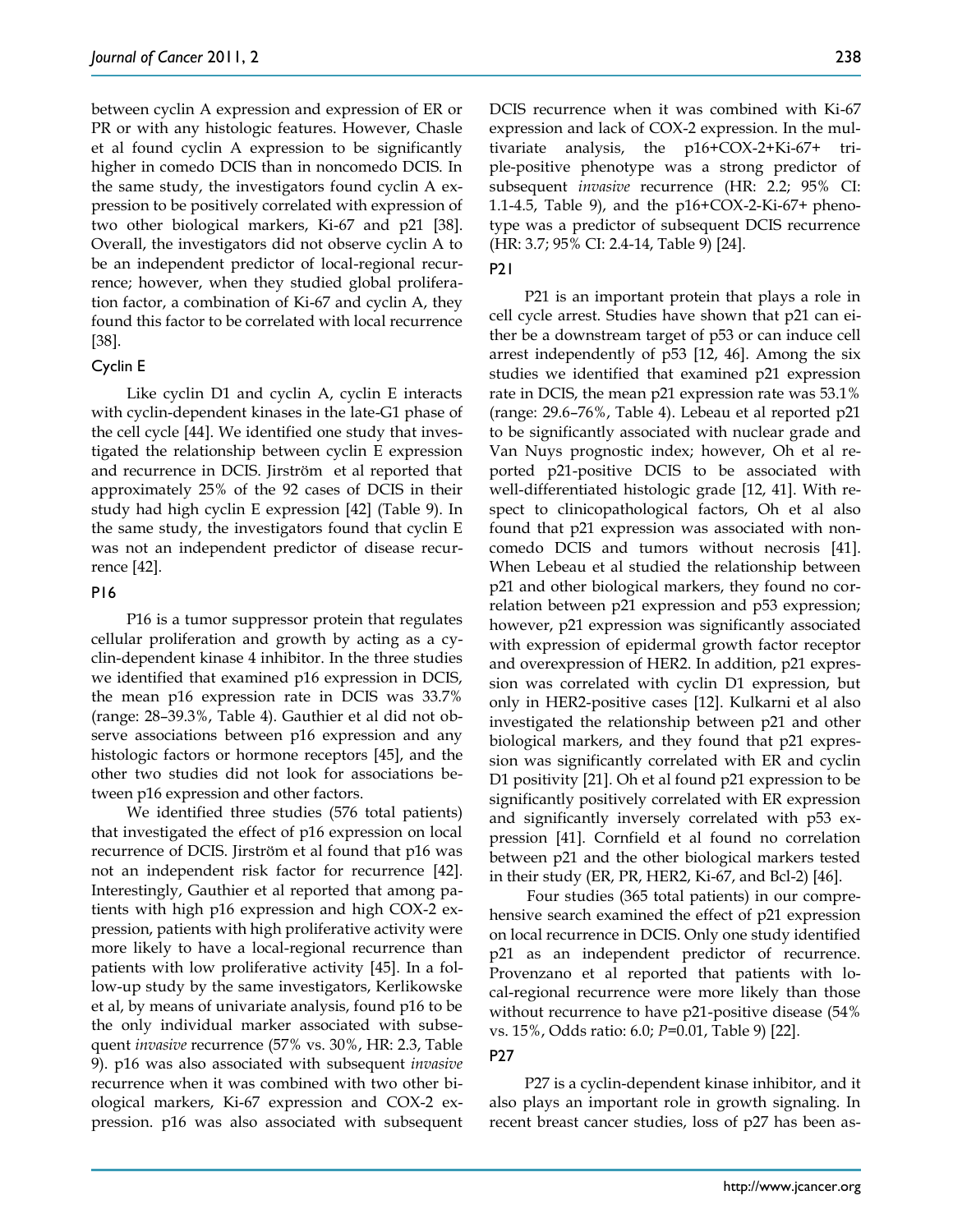sociated with poor patient outcome [31, 47]. Among the three studies in our review that examined p27 expression rate in DCIS, the mean p27 expression rate was 56.8% (range: 46.9–68.5%, Table 4). Jirström et al studied the associations between p27 and other biological markers, and they found p27 expression to be significantly correlated with p16 and cyclin D1 expression [42]. Millar et al and Oh et al observed p27 status to be significantly associated with cyclin D1 and ER status [31, 41]. Millar et al also found a significant association between p27 status and PR status [31]. In the same study, no association was observed between p27 positivity and cyclin A positivity or between cyclin A positivity and cyclin D1 positivity. Millar et al and Oh et al found no correlation between p27 and clinicopathological factors [31, 41]. In our comprehensive search, we found only two studies (237 total patients) that investigated the relationship between p27 expression and risk of local recurrence in DCIS. Both studies showed that p27 was not a predictor of local recurrence (Table 9).

#### P53

P53, a tumor suppressor gene, is responsible for apoptosis in the cell cycle. A mutation of p53 can compromise its function. P53 mutations are common in many cancers and occur in approximately 20% of breast carcinomas [43]. Among the 17 studies in our review that examined p53 expression rate in DCIS, the mean p53 expression rate was 41.4% (range: 11.3–88%, Table 4). Two studies revealed p53 expression to be more likely in DCIS of comedo type [7, 48]. Other studies showed p53 expression to be correlated with high tumor grade [36, 48]. Hieken et al also found that p53 was significantly associated with tumor grade and the presence of necrosis [48].

Several studies investigated the relationship between p53 and other biological markers. Ringberg et al reported p53 expression to be positively correlated with expression of ER, PR, HER2, and Bcl-2; however, Lebeau et al did not find p53 to be associated with either ER or PR [12, 16]. Lebeau et al also noted a correlation between p53 expression and lack of expression of cyclin D1 [12].

We found ten studies (1,355 total patients) that looked at the relationship between p53 expression and local recurrence; only three of these studies showed an association. Ringberg et al used principal components analysis to evaluate a cell biological index that included ER and PR negativity, overexpression of HER2, low Bcl-2 expression, accumulation of p53, nondiploidy, and high Ki-67 expression. P53 when combined with these biological markers was a predictor of local-regional recurrence [16]. The specific

rates of local recurrence associated with particular marker phenotypes were not discernible from the published report; however, the overall rate of recurrence was 25.6% among 121 patients treated with breast-conserving surgery without radiotherapy. Hieken et al reported that DCIS that recurred was more likely than DCIS that did not recur to exhibit strong p53 expression (63% vs. 24%, Table 9) [48]. Similarly, de Roos et al reported p53 expression to be an independent predictor of local recurrence (HR: 3.0, 95% CI: 1.1-8.2, *P*=0.036, Table 9) [43].

#### Bcl-2

Bcl-2 is one of the apoptosis regulator proteins. A deregulation in apoptosis due to imbalances in Bcl-2 expression has been associated with the pathogenesis of breast cancer [49]. Bcl-2 has been shown to be an independent prognostic biomarker in early-stage breast cancer and nasopharyngeal carcinoma [50, 51]. Among the six studies in our review that examined Bcl-2 expression rate in DCIS, the mean expression rate of Bcl-2 in DCIS among six reported studies was 55.4% (range: 48–58.8%, Table 4). Warnberg et al found a higher expression of Bcl-2 in well-differentiated lesions than in poorly differentiated lesions [36]. Several investigators studied the relationship between Bcl-2 and other biological markers. Ringberg et al and Provenzano et al observed a positive association between Bcl-2 expression and expression of ER and PR [16, 22]. Jirström et al also observed a significant negative association between Bcl-2 expression and overexpression of HER2 [42].

We identified three studies (433 total patients) that investigated the association between Bcl-2 expression and risk of local-regional recurrence in DCIS. Cornfield et al found that Bcl-2 expression was not an independent predictor of local recurrence [46]. However, Provenzano et al found that DCIS that recurred was more likely than DCIS that did not recur to be Bcl-2 negative (66% vs. 26%, respectively, Table 9) [22].

#### Bax

Bax is another protein that plays a role in promoting apoptosis [52]. In gastric carcinoma, colorectal, and pancreatic cancer, negative Bax expression has been shown to be a prognostic predictor [53]. According to Okumura et al, the rate of expression of Bax in DCIS was 71.2% (Table 4) [52]. Bax is one of the less studied proteins in DCIS; we were unable to identify studies that investigated the significance of Bax expression in terms of local recurrence of DCIS.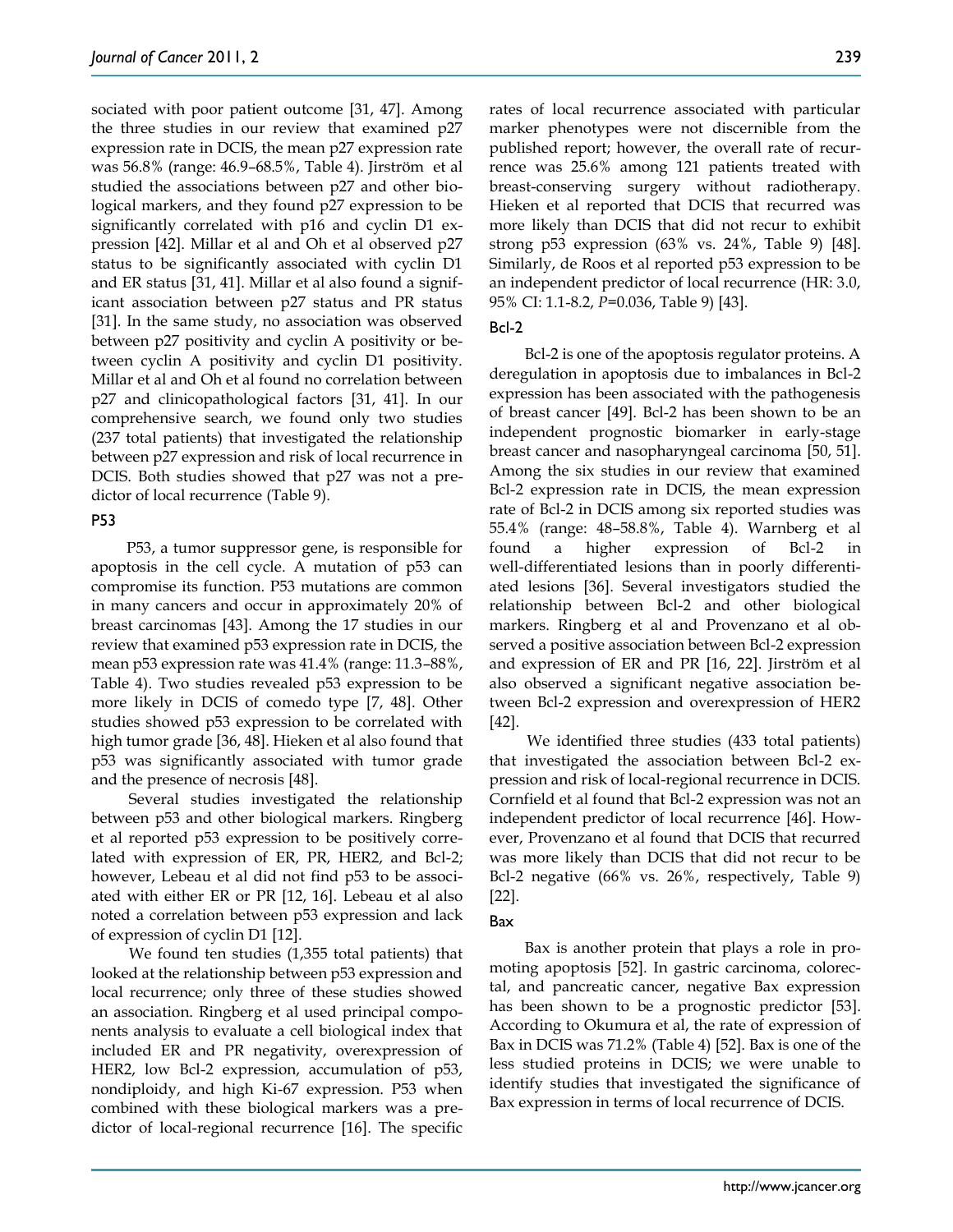#### Survivin

Survivin is another important protein in the cell cycle, responsible for cell cycle regulation and inhibition of apoptosis [52]. Okumura reported an expression rate of survivin in DCIS of 55.8% (Table 4) [52]. Barnes et al reported the expression of survivin according to different staining: nuclear staining, 10%; cytoplasmic staining, 29%; and cytoplasmic and nuclear staining, 29% [54]. Barnes et al reported no significant correlations between survivin and clinicopathological factors. We identified one study that investigated the recurrence risk associated with survivin [54]. In this study, patients with recurrence were more likely than those without recurrence to have co-expression of COX-2 and cytoplasmic survivin (70% vs. 41%, Table 9) [54].

#### C-myc

C-myc is a proto-oncogene that is known to play a role in proliferation, malignant transformation, and apoptosis. Although c-myc has been associated with poor prognosis in invasive breast cancer, few studies have evaluated c-myc expression levels in DCIS [55]. Altintas et al reported that the expression rate of c-myc in DCIS was 60% (Table 4) [15]. In the same study, Altintas et al found that c-myc was not a predictor of local recurrence of DCIS (Table 9).

#### Retinoblastoma

Retinoblastoma (Rb) is a tumor suppressor protein that plays an important role in regulating cell growth. Okumura et al reported that the expression rate of Rb in DCIS was 68.6%. In the same study, the investigators found no significant difference in rates of Rb expression between pure DCIS and DCIS with microinvasion [52]. Few studies have evaluated Rb expression levels in DCIS, and no studies investigating the relationship between Rb expression rate and local recurrence of DCIS met our selection criteria.

#### **Angiogenesis-Related Proteins**

#### Vascular endothelial growth factor

Vascular endothelial growth factor (VEGF) is one of the most potent angiogenic factors. It acts as a mitogen for endothelial cells and also increases vascular permeability [48]. Our review included two studies that investigated the expression rate of VEGF in DCIS. The mean value was 89.9% (rates in the two studies were 86.0% and 93.8%, Table 5). No studies in our comprehensive search found VEGF to be correlated with clinicopathological parameters. One study investigated the relationship between VEGF and other biological markers. The investigators found VEGF expression to be significantly associated with COX-2 expression [20]. Only one study, by Hieken et al, investigated the relationship between VEGF expression and local recurrence of DCIS, and the investigators found that VEGF was not an independent predictor of recurrence. In that study, DCIS that recurred was more likely than DCIS that did not recur to express VEGF, but this difference did not reach statistical significance (Table 9) [48].

#### Heparanase-1

Heparanase-1 (HPR-1), an endo-β-Dglucuronidase, is responsible for cleaving the glycosidic side chains of heparin sulfate proteoglycans. HPR-1 has not been extensively investigated in DCIS, even though an association has been found between HPR-1 and invasive cancer [56]. Maxhimer et al reported that the expression rate of HPR-1 in DCIS was 33.3%. The expression rate of HPR-1 was significantly higher in comedo DCIS than in noncomedo DCIS (75% vs. 14%). The investigators found that tissues from normal breast did not express HPR-1 and that the rate of expression of HPR-1 in DCIS with microinvasion was 83% [56]. In our comprehensive review, we did not identify any studies on the relationship between expression of HPR-1 and recurrence of DCIS.

# **Epidermal Growth Factor Receptor Family** HER2

Besides the steroid receptors, ER and PR, HER2 is one of the most extensively studied biological markers in DCIS. Studies have found HER2 to be of prognostic significance in invasive cancer; however, its importance in DCIS has yet to be elucidated [57]. Among the 36 studies in our review that examined HER2 expression rate in DCIS, the mean expression rate was 40.1% (range: 9–67%, Table 6). HER2 testing in majority of the studies was different. Some studies assessed HER2 expression based on membrane staining, whereas, other more recent studies assessed HER2 expression from the results of FISH amplification. This complete information is included in *Table 6. Expression rates of human epidermal growth factor receptor (HER) family in DCIS* in "definition of positivity." Most of the studies in our review that investigated HER2 expression rates by subtype found that HER2 expression to be more common in the comedo subtype than in other subtypes of DCIS [7, 9, 17].

Several studies investigated the relationship between HER2 and other biological markers. A few studies showed HER2 to be inversely correlated with ER and PR expression [9, 12, 17, 57]. One study showed HER2 to be positively associated with p53 expression [16]. A few studies showed HER2 overex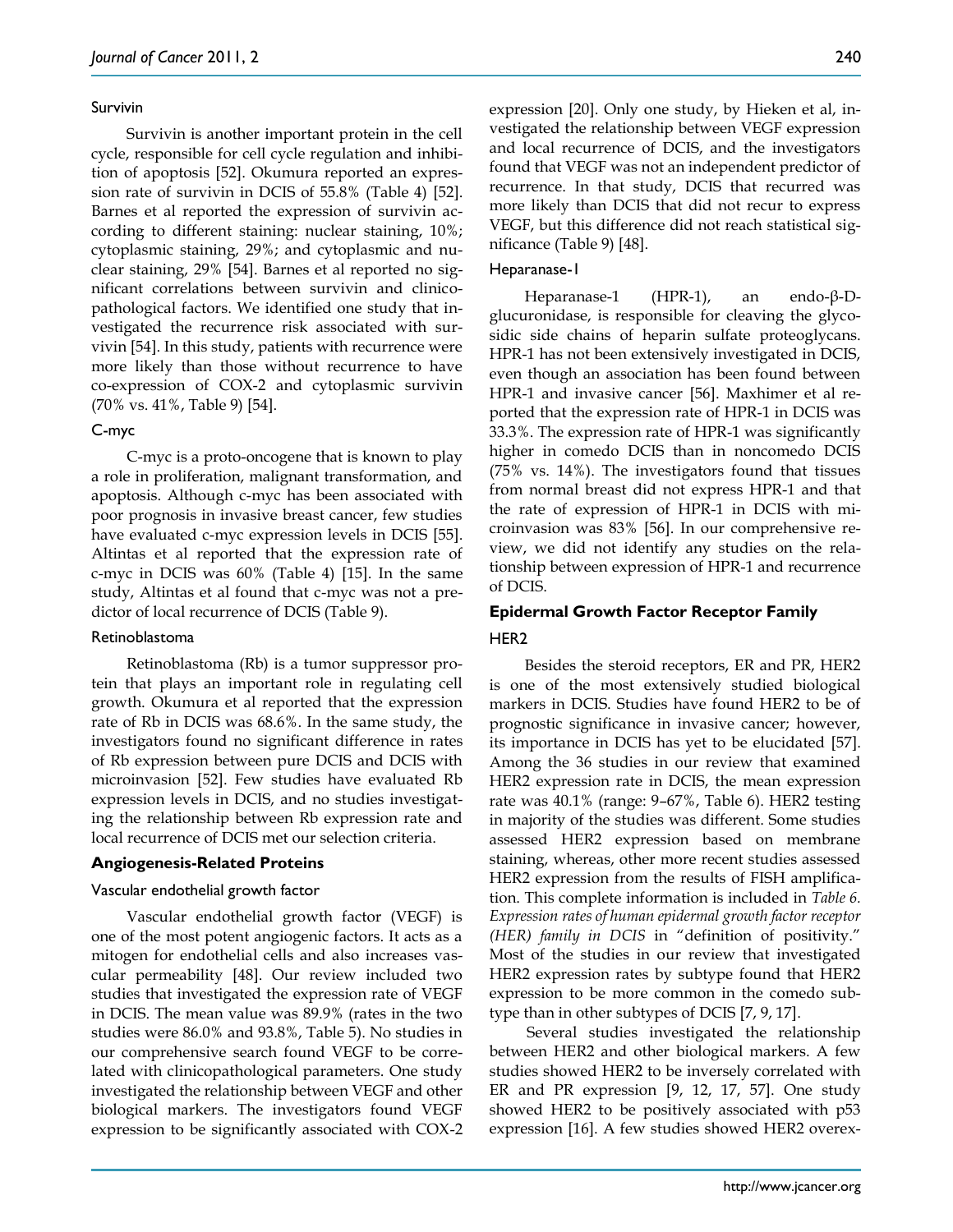pression to be negatively associated with Bcl-2 expression [16, 22]. The majority of the studies in our comprehensive review showed HER2 overexpression to be positively and significantly correlated with high nuclear grade [9, 10, 12, 17, 18, 22, 36, 57, 58]. However, one study did not show a significant association between HER2 overexpression and grade [20]. One study showed HER2 overexpression to be significantly correlated with proliferative activity [12]. In the same study, HER2 overexpression was significantly associated with p21 status [12].

We identified 15 (2,365 total patients) studies that evaluated the relationship between HER2 expression and local recurrence in DCIS. Eleven of these studies revealed no significant correlation between HER2 and disease recurrence. As mentioned previously, Ringberg et al evaluated a cell biological index that included ER and PR negativity, overexpression of HER2, low Bcl-2 expression, accumulation of p53, nondiploidy, and high Ki-67 expression; this study showed that the index was significantly associated with disease recurrence [16]. Provenzano et al, in a nested case-control study, found HER2 positivity to be individually associated with disease recurrence. In that study, DCIS that subsequently recurred was more likely than DCIS that did not recur to be HER2 positive (41% vs. 12%, Table 9). Kepple et al reported that HER2 positivity was an independent predictor of local-regional recurrence and that HER2 positivity in association with ER positivity was also a predictor of local-regional recurrence. However, it is difficult to interpret the effect of HER2 expression on local recurrence in this study because there were only 37 patients who underwent breast-conserving therapy (with or without radiotherapy), and only four patients had a recurrence [59]. Kerlikowske et al by multivariate analysis did not find HER2 to be an independent predictor of disease recurrence, but they did find in the univariate analysis that HER2 individually and the phenotype HER2+ER-Ki-67+ phenotype were associated with DCIS recurrence. DCIS that recurred was more likely to exhibit the ER-HER2+ phenotype than was DCIS that did not recur (19% vs. 6.4%, respectively, Table 9). In the multivariate analysis, the HER2+ ER-Ki-67+ phenotype was a strong predictor of subsequent DCIS recurrence (OR: 5.8; 95% CI: 2.4-14, Table 9). [24]. Zhou et al evaluated HER2 together with ER and PR and found that basal-like DCIS (negative for ER, PR, and HER2) was more likely to recur than was non-basal-like DCIS (HR: 1.7 vs. 1.8, Table 9). However, this difference did not reach statistical significance [25]. Holmes et al reported HER2 overexpression to be an independent predictor of recurrence. All the patients (n=141) in this study were treated with lumpectomy alone, and 60 (42.6%) recurrences were reported at a median follow-up of 10.2 years. In the univariate analysis, HER2 overexpression was significantly related to time to recurrence (Table 9). In the multivariate analysis, HER2 positivity (3+) was a strong predictor of recurrence (HR: 1.82, 95% CI: 1.03-3.22, *P*=0.041, Table 9). The overall recurrence rate in this study, 42.6%, is considered to be high and may reflect the fact that the study covered a long time period, with some patients treated as early as 1983 [58].

#### HER1, HER3, and HER4

Few studies have been conducted to investigate the rates of expression of HER1, HER3, and HER4 in DCIS and the relationship between expression of these markers and risk of local recurrence. The mean HER1 expression rate in DCIS in the three studies included in our review was 23.8% (rates in the individual studies were 13%, 22%, and 36.4%, Table 6). The mean HER3 expression rate in DCIS in the two studies included in our review was 59% (rates in the individual studies were 56% and 62%, Table 6). Finally, the mean HER4 expression rate in DCIS in the two studies that we reviewed was 46% (rates in the individual studies were 37% and 55%, Table 6). No significant correlations were observed between expression of these three biological markers and high-grade vs. low-grade DCIS [15]. Studies also investigated the relationship of HER1, HER2, and HER3 to other markers. One study showed no correlation between these three biological markers and Ki-67 [15]. In the same study, overexpression of c-myc was significantly associated with HER3 and HER4 overexpression; however, no correlation as observed between c-myc overexpression and HER1.

In our comprehensive search, we identified two studies that investigated the recurrence risk associated with the expression of HER1, HER3, and HER4. Altintas et al found that none of these three markers was associated with disease recurrence either individually or in combination with other markers [15]. Barnes et al reported similar findings for HER1 and HER3; however, they observed that HER4 negativity was an independent predictor of recurrence. DCIS that did not recur was more likely than DCIS that did recur to overexpress HER4 (63.3% vs. 35.9%, respectively, Table 9). Both of these studies also investigated patterns of co-expression of HER1-4 with other markers. Barnes et al found that DCIS lesions with the combination of HER2 and HER4 expression were more likely to express ER than were tumors with HER2 expression without HER4 expression (73.2% vs. 52.5%) [35]. Altintas et al found that DCIS lesions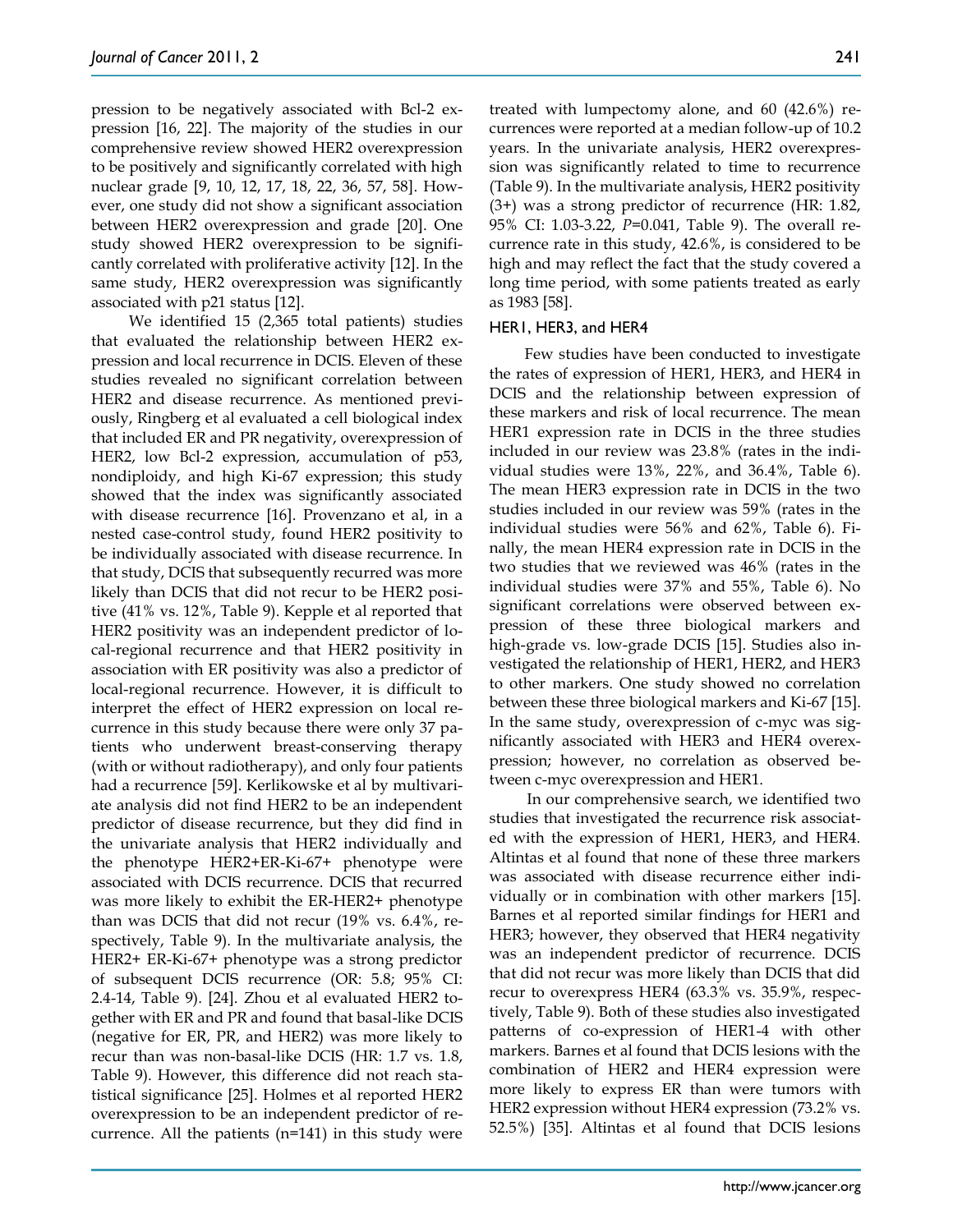negative for both HER2 and HER4 were more likely to be high-grade lesions in cases (with a recurrence) than in controls (without a recurrence) (90% vs. 57.4%). In the multivariate analysis, expressions of HER1-4 were not independent predictors of local recurrence. In this study, size, margin status, grade/necrosis, and age were the only independent risk factors for local recurrence [15].

## **Extracellular matrix-related proteins**

# CD10

CD10 is a zinc-dependent membrane metalloproteinase. This surface biomarker is also known as common acute lymphoblastic leukemia antigen [60]. The mean expression rate of CD10 in DCIS in the two studies included in our review was 22.9% (rates in the individual studies were 18.8% and 27%, Table 7). CD10 expression was found primarily in the myoepithelial cells [60, 61]. In a cohort study, Toussaint et al evaluated normal breast tissue and samples of DCIS and observed expression of CD10 to be lower in DCIS samples than in normal breast tissue [60]. In another cohort study, Witkiewicz et al found a significant association between the expression of CD10 and younger patient age. This was the only study to investigate the relationship between CD10 and other biological markers, and the investigators only found CD10 to be correlated with the glycoprotein secreted protein acidic and rich in cysteine (SPARC) [61]. In our comprehensive search, we identified two studies that investigated the relationship between CD10 expression and risk of recurrence in DCIS. Toussaint et al found low (as opposed to high) CD10 mRNA level in DCIS samples to be significantly associated with risk of recurrence (HR: 2.39; 95% CI: 1.52-3.76, *P*=0.001, Table 9). Of the 154 patients in this study, 20 had had a recurrence (13%) at a median follow-up time of 6 years [60]. Interestingly, the opposite relationship between CD10 and recurrence risk was found by Witkiewicz et al. In their study, strong stromal CD10 expression was significantly associated with disease recurrence (OR: 10.2, 95% CI: 2.7, 37.7, Table 9). This study included 97 patients, and 21 (recurrence rate of 21.6%) had had a recurrence at a median follow-up time of 9.2 years [61].

#### Secreted Protein Acidic and Rich in Cysteine

SPARC, a 32-kDa glycoprotein, plays an important role in cell matrix interactions and cell cycle progression [61]. We identified only one study that investigated the rate of SPARC expression in DCIS and the relationship between SPARC expression and recurrence in DCIS. Witkiewicz et al reported a SPARC expression rate of 24.7% (Table 7). These investigators found SPARC to be an independent predictor of recurrence: patients with recurrence were more likely than patients without recurrence to have strong stromal SPARC expression (OR: 3.9, 95% CI: 1.1, 14.3) [61].

# **Cyclooxygenase-2**

COX-2 overexpression has been shown to be upregulated in neoplastic and preneoplastic lesions in the breast [21]. COX-2 is well known to be the rate-limiting enzyme in prostaglandin synthesis. Among the 10 studies in our review that examined COX-2 expression rate in DCIS, the mean COX-2 expression rate was 62.4% (range: 44.4–87.8%, Table 8). Gauthier et al found COX-2 expression to be associated with phospho-p38 staining. P38, a stress-activated kinase, is one of the few markers that has not been investigated in much depth in DCIS [62]. In this cohort of 30 DCIS cases that were available for immunostaining, 61% of the cases overexpressed COX-2; 83% and 87% of the cases, respectively, expressed nuclear and cytoplasmic phospho-p38. All cases in which there was strong COX-2 staining exhibited moderate to high nuclear staining of phospho-p38. However, in cases with high nuclear staining of phospho-p38, the intensity of COX-2 staining varied from low to high [62]. In a few studies, COX-2 was observed to be significantly correlated with high nuclear grade [19, 63, 64]. One study showed COX-2 expression to be correlated with cytoplasmic survivin expression in DCIS [54]. Another study found COX-2 expression to be significantly associated with high Ki-67 expression, ER negativity, and HER2 positivity [19]. However, another study did not find COX-2 overexpression to be significantly associated with HER2 overexpression [21].

We identified four studies that investigated the relationship between COX-2 expression and risk of local-regional recurrence in DCIS. Barnes et al found greater COX-2 expression in DCIS that recurred than in DCIS that did not recur. Multivariate analysis revealed COX-2 expression to be an independent predictor of recurrence in DCIS. In addition, co-expression of COX-2 and cytoplasmic survivin was found in 70% of the recurrent cases, whereas none of the cases lacking expression of both of those biomarkers recurred within 5 years [54]. Kulkarni et al found that COX-2 expression was an independent predictor of recurrence in both the univariate and multivariate analyses. In addition, DCIS that recurred was more likely than DCIS that did not recur to express COX-2 (67% vs. 29%, respectively, Table 9) [21]. Gauthier et al found that high COX-2 expression in combination with high p16 expression and high Ki-67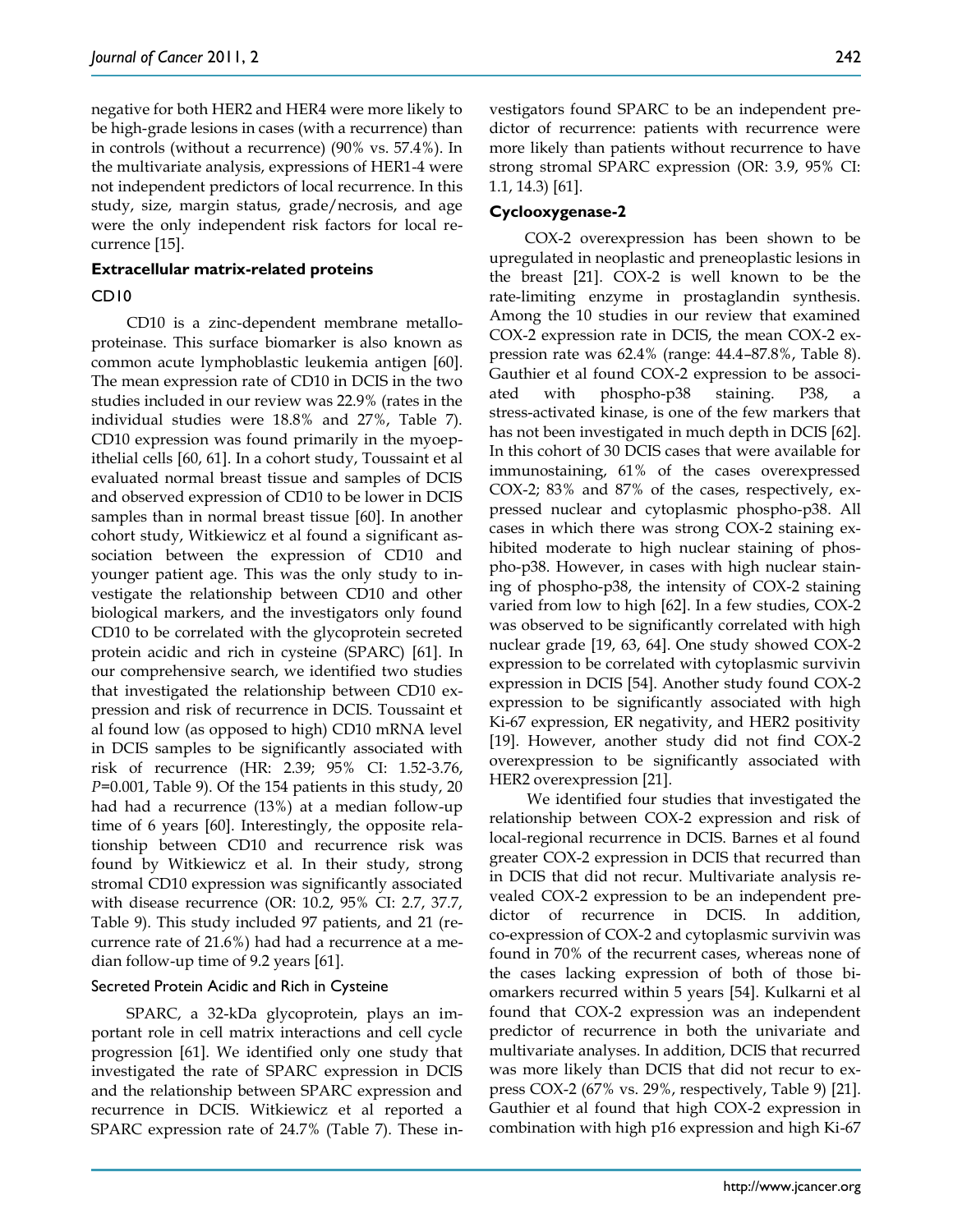expression was a risk factor for recurrence [45]. In a follow-up study, Kerlikowske et al did not find COX-2 to be an independent predictor or individually associated with recurrence; however, COX-2 in combination with other phenotypes was a strong predictor and associated with recurrence. In the univariate analysis, cases with subsequent *invasive* recurrence were more likely to express COX-2, p16, and Ki-67 than were cases that did not recur (23% vs. 8.5%, respectively, Table 9) [24]. Cases with DCIS recurrence were more likely than cases without recurrence to have the phenotype COX-2-Ki-67+p16+ (19% vs. 2.6%, Table 9). In the multivariate analysis, the p16, COX-2, and Ki-67 triple-positive phenotype was a strong predictor of subsequent *invasive* recurrence (HR: 2.2; 95% CI: 1.1-4.5; Table 9); whereas the p16+COX-2-Ki-67+ phenotype was a strong predictor of subsequent DCIS recurrence (HR: 3.7; 95% CI: 1.7-7.9; Table 9). [24]. The study by Bundred et al discussed earlier in this article revealed that use of celecoxib, a COX-2 inhibitor, for 2 weeks prior to surgery had no demonstrable effect on proliferation or apoptosis in DCIS [30]. These authors concluded that the use of COX-2 inhibitors would be unlikely to have a therapeutic value in DCIS [30].

#### **Summary**

It was difficult to elucidate the prognostic importance of the biomarkers investigated in this comprehensive review because of heterogeneous treatment approaches and often conflicting results. Although the studies in this review provide valuable information on the diagnostic and prognostic significance of the studied markers, another factor that limits our ability to draw conclusions on the basis of the information in this review is the fact that many of the studies reviewed included only small numbers of patients. Other studies included groups of patients treated with different therapies, and in some studies the treatment was inconsistent. In addition, several studies included patients who had received endocrine therapy or radiotherapy, while other studies did not. This heterogeneous treatment makes it hard to assess clinical outcome. In conclusion, novel and key breast cancer biological markers need to be studied prospectively in large cohorts of patient to differentiate indolent from aggressive DCIS and tailor the need and extent of therapies.

#### **Conflict of Interest**

The authors have declared that no conflict of interest exists.

#### **References**

- 1. Kuerer HM. Rational individualised selection of adjuvant therapy for ductal carcinoma in situ. Lancet Oncol 2010;12:2-3
- 2. Allegra CJ, Aberle DR, Ganschow P, et al. National Institutes of Health State-of-the-Science Conference statement: Diagnosis and Management of Ductal Carcinoma In Situ September 22-24, 2009. J Natl Cancer Inst 2010;102:161-9
- 3. Madu CO and Lu Y. Novel diagnostic biomarkers for prostate cancer. J Cancer 2010;1:150-77
- 4. Barker PE. Cancer biomarker validation: standards and process: roles for the National Institute of Standards and Technology (NIST). Ann N Y Acad Sci 2003;983:142-50
- 5. Ludwig JA and Weinstein JN. Biomarkers in cancer staging, prognosis and treatment selection. Nat Rev Cancer 2005;5:845-56
- 6. McShane LM, Altman DG, Sauerbrei W, et al. Reporting recommendations for tumor marker prognostic studies (REMARK). J Natl Cancer Inst 2005;97:1180-4
- 7. Albonico G, Querzoli P, Ferretti S, et al. Biological profile of in situ breast cancer investigated by immunohistochemical technique. Cancer Detect Prev 1998;22:313-8
- 8. Hanley K, Wang J, Bourne P, et al. Lack of expression of androgen receptor may play a critical role in transformation from in situ to invasive basal subtype of high-grade ductal carcinoma of the breast. Hum Pathol 2008;39:386-92
- 9. Claus EB, Chu P, Howe CL, et al. Pathobiologic findings in DCIS of the breast: morphologic features, angiogenesis, HER-2/neu and hormone receptors. Exp Mol Pathol 2001;70:303-16
- 10. Bijker N, Peterse JL, Duchateau L, et al. Histological type and marker expression of the primary tumour compared with its local recurrence after breast-conserving therapy for ductal carcinoma in situ. Br J Cancer 2001;84:539-44
- 11. Lebrecht A, Buchmann J, Hefler L, et al. Histological category and expression of hormone receptors in ductal carcinoma in situ of the breast. Anticancer Res 2002;22:1909-11
- 12. Lebeau A, Unholzer A, Amann G, et al. EGFR, HER-2/neu, cyclin D1, p21 and p53 in correlation to cell proliferation and steroid hormone receptor status in ductal carcinoma in situ of the breast. Breast Cancer Res Treat 2003;79:187-98
- 13. Collins LC and Schnitt SJ. HER2 protein overexpression in estrogen receptor-positive ductal carcinoma in situ of the breast: frequency and implications for tamoxifen therapy. Mod Pathol 2005;18:615-20
- 14. Meijnen P, Peterse JL, Antonini N, et al. Immunohistochemical categorisation of ductal carcinoma in situ of the breast. Br J Cancer 2008;98:137-42
- 15. Altintas S, Lambein K, Huizing MT, et al. Prognostic significance of oncogenic markers in ductal carcinoma in situ of the breast: a clinicopathologic study. Breast J 2009;15:120-32
- 16. Ringberg A, Anagnostaki L, Anderson H, et al. Cell biological factors in ductal carcinoma in situ (DCIS) of the breast-relationship to ipsilateral local recurrence and histopathological characteristics. Eur J Cancer 2001;37:1514-22
- 17. DiGiovanna MP, Chu P, Davison TL, et al. Active signaling by HER-2/neu in a subpopulation of HER-2/neu-overexpressing ductal carcinoma in situ: clinicopathological correlates. Cancer Res 2002;62:6667-73
- 18. Kuerer HM, Buzdar AU, Mittendorf EA, et al. Biologic and immunologic effects of preoperative trastuzumab for ductal carcinoma in situ of the breast. Cancer 2011;117(1):39-47
- 19. Boland GP, Butt IS, Prasad R, et al. COX-2 expression is associated with an aggressive phenotype in ductal carcinoma in situ. Br J Cancer 2004;90:423-9
- 20. Perrone G, Santini D, Vincenzi B, et al. COX-2 expression in DCIS: correlation with VEGF, HER-2/neu, prognostic molecu-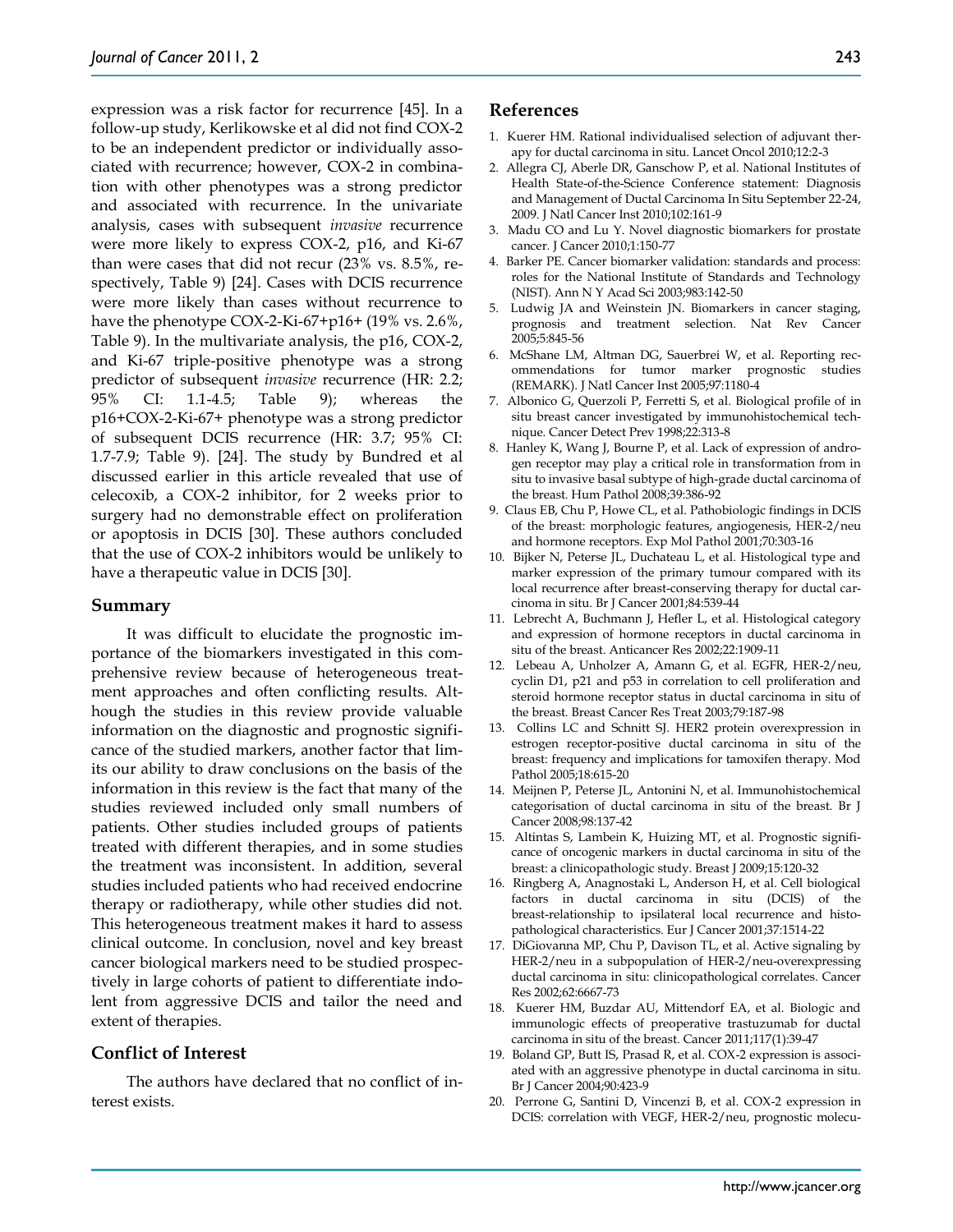lar markers and clinicopathological features. Histopathology 2005;46:561-8

- 21. Kulkarni S, Patil DB, Diaz LK, et al. COX-2 and PPARgamma expression are potential markers of recurrence risk in mammary duct carcinoma in-situ. BMC Cancer 2008;8:36
- 22. Provenzano E, Hopper JL, Giles GG, et al. Biological markers that predict clinical recurrence in ductal carcinoma in situ of the breast. Eur J Cancer 2003;39:622-30
- 23. Roka S, Rudas M, Taucher S, et al. High nuclear grade and negative estrogen receptor are significant risk factors for recurrence in DCIS. Eur J Surg Oncol 2004;30:243-7
- 24. Kerlikowske K, Molinaro AM, Gauthier ML, et al. Biomarker expression and risk of subsequent tumors after initial ductal carcinoma in situ diagnosis. J Natl Cancer Inst 2010;102:627-37
- 25. Zhou W, Jirstrom K, Johansson C, et al. Long-term survival of women with basal-like ductal carcinoma in situ of the breast: a population-based cohort study. BMC Cancer 2010;10:653
- 26. Ma CX, Sanchez CG and Ellis MJ. Predicting endocrine therapy responsiveness in breast cancer. Oncology (Williston Park) 2009;23:133-42
- 27. Cuzick J, Sestak I, Pinder SE, et al. Effect of tamoxifen and radiotherapy in women with locally excised ductal carcinoma in situ: long-term results from the UK/ANZ DCIS trial. Lancet Oncol 2011;12:21-9
- 28. Eng-Wong J, Costantino JP and Swain SM. The impact of systemic therapy following ductal carcinoma in situ. J Natl Cancer Inst Monogr 2010;2010:200-3
- 29. Chen YY, DeVries S, Anderson J, et al. Pathologic and biologic response to preoperative endocrine therapy in patients with ER-positive ductal carcinoma in situ. BMC Cancer 2009;9:285
- 30. Bundred NJ, Cramer A, Morris J, et al. Cyclooxygenase-2 inhibition does not improve the reduction in ductal carcinoma in situ proliferation with aromatase inhibitor therapy: results of the ERISAC randomized placebo-controlled trial. Clin Cancer Res 2010;16:1605-12
- 31. Millar EK, Tran K, Marr P, et al. p27KIP-1, cyclin A and cyclin D1 protein expression in ductal carcinoma in situ of the breast: p27KIP-1 correlates with hormone receptor status but not with local recurrence. Pathol Int 2007;57:183-9
- 32. Birrell SN, Hall RE and Tilley WD. Role of the androgen receptor in human breast cancer. J Mammary Gland Biol Neoplasia 1998;3:95-103
- 33. Yu Q, Niu Y, Liu N, et al. Expression of androgen receptor in breast cancer and its significance as a prognostic factor. Ann Oncol 2010; Epub
- 34. de Azambuja E, Cardoso F, de Castro GJr., et al. Ki-67 as prognostic marker in early breast cancer: a meta-analysis of published studies involving 12,155 patients. Br J Cancer 2007;96:1504-13
- 35. Barnes NL, Khavari S, Boland GP, et al. Absence of HER4 expression predicts recurrence of ductal carcinoma in situ of the breast. Clin Cancer Res 2005;11:2163-8
- 36. Warnberg F, Nordgren H, Bergkvist L, et al. Tumour markers in breast carcinoma correlate with grade rather than with invasiveness. Br J Cancer 2001;85:869-74
- 37. Wilson GR, Cramer A, Welman A, et al. Activated c-SRC in ductal carcinoma in situ correlates with high tumour grade, high proliferation and HER2 positivity. Br J Cancer 2006;95:1410-4
- 38. Chasle J, Delozier T, Denoux Y, et al. Immunohistochemical study of cell cycle regulatory proteins in intraductal breast carcinomas--a preliminary study. Eur J Cancer 2003;39:1363-9
- 39. Zhou CJ, Zhang QH, Zhang TG, et al. Expression of ER, Ki-67 and cylinD1 in the pre-cancerous breast of Chinese patients. Pathol Oncol Res 2009;15:153-8
- 40. Guo LL, Gao P, Wu YG, et al. Alteration of cyclin D1 in Chinese patients with breast carcinoma and its correlation with Ki-67, pRb, and p53. Arch Med Res 2007;38:846-52
- 41. Oh YL, Choi JS, Song SY, et al. Expression of p21Waf1, p27Kip1 and cyclin D1 proteins in breast ductal carcinoma in situ: Relation with clinicopathologic characteristics and with p53 expression and estrogen receptor status. Pathol Int 2001;51:94-9
- 42. Jirstrom K, Ringberg A, Ferno M, et al. Tissue microarray analyses of G1/S-regulatory proteins in ductal carcinoma in situ of the breast indicate that low cyclin D1 is associated with local recurrence. Br J Cancer 2003;89:1920-6
- 43. de Roos MA, de Bock GH, de Vries J, et al. p53 overexpression is a predictor of local recurrence after treatment for both in situ and invasive ductal carcinoma of the breast. J Surg Res 2007;140:109-14
- 44. Steeg PS and Zhou Q. Cyclins and breast cancer. Breast Cancer Res Treat 1998;52:17-28
- 45. Gauthier ML, Berman HK, Miller C, et al. Abrogated response to cellular stress identifies DCIS associated with subsequent tumor events and defines basal-like breast tumors. Cancer Cell 2007;12:479-91
- 46. Cornfield DB, Palazzo JP, Schwartz GF, et al. The prognostic significance of multiple morphologic features and biologic markers in ductal carcinoma in situ of the breast: a study of a large cohort of patients treated with surgery alone. Cancer 2004;100:2317-27
- 47. Alkarain A, Jordan R and Slingerland J. p27 deregulation in breast cancer: prognostic significance and implications for therapy. J Mammary Gland Biol Neoplasia 2004;9:67-80
- 48. Hieken TJ, Farolan M, D'Alessandro S, et al. Predicting the biologic behavior of ductal carcinoma in situ: an analysis of molecular markers. Surgery 2001;130:593-600
- 49. Rehman S, Crow J and Revell PA. Bax protein expression in DCIS of the breast in relation to invasive ductal carcinoma and other molecular markers. Pathol Oncol Res 2000;6:256-63
- 50. Dawson SJ, Makretsov N, Blows FM, et al. BCL2 in breast cancer: a favourable prognostic marker across molecular subtypes and independent of adjuvant therapy received. Br J Cancer 2010;103:668-75
- 51. Chen MK, Yang SF, Lai JC, et al. Expression of bcl-2 correlates with poor prognosis and modulates migration of nasopharyngeal carcinoma cells. Clin Chim Acta 2010;411:400-5
- 52. Okumura Y, Yamamoto Y, Zhang Z, et al. Identification of biomarkers in ductal carcinoma in situ of the breast with microinvasion. BMC Cancer 2008;8:287
- 53. Anagnostopoulos GK, Stefanou D, Arkoumani E, et al. Expression of Bax protein in gastric carcinomas. A clinicopathological and immunohistochemical study. Acta Gastroenterol Belg 2007;70:285-9
- 54. Barnes N, Haywood P, Flint P, et al. Survivin expression in in situ and invasive breast cancer relates to COX-2 expression and DCIS recurrence. Br J Cancer 2006;94:253-8
- 55. Perez EA, Jenkins RB, Dueck AC, et al. C-MYC Alterations and Association With Patient Outcome in Early-Stage HER2-Positive Breast Cancer From the North Central Cancer Treatment Group N9831 Adjuvant Trastuzumab Trial. J Clin Oncol 2011; 29(6):651-9
- 56. Maxhimer JB, Pesce CE, Stewart RA, et al. Ductal carcinoma in situ of the breast and heparanase-1 expression: a molecular explanation for more aggressive subtypes. J Am Coll Surg 2005;200:328-35
- 57. Latta EK, Tjan S, Parkes RK, et al. The role of HER2/neu overexpression/amplification in the progression of ductal carcinoma in situ to invasive carcinoma of the breast. Mod Pathol 2002;15:1318-25

244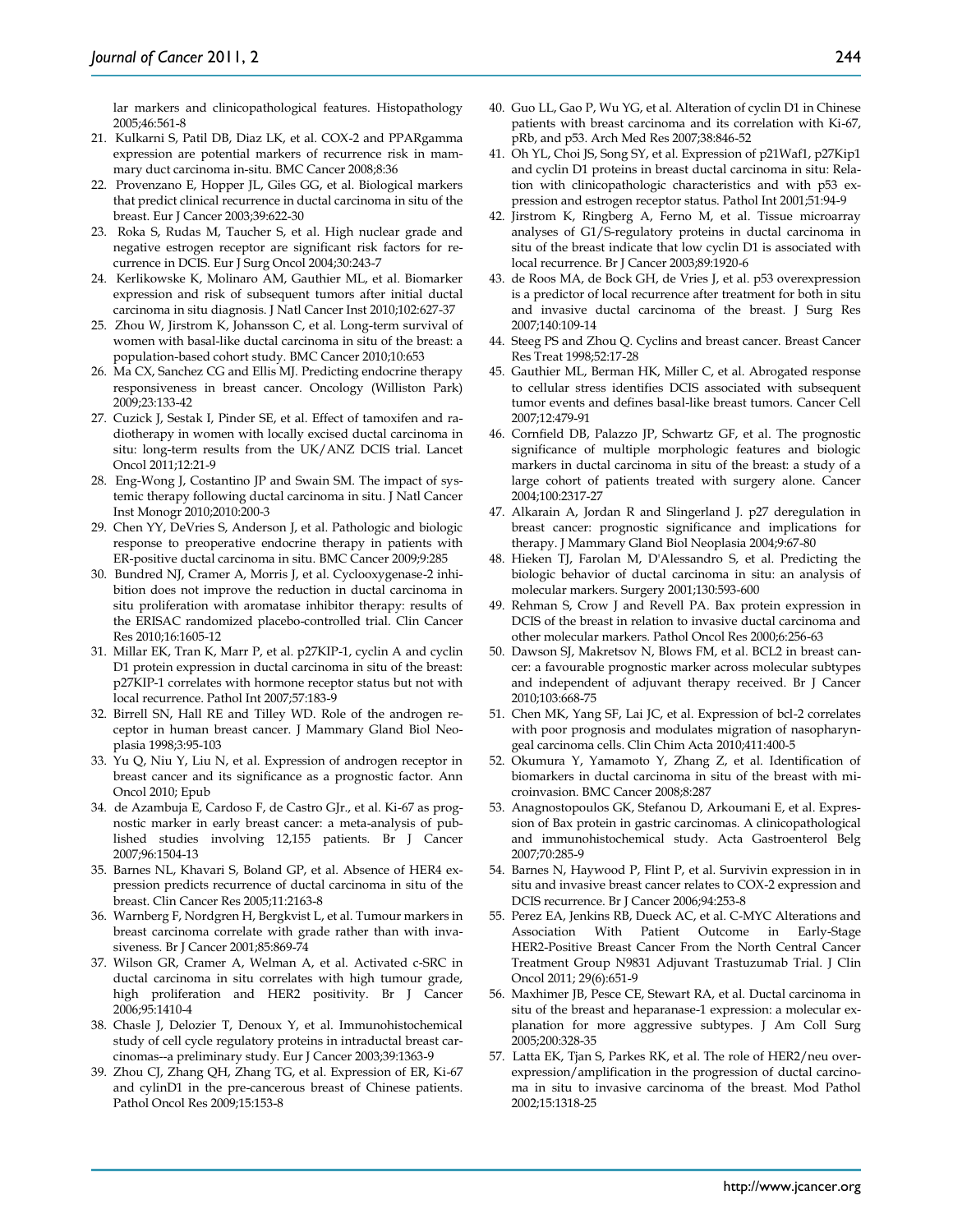- 58. Holmes P, Lloyd J, Chervoneva I, et al. Prognostic markers and long-term outcomes in ductal carcinoma in situ of the breast treated with excision alone. Cancer 2011; Epub
- 59. Kepple J, Henry-Tillman RS, Klimberg VS, et al. The receptor expression pattern in ductal carcinoma in situ predicts recurrence. Am J Surg 2006;192:68-71
- 60. Toussaint J, Durbecq V, Altintas S, et al. Low CD10 mRNA expression identifies high-risk ductal carcinoma in situ (DCIS). PLoS One 2010;5: e12100
- 61. Witkiewicz AK, Freydin B, Chervoneva I, et al. Stromal CD10 and SPARC expression in ductal carcinoma in situ (DCIS) patients predicts disease recurrence. Cancer Biol Ther 2010;10:391-6
- 62. Gauthier ML, Pickering CR, Miller CJ, et al. p38 regulates cyclooxygenase-2 in human mammary epithelial cells and is activated in premalignant tissue. Cancer Res 2005;65:1792-9
- 63. Tan KB, Yong WP and Putti TC. Cyclooxygenase-2 expression: a potential prognostic and predictive marker for high-grade ductal carcinoma in situ of the breast. Histopathology 2004;44:24-8
- 64. de la Torre J, Sabadell MD, Rojo F, et al. Cyclo-oxygenase type 2 is dysregulated in breast ductal carcinoma in situ and correlates with poor outcome. Eur J Obstet Gynecol Reprod Biol 2010;151:72-6
- 65. Bryan BB, Schnitt SJ and Collins LC. Ductal carcinoma in situ with basal-like phenotype: a possible precursor to invasive basal-like breast cancer. Mod Pathol 2006;19:617-21
- 66. Livasy CA, Perou CM, Karaca G, et al. Identification of a basal-like subtype of breast ductal carcinoma in situ. Hum Pathol 2007;38:197-204
- 67. Tamimi RM, Baer HJ, Marotti J, et al. Comparison of molecular phenotypes of ductal carcinoma in situ and invasive breast cancer. Breast Cancer Res 2008;10:R67
- 68. Roses RE, Paulson EC, Sharma A, et al. HER-2/neu overexpression as a predictor for the transition from in situ to invasive breast cancer. Cancer Epidemiol Biomarkers Prev 2009;18:1386-9
- 69. Suzuki J, Chen YY, Scott GK, et al. Protein acetylation and histone deacetylase expression associated with malignant breast cancer progression. Clin Cancer Res 2009;15:3163-71
- 70. Yu KD, Wu LM, Liu GY, et al. Different Distribution of Breast Cancer Subtypes in Breast Ductal Carcinoma in situ (DCIS), DCIS with Microinvasion, and DCIS with Invasion Component. Ann Surg Oncol 2010; 18(5):1342-8
- 71. Behling KC, Tang A, Freydin B, et al. Increased SIAH expression predicts ductal carcinoma in situ (DCIS) progression to invasive carcinoma. Breast Cancer Res Treat 2010; Epub
- 72. Menter DG, Hoque A, Motiwala N, et al. Computerized image analysis of Ki-67 in ductal breast carcinoma in situ. Anal Quant Cytol Histol 2001;23:218-28
- 73. Hoque A, Sneige N, Sahin AA, et al. Her-2/neu gene amplification in ductal carcinoma in situ of the breast. Cancer Epidemiol Biomarkers Prev 2002;11:587-90
- 74. Stackievicz R, Paran H, Bernheim J, et al. Prognostic significance of HER-2/neu expression in patients with ductal carcinoma in situ. Isr Med Assoc J 2010;12:290-5

# **Tables**

| Table 1. Classification scheme of biological markers evaluated in the comprehensive review |  |  |  |  |  |  |  |  |  |
|--------------------------------------------------------------------------------------------|--|--|--|--|--|--|--|--|--|
|--------------------------------------------------------------------------------------------|--|--|--|--|--|--|--|--|--|

| Steroid receptors                              | Estrogen receptor, progesterone receptor, and androgen receptor                                    |
|------------------------------------------------|----------------------------------------------------------------------------------------------------|
| Proliferation marker                           | Ki-67                                                                                              |
| Cell cycle regulation and apoptotic<br>markers | cyclin D1, cyclin A, cyclin E, p16, p21, p27, p53, Bcl-2, Bax, Survivin, c-myc, and retinoblastoma |
| Angiogenesis related proteins                  | Vascular endothelial growth factor and heparanase-1                                                |
| Epidermal growth factor receptor family        | HER1, HER2, HER3, and HER4                                                                         |
| Extracellular matrix related proteins          | CD <sub>10</sub>                                                                                   |
|                                                | Secreted protein acidic and rich in cysteine                                                       |
| Other biological marker                        | COX-2                                                                                              |

#### **Table 2**. Expression rates of steroid receptors in DCIS

| Biomarker              | First author and<br>reference | Year | No. of sam-<br>ples | Expression<br>rate, % | Definition of positivity                                                                                                  |
|------------------------|-------------------------------|------|---------------------|-----------------------|---------------------------------------------------------------------------------------------------------------------------|
| Estrogen receptor (ER) |                               |      |                     |                       |                                                                                                                           |
|                        | Albonico <sup>[7]</sup>       | 1998 | 62                  | 28.8-92.6             | Nuclear staining in at least 10% of tumor cells.<br>28.8 (comedo DCIS)<br>78.9 (noncomedo DCIS)<br>92.6 (cribriform DCIS) |
|                        | Claus $[9]$                   | 2001 | 219                 | 60                    | No cut-off value was mentioned in the paper.                                                                              |
|                        | Bijker [10]                   | 2001 | 116                 | 62.9                  | Any ER expression.                                                                                                        |
|                        | Ringberg [16]                 | 2001 | 187                 | 60                    | Nuclear staining in more than 10% of tumor cells.                                                                         |
|                        | Wärnberg [36]                 | 2001 | 194                 | 68                    | Nuclear staining in at least 10% of tumor cells.                                                                          |
|                        | Oh [41]                       | 2001 | 49                  | 65.3                  | Nuclear staining in more than 5% of tumor cells.                                                                          |
|                        | Lebrecht [11]                 | 2002 | 120                 | 71.7                  | Moderate or strong nuclear staining in tumor cells.                                                                       |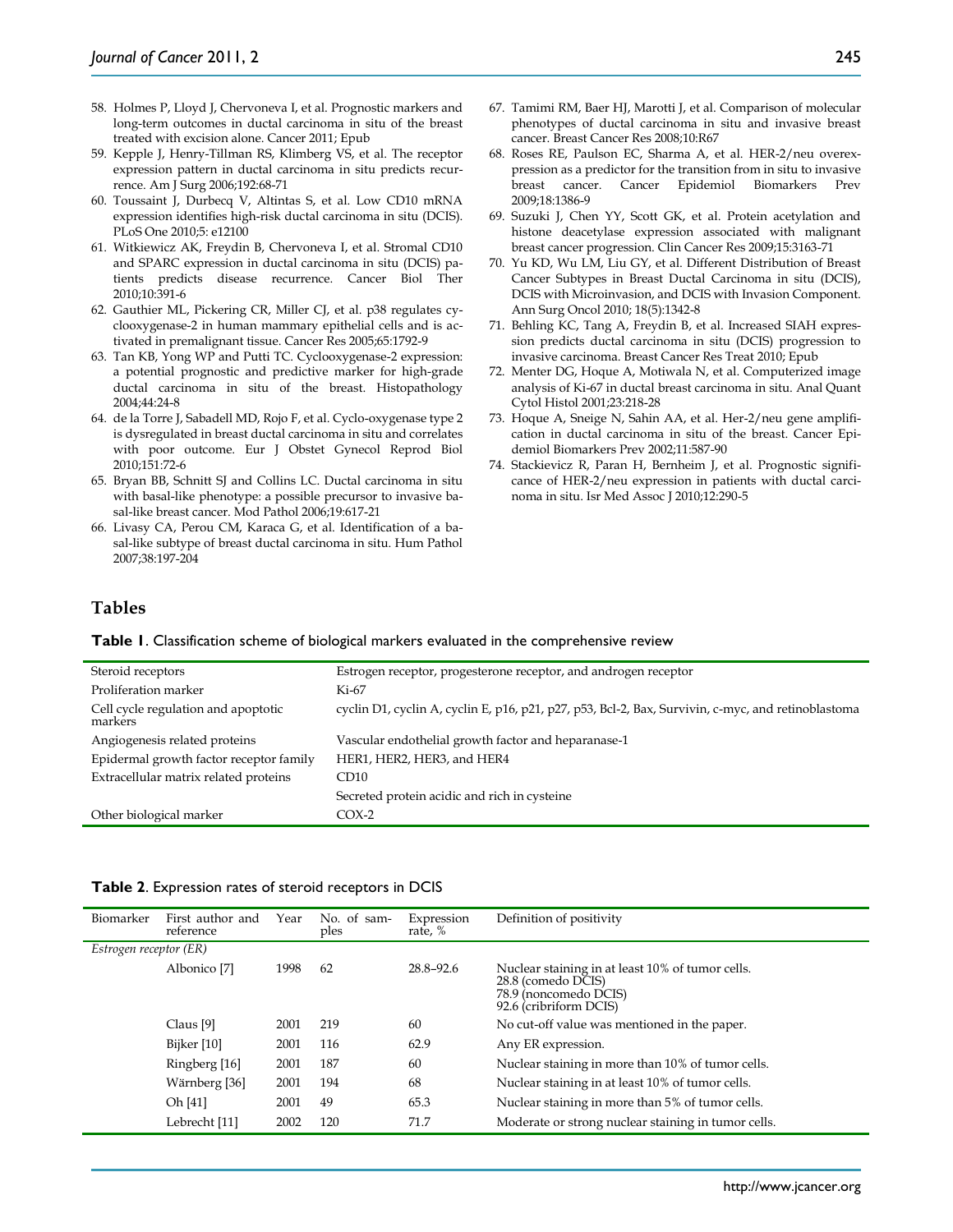|                            | DiGiovanna [17]         | 2002 | 219    | 60                                                             | Nuclear staining in more than 10% of tumor cells.                                                                                                                                                                                                                                                                               |
|----------------------------|-------------------------|------|--------|----------------------------------------------------------------|---------------------------------------------------------------------------------------------------------------------------------------------------------------------------------------------------------------------------------------------------------------------------------------------------------------------------------|
|                            | Provenzano [22]         | 2003 | 95     | 49                                                             | Nuclear staining in at least 10% of tumor cells.                                                                                                                                                                                                                                                                                |
|                            | Lebeau [12]             | 2003 | $45\,$ | 55                                                             | Nuclear staining in at least 10% of tumor cells.                                                                                                                                                                                                                                                                                |
|                            | Roka [23]               | 2004 | 190    | 57.9                                                           | Nuclear staining in at least 10% of tumor cells.                                                                                                                                                                                                                                                                                |
|                            | Boland [19]             | 2004 | 187    | 59.7                                                           | Nuclear staining in at least 5% of tumor cells.                                                                                                                                                                                                                                                                                 |
|                            | Barnes [35]             | 2005 | 129    | 66.4                                                           | Nuclear staining in at least 5% of tumor cells.                                                                                                                                                                                                                                                                                 |
|                            | Perrone [20]            | 2005 | 49     | 75.5                                                           | Nuclear staining in more than 10% of tumor cells.                                                                                                                                                                                                                                                                               |
|                            | Collins [13]            | 2005 | 148    | 77                                                             | Nuclear staining in at least 10% of tumor cells.                                                                                                                                                                                                                                                                                |
|                            | Gauthier [62]           | 2005 | 30     | 78.9                                                           | No cut-off value was mentioned in the paper.                                                                                                                                                                                                                                                                                    |
|                            | Bryan [65]              | 2006 | 66     | 56                                                             | Nuclear staining in at least 10% of tumor cells. All cases were<br>high-nuclear-grade DCIS.                                                                                                                                                                                                                                     |
|                            | Kepple [59]             | 2006 | 94     | 74                                                             | No cut-off value was mentioned in the paper                                                                                                                                                                                                                                                                                     |
|                            | Wilson [37]             | 2006 | 129    | 65.1                                                           | Nuclear staining in at least 5% of tumor cells.                                                                                                                                                                                                                                                                                 |
|                            | Barnes [54]             | 2006 | 161    | 63.6                                                           | Nuclear staining in at least 5% of tumor cells.                                                                                                                                                                                                                                                                                 |
|                            | Millar [31]             | 2007 | 60     | 58.3                                                           | Nuclear staining in more than 10% of tumor cells.                                                                                                                                                                                                                                                                               |
|                            | Livasy [66]             | 2007 | 245    | 70                                                             | Allred score above 2.                                                                                                                                                                                                                                                                                                           |
|                            | Meijnen [14]            | 2008 | 163    | 68                                                             | Any ER expression.                                                                                                                                                                                                                                                                                                              |
|                            | Hanley [8]              | 2008 | 90     | 30<br>(high-grade<br>DCIS);<br>96<br>(non-high-gr<br>ade DCIS) | Nuclear staining in at least 10% of tumor cells.                                                                                                                                                                                                                                                                                |
|                            | Tamimi [67]             | 2008 | 272    | 74                                                             | Nuclear staining in more than 10% of tumor cells.                                                                                                                                                                                                                                                                               |
|                            | Okumura [52]            | 2008 | 52     | 73.1                                                           | Nuclear staining in more than 10% of tumor cells.                                                                                                                                                                                                                                                                               |
|                            | Kulkarni [21]           | 2008 | 69     | 77.8                                                           | Nuclear staining in at least 10% of tumor cells.                                                                                                                                                                                                                                                                                |
|                            | Roses [68]              | 2009 | 84     | 76.2                                                           | Allred score less than or equal to 3.                                                                                                                                                                                                                                                                                           |
|                            | Suzuki [69]             | 2009 | 58     | 60                                                             | Nuclear staining in at least 1% of tumor cells.                                                                                                                                                                                                                                                                                 |
|                            | Altintas [15]           | 2009 | 159    | 72                                                             | Nuclear staining in at least10% of tumor cells.                                                                                                                                                                                                                                                                                 |
|                            | Yu K [70]               | 2010 | 271    | 67.3                                                           | Results of immunohistochemical assays were evaluated using a<br>proportion score and an intensity score. Tumors that scored over 1<br>were scored as positive.                                                                                                                                                                  |
|                            | Kuerer [18]             | 2010 | 69     | 81                                                             | No cut-off value was mentioned in the paper.                                                                                                                                                                                                                                                                                    |
|                            | Kerlikowske [24]        | 2010 | 329    | 77.9                                                           | Nuclear staining in at least 10% of tumor cells.                                                                                                                                                                                                                                                                                |
|                            | Behling [71]            | 2010 | 65     | 78                                                             | No cut-off value was mentioned in the paper.                                                                                                                                                                                                                                                                                    |
|                            | Witkiewicz [61]         | 2010 | 97     | 96.6                                                           | Status obtained from the pathology reports.                                                                                                                                                                                                                                                                                     |
|                            | Holmes [58]             | 2011 | 141    | 80.9                                                           | Nuclear staining was assessed in tumors and assigned a score. Tumors with staining in 0-9% of cells were given a score of 3,<br>tumors with staining in 10-79% of cells were given a score of 2,<br>and tumors with staining in 80% or more of cells were given a<br>score of 1. Scores 1 and 2 were considered to be positive. |
| Progesterone receptor (PR) |                         |      |        |                                                                |                                                                                                                                                                                                                                                                                                                                 |
|                            | Albonico <sup>[7]</sup> | 1998 | 62     | 28.2-89.1                                                      | Nuclear staining in at least 10% of tumor cells.<br>28.2 (comedo DCIS)<br>75.3 (noncomedo DCIS)<br>89.1 (cribriform DCIS)                                                                                                                                                                                                       |
|                            | Claus $[9]$             | 2001 | 219    | 62                                                             | No cut-off value was mentioned in the paper.                                                                                                                                                                                                                                                                                    |
|                            | Bijker [10]             | 2001 | 116    | 47.1                                                           | Any PR expression.                                                                                                                                                                                                                                                                                                              |
|                            | Ringberg [16]           | 2001 | 187    | 43                                                             | Nuclear staining in more than 10% of tumor cells.                                                                                                                                                                                                                                                                               |
|                            | Wärnberg [36]           | 2001 | 194    | 43                                                             | Nuclear staining in at least 10% of tumor cells.                                                                                                                                                                                                                                                                                |
|                            | DiGiovanna [17]         | 2002 | 219    | 62                                                             | Nuclear staining in more than 10% of tumor cells.                                                                                                                                                                                                                                                                               |
|                            | Provenzano [22]         | 2003 | 95     | 48                                                             | Nuclear staining in at least 10% of tumor cells.                                                                                                                                                                                                                                                                                |
|                            | Lebeau [12]             | 2003 | 45     | 50                                                             | Nuclear staining in at least 10% of tumor cells.                                                                                                                                                                                                                                                                                |
|                            | Roka [23]               | 2004 | 190    | 41                                                             | Nuclear staining in at least 10% of tumor cells.                                                                                                                                                                                                                                                                                |
|                            | Perrone [20]            | 2005 | 49     | 65.3                                                           | Nuclear staining in more than 10% of tumor cells.                                                                                                                                                                                                                                                                               |
|                            | Gauthier [62]           | 2005 | 30     | 70.8                                                           | No cut-off value was mentioned in the paper.                                                                                                                                                                                                                                                                                    |
|                            | Bryan [65]              | 2006 | 66     | 40                                                             | Nuclear staining in at least 10% of tumor cells. All cases were<br>high-nuclear-grade DCIS.                                                                                                                                                                                                                                     |
|                            | Kepple [59]             | 2006 | 94     | 56                                                             | No cut-off value was mentioned in the paper.                                                                                                                                                                                                                                                                                    |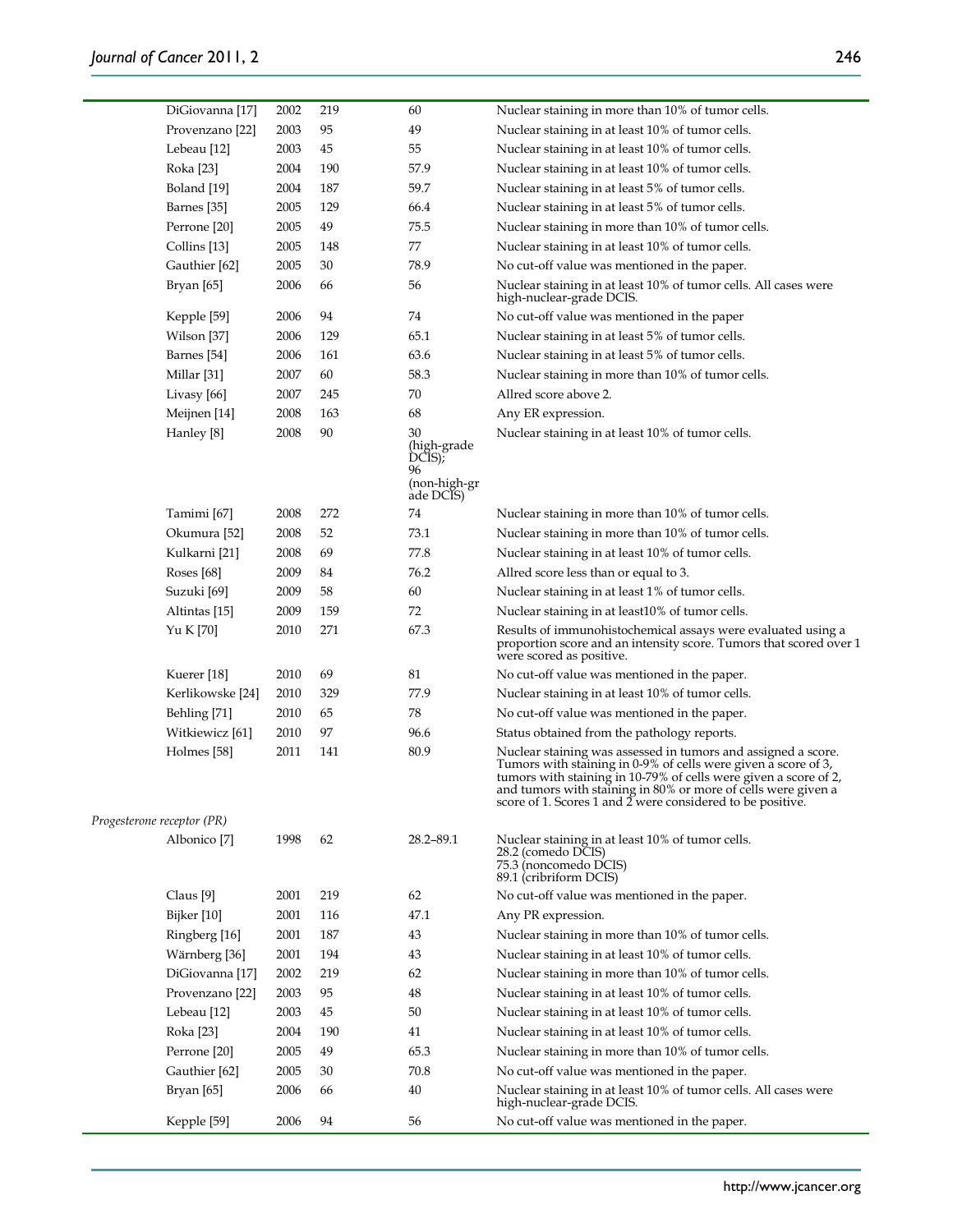|                        | Millar [31]      | 2007 | 60  | 56.1                                                                         | Nuclear staining in more than 10% of tumor cells.                                                                                                                                                                                                                                                                                               |
|------------------------|------------------|------|-----|------------------------------------------------------------------------------|-------------------------------------------------------------------------------------------------------------------------------------------------------------------------------------------------------------------------------------------------------------------------------------------------------------------------------------------------|
|                        | Meijnen [14]     | 2008 | 163 | 46                                                                           | Any PR expression.                                                                                                                                                                                                                                                                                                                              |
|                        | Hanley [8]       | 2008 | 90  | 23<br>(high-grade<br>$\overline{DC}$ IS);<br>81<br>(non-high-gr<br>ade DCIS) | Nuclear staining in at least 10% of tumor cells.                                                                                                                                                                                                                                                                                                |
|                        | Tamimi [67]      | 2008 | 272 | 59.9                                                                         | Nuclear staining in more than 10% of tumor cells.                                                                                                                                                                                                                                                                                               |
|                        | Okumura [52]     | 2008 | 52  | 71.2                                                                         | Nuclear staining in more than 10% of tumor cells.                                                                                                                                                                                                                                                                                               |
|                        | Kulkarni [21]    | 2008 | 69  | 75.9                                                                         | Nuclear staining in more than 10% of tumor cells.                                                                                                                                                                                                                                                                                               |
|                        | Roses $[68]$     | 2009 | 84  | 68.3                                                                         | Allred score less than or equal to 3.                                                                                                                                                                                                                                                                                                           |
|                        | Suzuki [69]      | 2009 | 58  | 55                                                                           | Nuclear staining in at least 1% of tumor cells.                                                                                                                                                                                                                                                                                                 |
|                        | Altintas [15]    | 2009 | 159 | 65                                                                           | Nuclear staining in at least 10% of tumor cells.                                                                                                                                                                                                                                                                                                |
|                        | Yu K [70]        | 2010 | 271 | 52.7                                                                         | Results of immunohistochemical assays were evaluated using a<br>proportion score and an intensity score. Tumors that scored over 1<br>were scored as positive.                                                                                                                                                                                  |
|                        | Bundred [30]     | 2010 | 90  | 72                                                                           | Nuclear staining in more than 5% of tumor cells. All cases were<br>ER-positive DCIS.                                                                                                                                                                                                                                                            |
|                        | Kerlikowske [24] | 2010 | 329 | 74.5                                                                         | Nuclear staining in at least 10% of tumor cells.                                                                                                                                                                                                                                                                                                |
|                        | Behling [71]     | 2010 | 65  | 71.2                                                                         | No cut-off value was mentioned in the paper.                                                                                                                                                                                                                                                                                                    |
|                        | Witkiewicz [61]  | 2010 | 97  | 83.3                                                                         | Status obtained from pathology reports.                                                                                                                                                                                                                                                                                                         |
|                        | Holmes [58]      | 2011 | 141 | 70.9                                                                         | Nuclear staining was assessed in tumors and assigned a score.<br>Tumors with staining in 0-9% of cells were given a score of 3,<br>tumors with staining in 10-79% of cells were given a score of 2,<br>and tumors with staining in 80% or more of cells were given a<br>score of 1. Scores 1 and $\overline{2}$ were considered to be positive. |
| Androgen receptor (AR) |                  |      |     |                                                                              |                                                                                                                                                                                                                                                                                                                                                 |
|                        | Provenzano [22]  | 2003 | 95  | 81                                                                           | Nuclear staining in at least 10% of tumor cells.                                                                                                                                                                                                                                                                                                |
|                        | Meijnen [14]     | 2008 | 163 | 37                                                                           | Strong nuclear staining in more than 10% of tumor cells.                                                                                                                                                                                                                                                                                        |
|                        | Hanley [8]       | 2008 | 90  | 89<br>(non-high-gr<br>ade DCIS);<br>93<br>(high-grade<br>DCIS)               | Nuclear staining in at least 10% of tumor cells.                                                                                                                                                                                                                                                                                                |
|                        | Yu Q. [33]       | 2010 | 34  | 79.4                                                                         | Allred score of 2.                                                                                                                                                                                                                                                                                                                              |

**Table 3**. Expression rates of proliferation marker Ki-67 in DCIS

| Biomarker | First author and<br>reference | Year | No.<br>of<br>samples | Expression<br>rate, %     | Comments                                                                                                                                                                                                                                               |
|-----------|-------------------------------|------|----------------------|---------------------------|--------------------------------------------------------------------------------------------------------------------------------------------------------------------------------------------------------------------------------------------------------|
| $Ki-67$   |                               |      |                      |                           |                                                                                                                                                                                                                                                        |
|           | Albonico [7]                  | 1998 | 62                   | $3.4 - 65.4$              | Tumors with nuclear staining in more than 13% of cells<br>were scored as positive.<br>65.4 (comedo DCIS)<br>7.5 (noncomedo DCIS)<br>3.4 (cribriform DCIS)                                                                                              |
|           | Ringberg [16]                 | 2001 | 187                  | 42                        | 42% of cases exhibited staining in more than 10% of the<br>tumor cells.                                                                                                                                                                                |
|           | Menter [72]                   | 2001 | 200                  | $0.99 - 2.59$             | Ki-67 labeling index was determined by computerized<br>image analysis. The range of Ki-67 labeling index in DCIS<br>nuclear grades I-III was 0.99-2.59.                                                                                                |
|           | Wärnberg [36]                 | 2001 | 194                  | 19                        | 19% of cases exhibited staining in at least 10% of the tumor<br>cells.                                                                                                                                                                                 |
|           | Lebeau [12]                   | 2003 | 45                   | 45.5                      | 45.5% of cases exhibited staining in more than 10% of the<br>tumor cells.                                                                                                                                                                              |
|           | Boland [19]                   | 2004 | 187                  | 49.2                      | The percentage of positively stained nuclei (at least 1,000<br>cells were counted for each case) was determined using a<br>grid graticule and cell counter at X400 magnification. 50.8%<br>of cases exhibited staining in at least 10% of tumor cells. |
|           | Barnes [35]                   | 2005 | 129                  | $10.9$ (nonre-<br>current | The percentage of positively stained nuclei (at least 1,000)<br>cells were counted for each case) was determined using a                                                                                                                               |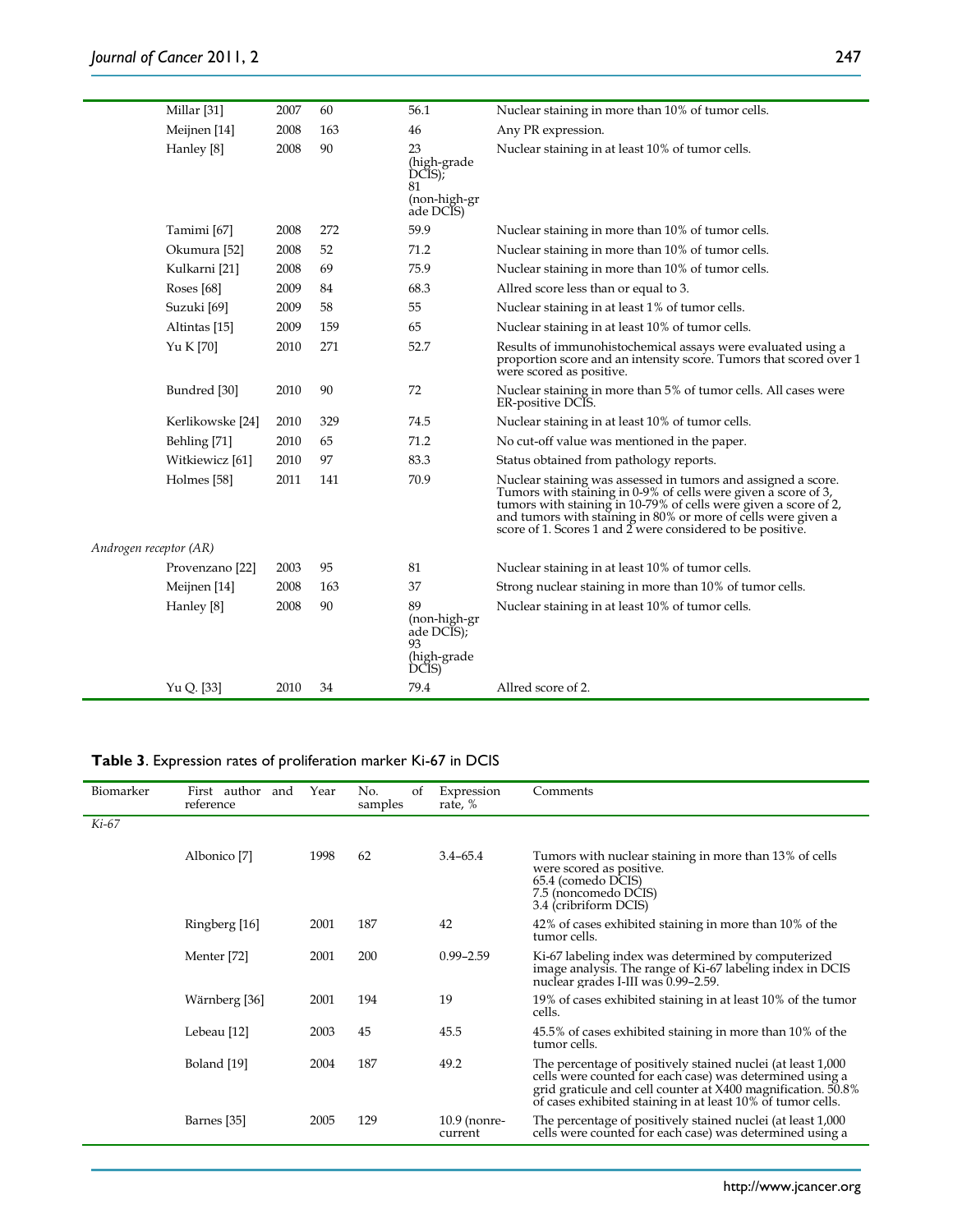|                  |      |     | $DCIS$ );<br>15.5 (recur-<br>rent DCIS) | grid graticule and cell counter at X400 magnification. The<br>median percentage of cells with Ki-67 expression was<br>10.9-15.5%                                                                                                                                                                 |
|------------------|------|-----|-----------------------------------------|--------------------------------------------------------------------------------------------------------------------------------------------------------------------------------------------------------------------------------------------------------------------------------------------------|
| Barnes [54]      | 2006 | 161 | $8.7 - 14.4$                            | The percentage of positively stained nuclei (at least 1,000<br>cells were counted for each case) was determined using a<br>grid graticule and cell counter at X400 magnification. The<br>median percentage of cells with Ki-67 expression was<br>$8.7 - 14.4\%$ .                                |
| Wilson [37]      | 2006 | 129 | 50.4                                    | The percentage of positively stained nuclei (at least 1.000<br>cells were counted for each case) was determined using a<br>grid graticule and cell counter at X400 magnification. 50.4%<br>of cases exhibited staining in at least 10% of tumor cells.                                           |
| Gauthier [45]    | 2007 | 70  | 37.1                                    | 37.1% of cases exhibited staining in more than 10% of the<br>tumor cells.                                                                                                                                                                                                                        |
| Livasy $[66]$    | 2007 | 245 | 36                                      | 36% of cases exhibited staining in more than 10% of the<br>tumor cells.                                                                                                                                                                                                                          |
| Okumura [52]     | 2008 | 52  | 17.9                                    | The percentage of cancer cells with positively stained nuclei<br>was determined. The mean percentage Ki-67 staining was<br>$17.9 \pm 1.5\%$ .                                                                                                                                                    |
| Altintas [15]    | 2009 | 159 | 36                                      | 36% of cases exhibited staining in more than 10% of the<br>tumor cells.                                                                                                                                                                                                                          |
| Kuerer [18]      | 2010 | 69  | $44.29 \pm 3.42$                        | No cut-off value was mentioned in the paper. The mean $(±$<br>standard deviation) percentage of cells with Ki-67 staining<br>was $44.29 \pm 3.42\%$ . Only patients with HER2-positive DCIS<br>were included in the study.                                                                       |
| Kerlikowske [24] | 2010 | 329 | 47.5                                    | 47.5% of cases exhibited staining in more than 10% of the<br>tumor cells, and thus 47.5% was set as the median value<br>(positive cells divided by the number of positive plus neg-<br>ative cells) to divide cases with low and high proliferative<br>activity.                                 |
| Bundred [30]     | 2010 | 90  | 13.5-20.7                               | Ki-67 scores were calculated as the percentage of positively<br>stained nuclei. The median percentages in each of the dif-<br>ferent treatment subgroups in this randomized trial were<br>reported before patients were given aromatase inhibitor<br>therapy. All patients had ER-positive DCIS. |
|                  |      |     |                                         |                                                                                                                                                                                                                                                                                                  |

**Table 4**. Expression rates of cell cycle regulation and apoptotic markers in DCIS

| Biomarker   | First author and<br>reference | Year | No.<br>of<br>samples | Expression<br>rate, % | Definition of positivity                                                                                                                          |
|-------------|-------------------------------|------|----------------------|-----------------------|---------------------------------------------------------------------------------------------------------------------------------------------------|
| cyclin D1   |                               |      |                      |                       |                                                                                                                                                   |
|             | Oh [41]                       | 2001 | 49                   | 59.2                  | Moderate or strong nuclear staining in more than 10% of<br>tumor cells.                                                                           |
|             | Lebeau [12]                   | 2003 | 45                   | 48.8                  | Nuclear staining in more than 10% of tumor cells.                                                                                                 |
|             | Chasle [38]                   | 2003 | 50                   | 37                    | The percentage of marked nuclei was determined for<br>300-400 nuclei in the most positive foci. The mean for cyclin<br>D1 was reported to be 37%. |
|             | Millar [31]                   | 2007 | 60                   | 58                    | Nuclear staining in more than 5% of tumor cells.                                                                                                  |
|             | Okumura [52]                  | 2008 | 52                   | 70.6                  | Nuclear staining in more than 10% of tumor cells.                                                                                                 |
|             | Kulkarni [21]                 | 2008 | 69                   | 61.5                  | Nuclear staining in at least 10% of tumor cells.                                                                                                  |
| cyclin A    |                               |      |                      |                       |                                                                                                                                                   |
|             | Millar [31]                   | 2007 | 60                   | 35                    | Nuclear staining in more than 10% of tumor cells.                                                                                                 |
| cyclin E    |                               |      |                      |                       |                                                                                                                                                   |
|             | $[$ irström $[42]$            | 2003 | 92                   | 25                    | A mean value was used as a cut-off to divide expression of<br>cyclin E.                                                                           |
| <i>p</i> 16 |                               |      |                      |                       |                                                                                                                                                   |
|             | $[$ irström $[42]$            | 2003 | 92                   | 37.5                  | A mean value was used as a cut-off to divide expression of<br>p16.                                                                                |
|             | Gauthier [45]                 | 2007 | 70                   | 28                    | Allred score of at least 2.                                                                                                                       |
|             | Kerlikowske [24]              | 2010 | 329                  | 39.3                  | On a 3-point scale, a score of at least 2.                                                                                                        |
| p21         |                               |      |                      |                       |                                                                                                                                                   |
|             | Oh [41]                       | 2001 | 49                   | 67.3                  | Moderate or strong nuclear staining in more than 10% of<br>tumor cells.                                                                           |
|             | Provenzano [22]               | 2003 | 95                   | 34                    | On a 6-point scale, a score of 4-6 (moderate or strong stain-                                                                                     |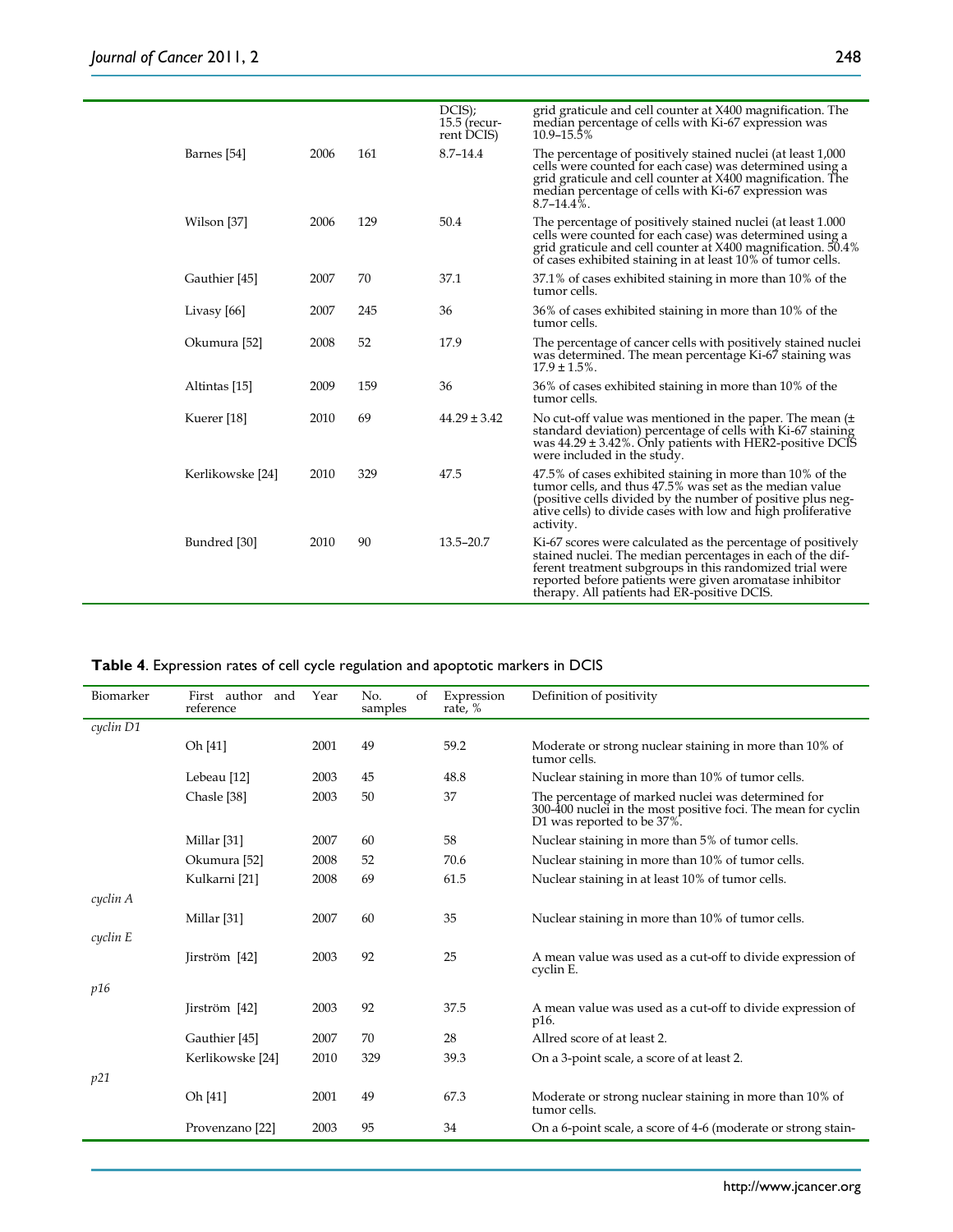|          | Okumura [52]               | 2008 | 52  | 69.2                                                                                                                                    | Nuclear staining in more than 10% of tumor cells.                                                                                                                                                                                                        |
|----------|----------------------------|------|-----|-----------------------------------------------------------------------------------------------------------------------------------------|----------------------------------------------------------------------------------------------------------------------------------------------------------------------------------------------------------------------------------------------------------|
|          | Kulkarni [21]              | 2008 | 69  | 29.6                                                                                                                                    | Nuclear staining in at least 10% of tumor cells.                                                                                                                                                                                                         |
| p27      |                            |      |     |                                                                                                                                         |                                                                                                                                                                                                                                                          |
|          | Oh [41]                    | 2001 | 49  | 46.9                                                                                                                                    | Moderate or strong nuclear staining in more than 10% of<br>tumor cells.                                                                                                                                                                                  |
|          | Jirström [42]              | 2003 | 92  | 68.5                                                                                                                                    | Nuclear and cytoplasmic staining intensity were evaluated<br>using a 3-point semiquantitative scoring scale (0=none,<br>1=weak, 2=moderate, 3=strong).                                                                                                   |
|          | Millar [31]                | 2007 | 60  | 55                                                                                                                                      | Nuclear staining in more than 50% of tumor cells.                                                                                                                                                                                                        |
| p53      |                            |      |     |                                                                                                                                         |                                                                                                                                                                                                                                                          |
|          | Albonico [7]               | 1998 | 62  | $7.0 - 37.3$                                                                                                                            | Nuclear staining in more than 5% of tumor cells.<br>37.3 (comedo DCIS)<br>17.2 (noncomedo DCIS)<br>7.0 (cribriform DCIS)                                                                                                                                 |
|          | Bijker [10]                | 2001 | 116 | 20                                                                                                                                      | On an 8-point scale, a score of at least 5.                                                                                                                                                                                                              |
|          | Ringberg [16]              | 2001 | 187 | 26                                                                                                                                      | Nuclear staining in more than 10% of tumor cells.                                                                                                                                                                                                        |
|          | Hieken [48]                | 2001 | 103 | 27                                                                                                                                      | Strong nuclear staining in more than 10% of tumor cells.                                                                                                                                                                                                 |
|          | Wärnberg [36]              | 2001 | 194 | 40                                                                                                                                      | Any p53 expression.                                                                                                                                                                                                                                      |
|          | Oh [41]                    | 2001 | 49  | 30.6                                                                                                                                    | Nuclear staining in more than 5% of tumor cells.                                                                                                                                                                                                         |
|          | Provenzano [22]            | 2003 | 95  | 60                                                                                                                                      | On a 6-point scale, a score of 4-6 (moderate or strong stain-<br>ing).                                                                                                                                                                                   |
|          | Lebeau [12]                | 2003 | 45  | 25                                                                                                                                      | Moderate or strong nuclear staining in more than 40% of<br>tumor cells.                                                                                                                                                                                  |
|          | Chasle [38]                | 2003 | 50  | 88                                                                                                                                      | The percentage of marked nuclei was determined for<br>300-400 nuclei in the most positive foci.                                                                                                                                                          |
|          | Roka [23]                  | 2004 | 190 | 57.2                                                                                                                                    | Nuclear staining in at least 10% of tumor cells.                                                                                                                                                                                                         |
|          | Perrone [20]               | 2005 | 49  | 26.5                                                                                                                                    | Nuclear staining in more than 10% of tumor cells.                                                                                                                                                                                                        |
|          | Kepple [59]                | 2006 | 94  | 50                                                                                                                                      | No cut-off value was mentioned in the paper.                                                                                                                                                                                                             |
|          | Livasy [66]                | 2007 | 245 | 31                                                                                                                                      | Nuclear or nuclear and cytoplasmic staining in more than<br>10% of tumor cells.                                                                                                                                                                          |
|          | Meijnen [14]               | 2008 | 163 | 26                                                                                                                                      | Nuclear staining in more than 25% of tumor cells.                                                                                                                                                                                                        |
|          | Okumura [52]               | 2008 | 52  | 76.5                                                                                                                                    | Nuclear staining in more than 10% of tumor cells.                                                                                                                                                                                                        |
|          | Kulkarni [21]              | 2008 | 69  | 67.9                                                                                                                                    | Nuclear staining in at least 10% of tumor cells.                                                                                                                                                                                                         |
|          | Kerlikowske [24]           | 2010 | 329 | 11.3                                                                                                                                    | Nuclear staining in at least 10% of tumor cells.                                                                                                                                                                                                         |
| Bcl-2    |                            |      |     |                                                                                                                                         |                                                                                                                                                                                                                                                          |
|          | Albonico <sup>[7]</sup>    | 1998 | 62  | 35.7-100                                                                                                                                | Nuclear staining in more than 10% of tumor cells.<br>35.7 (comedo DCIS)<br>100 (noncomedo DCIS)<br>100 (cribriform DCIS)                                                                                                                                 |
|          | Ringberg [16]              | 2001 | 187 | 56                                                                                                                                      | Cytoplasm staining in more than 10% of tumor cells.                                                                                                                                                                                                      |
|          | Wärnberg [36]              | 2001 | 194 | 48                                                                                                                                      | Nuclear staining in at least 10% of tumor cells.                                                                                                                                                                                                         |
|          | Provenzano <sup>[22]</sup> | 2003 | 95  | 50                                                                                                                                      | On a 6-point scale, a score of 4-6 (moderate or strong stain-<br>ing).                                                                                                                                                                                   |
|          | Meijnen [14]               | 2008 | 163 | 64                                                                                                                                      | Weak cytoplasmic staining in more than 10% of tumor cells.                                                                                                                                                                                               |
|          | Okumura [52]               | 2008 | 52  | 58.8                                                                                                                                    | Nuclear staining in more than 5% of tumor cells.                                                                                                                                                                                                         |
| Bax      |                            |      |     |                                                                                                                                         |                                                                                                                                                                                                                                                          |
|          | Okumura [52]               | 2008 | 52  | 71.2                                                                                                                                    | Nuclear staining in more than 5% of tumor cells.                                                                                                                                                                                                         |
| Survivin |                            |      |     |                                                                                                                                         |                                                                                                                                                                                                                                                          |
|          | Barnes [54]                | 2006 | 161 | 10 (nuclear<br>staining<br>alone);<br>29% (cyto-<br>plasmic<br>staining<br>alone);<br>29% (cyto-<br>plasmic and<br>nuclear<br>staining) | Survivin staining was scored for both cytoplasmic and<br>nuclear staining. For cytoplasmic staining, a score of at least<br>2 was considered positive; for nuclear staining, the propor-<br>tion of positive cells out of at least 1,000 was determined. |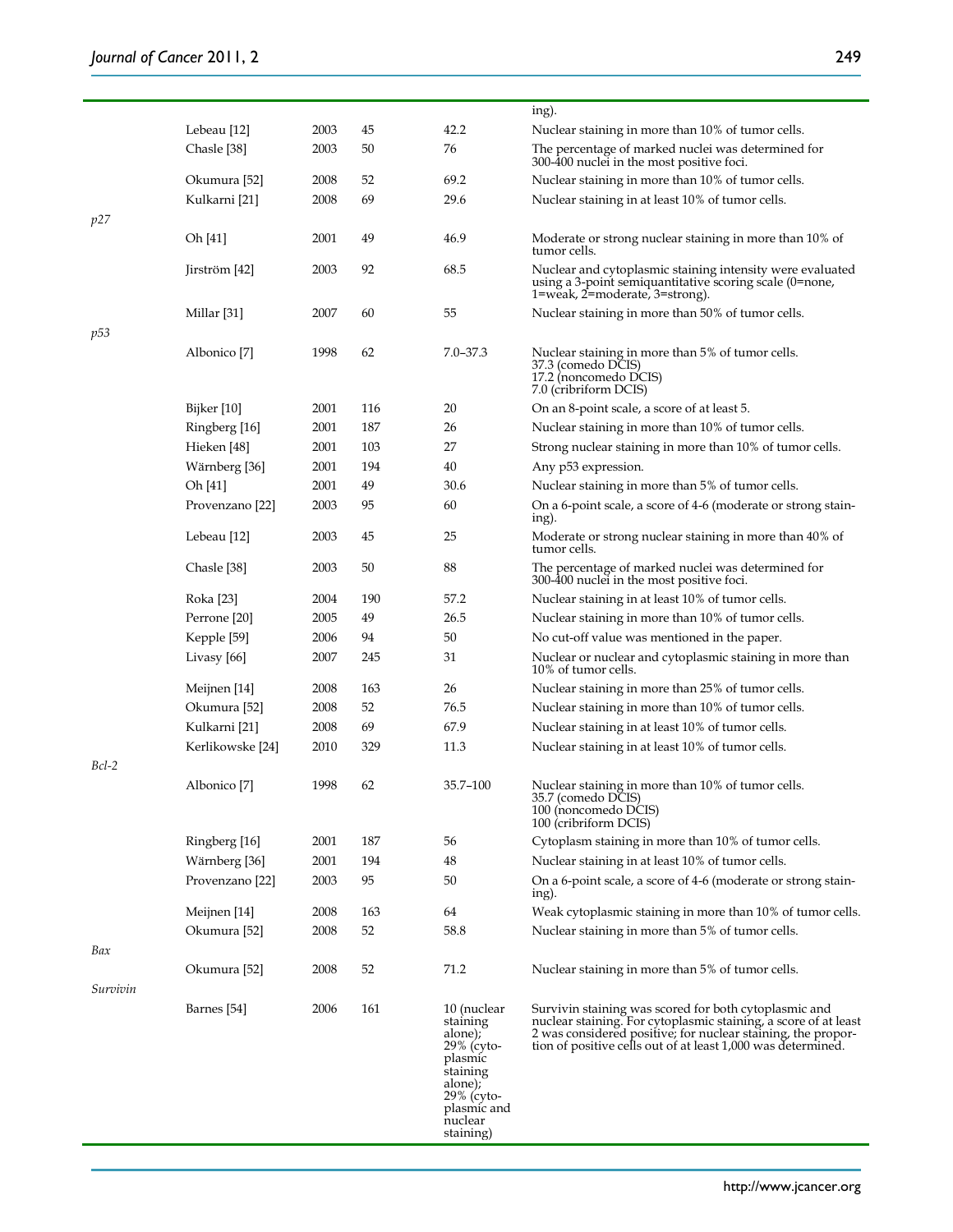|       | Okumura [52]  | 2008 | 52  | 55.8 | Nuclear staining in more than 5% of tumor cells.  |
|-------|---------------|------|-----|------|---------------------------------------------------|
| C-myc | Altintas [15] | 2009 | 159 | 60   | Score of at least 2.                              |
| Rb    | Okumura [52]  | 2008 | 52  | 68.6 | Nuclear staining in more than 10% of tumor cells. |

# **Table 5**. Expression rates of angiogenesis related proteins in DCIS

| Biomarker           | First author<br>and<br>reference          | Year | No.<br>of<br>samples | Expression<br>rate, % | Definition of positivity                                                                                      |
|---------------------|-------------------------------------------|------|----------------------|-----------------------|---------------------------------------------------------------------------------------------------------------|
|                     | Vascular endothelial growth factor (VEGF) |      |                      |                       |                                                                                                               |
|                     | Hieken [48]                               | 2001 | 103                  | 86                    | Cytoplasmic and/or membrane staining in more than 10%<br>of tumor cells.                                      |
|                     | Perrone [20]                              | 2005 | 49                   | 93.8                  | Staining (defined as appropriate brown staining in the tumor cell cytoplasm) in more than 10% of tumor cells. |
| Heparanase-1 (HPR1) |                                           |      |                      |                       |                                                                                                               |
|                     | Maxhimer [56]                             | 2005 | 45                   | 42.2                  | Nuclear staining in more than 20% of tumor cells.                                                             |

| Table 6. Expression rates of human epidermal growth factor receptor (HER) family in DCIS |
|------------------------------------------------------------------------------------------|
|------------------------------------------------------------------------------------------|

| Biomarker       | First author and<br>reference                   | Year | No.<br>of<br>samples | Expression rate,<br>% | Definition of positivity                                                                                                                                                                |
|-----------------|-------------------------------------------------|------|----------------------|-----------------------|-----------------------------------------------------------------------------------------------------------------------------------------------------------------------------------------|
|                 | Human epidermal growth factor receptor 1 (HER1) |      |                      |                       |                                                                                                                                                                                         |
|                 | Lebeau [12]                                     | 2003 | 45                   | 36.4                  | Any distinctive membrane staining of intraductal tumor<br>cells.                                                                                                                        |
|                 | Bryan $[65]$                                    | 2006 | 66                   | 22                    | Any cytoplasmic and/or membranous staining of tumor<br>cells.                                                                                                                           |
|                 | Altintas [15]                                   | 2009 | 159                  | 13                    | Score of at least 2                                                                                                                                                                     |
| HER2/neu (HER2) |                                                 |      |                      |                       |                                                                                                                                                                                         |
|                 | Albonico [7]                                    | 1998 | 62                   | $1.0 - 72.8$          | Staining in more than 10% of tumor cells.<br>72.8 (comedo DCIS)<br>10.8 (noncomedo DCIS)<br>1.0 (cribriform DCIS)                                                                       |
|                 | Claus [9]                                       | 2001 | 219                  | 28                    | On a 4-point scale, any score other than 0.                                                                                                                                             |
|                 | Bijker [10]                                     | 2001 | 116                  | 46.2                  | Any expression.                                                                                                                                                                         |
|                 | Ringberg [16]                                   | 2001 | 187                  | 54                    | Membrane staining in more than 10% of tumor cells.                                                                                                                                      |
|                 | Wärnberg [36]                                   | 2001 | 194                  | 55                    | Moderate or strong membrane staining in at least 30% of<br>tumor cells or complete membrane staining in more than<br>60% of tumor cells regardless of the intensity of the<br>staining. |
|                 | Latta [57]                                      | 2002 | 91                   | 34.1                  | On an 8-point scale, an IHC score of at least 5. In addition,<br>a HER2/CEP17 ratio of at least 2 was considered positive<br>for HER2/neu gene amplification.                           |
|                 | DiGiovanna [17]                                 | 2002 | 219                  | 28                    | On a 4-point scale, any score other than 0.                                                                                                                                             |
|                 | Hoque [73]                                      | 2002 | 100                  | 40                    | HER2 gene amplification was analyzed by FISH. A ratio<br>of greater than 2.0 was considered indicative of HER2<br>gene amplification.                                                   |
|                 | Provenzano [22]                                 | 2003 | 95                   | 32                    | Strong staining (equivalent to a score of 3+ with the<br>DakoCytomation HercepTest).                                                                                                    |
|                 | Lebeau [12]                                     | 2003 | 45                   | 46.7                  | On a 3-point scale, a score of greater than 2. Scoring was<br>based on the positive staining of the cell membrane.                                                                      |
|                 | Roka [23]                                       | 2004 | 190                  | 41.3                  | Nuclear staining in more than 30% of tumor cells.                                                                                                                                       |
|                 | Boland [19]                                     | 2004 | 187                  | 54.5                  | On a 3-point scale, a score of at least 2.                                                                                                                                              |
|                 | Barnes [35]                                     | 2005 | 129                  | 65                    | Score of at least 2.                                                                                                                                                                    |
|                 | Perrone <sup>[20]</sup>                         | 2005 | 49                   | 66.7                  | Complete membrane staining in more than 10% of tumor<br>cells.                                                                                                                          |
|                 | Collins [13]                                    | 2005 | 148                  | 28                    | Strong membrane staining in more than 10% of tumor<br>cells (equivalent to a score of 3+ with the DakoCytomation<br>HercepTest).                                                        |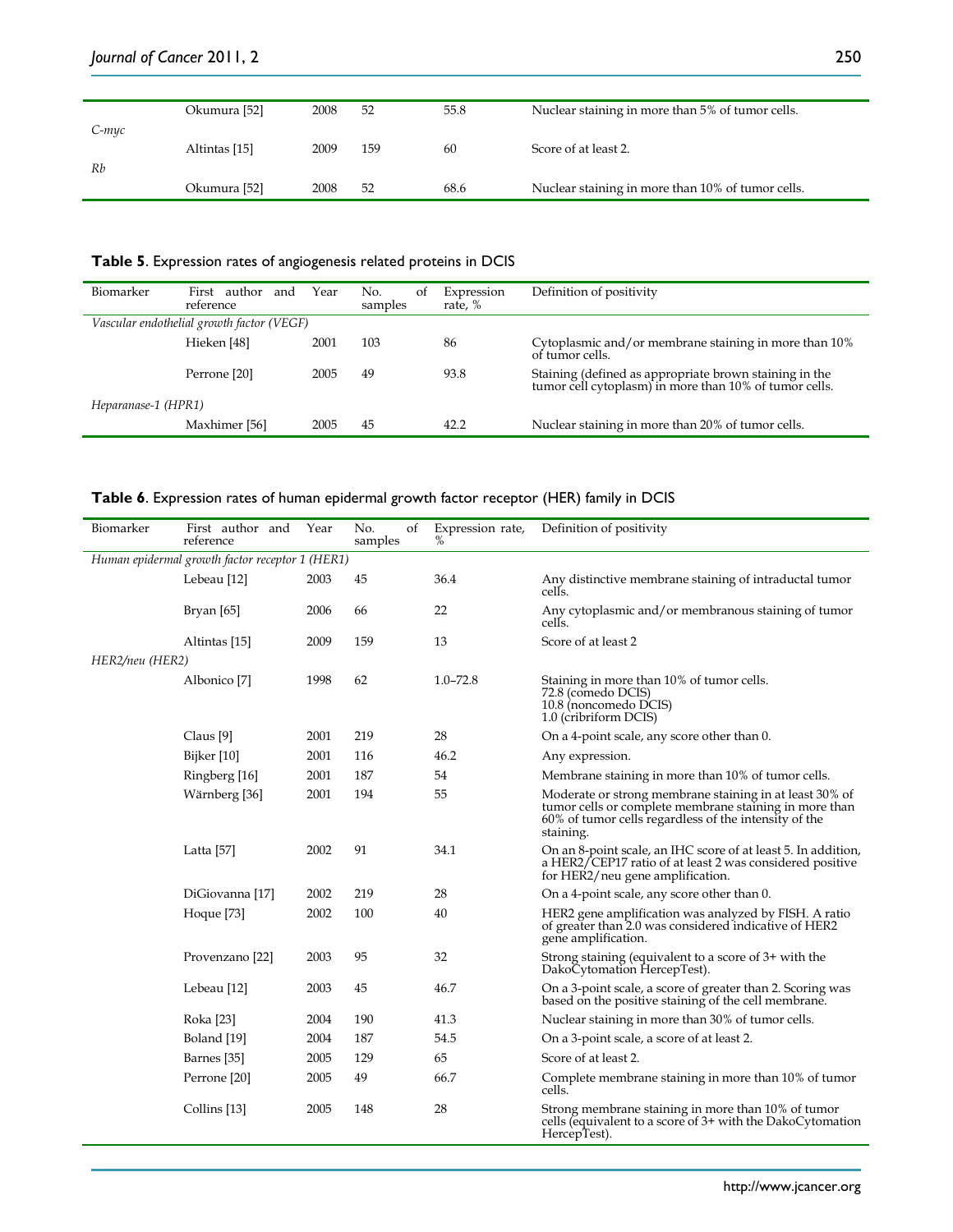|      | Bryan [65]       | 2006 | 66  | 67                                                        | Membrane staining in more than 10% of tumor cells<br>(equivalent to a score of 3+ in the DakoCytomation Her-<br>cepTest). All cases were high-nuclear-grade DCIS.                                |
|------|------------------|------|-----|-----------------------------------------------------------|--------------------------------------------------------------------------------------------------------------------------------------------------------------------------------------------------|
|      | Kepple [59]      | 2006 | 94  | 27                                                        | No cut-off value was mentioned in the paper.                                                                                                                                                     |
|      | Wilson [37]      | 2006 | 129 | 64.8                                                      | On a 3-point scale, a score of at least 2.                                                                                                                                                       |
|      | Barnes [54]      | 2006 | 161 | 64.7                                                      | Score of at least 2.                                                                                                                                                                             |
|      | Livasy [66]      | 2007 | 245 | 25                                                        | 3+ intensity with DAB chromogen and 2+ or 3+ intensity<br>with the SG chromogen in more than 10% of tumor cells.                                                                                 |
|      | Meijnen [14]     | 2008 | 163 | 39                                                        | Strong membranous staining in more than 10% of tumor<br>cells.                                                                                                                                   |
|      | Hanley [8]       | 2008 | 90  | 9<br>(non-high-grade<br>DCIS);<br>55 (high-grade<br>DCIS) | Membrane staining of $3+$ .                                                                                                                                                                      |
|      | Tamimi [67]      | 2008 | 272 | 27.2                                                      | Moderate or strong membrane staining (2+ of higher on a<br>3-point scale) in at least 10% of tumor cells.                                                                                        |
|      | Okumura [52]     | 2008 | 52  | 17.3                                                      | On a 3-point scale, a score of 3 (strong staining).                                                                                                                                              |
|      | Kulkarni [21]    | 2008 | 69  | 60.4                                                      | On a 3-point scale, 3+ staining in more than 10% of tumor<br>cells.                                                                                                                              |
|      | Roses $[68]$     | 2009 | 84  | 28.6                                                      | Membranous staining of 3+ in any tumor cell or mem-<br>branous staining of 2+ in more than 10% of tumor cells<br>with fluorescence in situ hybridization evidence of HER2<br>gene amplification. |
|      | Suzuki [69]      | 2009 | 58  | 9                                                         | On a 3-point scale, a score of 3 or positive for HER2 gene<br>amplification when HER2/CEP17 greater than 2.2.                                                                                    |
|      | Altintas [15]    | 2009 | 159 | 40                                                        | Score of at least 2.                                                                                                                                                                             |
|      | Yu K [70]        | 2010 | 271 | 33.7                                                      | Results of immunohistochemical assays were evaluated<br>using a proportion score and an intensity score. HER2<br>status was defined as positive for scores of 9-12.                              |
|      | Stackievicz [74] | 2010 | 84  | 44                                                        | Moderate or strong membrane staining (2+ or higher on a<br>3-point scale) in more than 10% of tumor cells.                                                                                       |
|      | Kuerer [18]      | 2010 | 69  | 35                                                        | On a 3-point scale, a 3+ score was considered to be posi-<br>tive by IHC or positive for HER2 gene amplification when<br>HER2/CEP17 ratio greater than 2.0 by FISH.                              |
|      | Bundred [30]     | 2010 | 90  | 32                                                        | On a 3-point scale, a score of greater than 2. All cases were<br>ER-positive DCIS.                                                                                                               |
|      | Kerlikowske [24] | 2010 | 329 | 18.2                                                      | Moderate or strong membrane staining (2+ or higher) in at<br>least 10% of tumor cells.                                                                                                           |
|      | Behling [71]     | 2010 | 65  | 50                                                        | No cut-off value was mentioned in the paper.                                                                                                                                                     |
|      | Witkiewicz [61]  | 2010 | 97  | 33.3                                                      | Status obtained from pathology reports.                                                                                                                                                          |
|      | Holmes [58]      | 2011 | 141 | 27.7                                                      | On a 3-point scale, a score of 3.                                                                                                                                                                |
| HER3 |                  |      |     |                                                           |                                                                                                                                                                                                  |
|      | Barnes [35]      | 2005 | 129 | 56                                                        | Score of at least 2.                                                                                                                                                                             |
|      | Altintas [15]    | 2009 | 159 | 62                                                        | Score of at least 2.                                                                                                                                                                             |
| HER4 |                  |      |     |                                                           |                                                                                                                                                                                                  |
|      | Barnes [35]      | 2005 | 129 | 55                                                        | Score of at least 2.                                                                                                                                                                             |
|      | Altintas [15]    | 2009 | 159 | 37                                                        | Score of at least 2.                                                                                                                                                                             |
|      |                  |      |     |                                                           |                                                                                                                                                                                                  |

FISH, fluorescence in situ hybridization; IHC, immunohistochemical.

# **Table 7**. Expression rates of extracellular matrix-related proteins in DCIS

| Biomarker | First<br>author<br>and<br>reference | Year | No.<br>οt<br>samples | Expression<br>rate, % | Definition of positivity                                                                                         |
|-----------|-------------------------------------|------|----------------------|-----------------------|------------------------------------------------------------------------------------------------------------------|
| CD10      |                                     |      |                      |                       |                                                                                                                  |
|           | Toussaint [60]                      | 2010 | 154                  | 27                    | CD10 scoring was based on expression and intensity values.<br>A high score was determined to be equivalent to 6. |
|           | Witkiewicz [61]                     | 2010 | 97                   | 18.8                  | On a 3-point scale, a score of 2 (defined as strong staining of<br>at least 30% of stromal cells).               |
| SPARC     |                                     |      |                      |                       |                                                                                                                  |
|           | Witkiewicz [61]                     | 2010 | 97                   | 24.7                  | On a 3-point scale, a score of 2 (defined as strong staining of<br>at least 30% of stromal cells).               |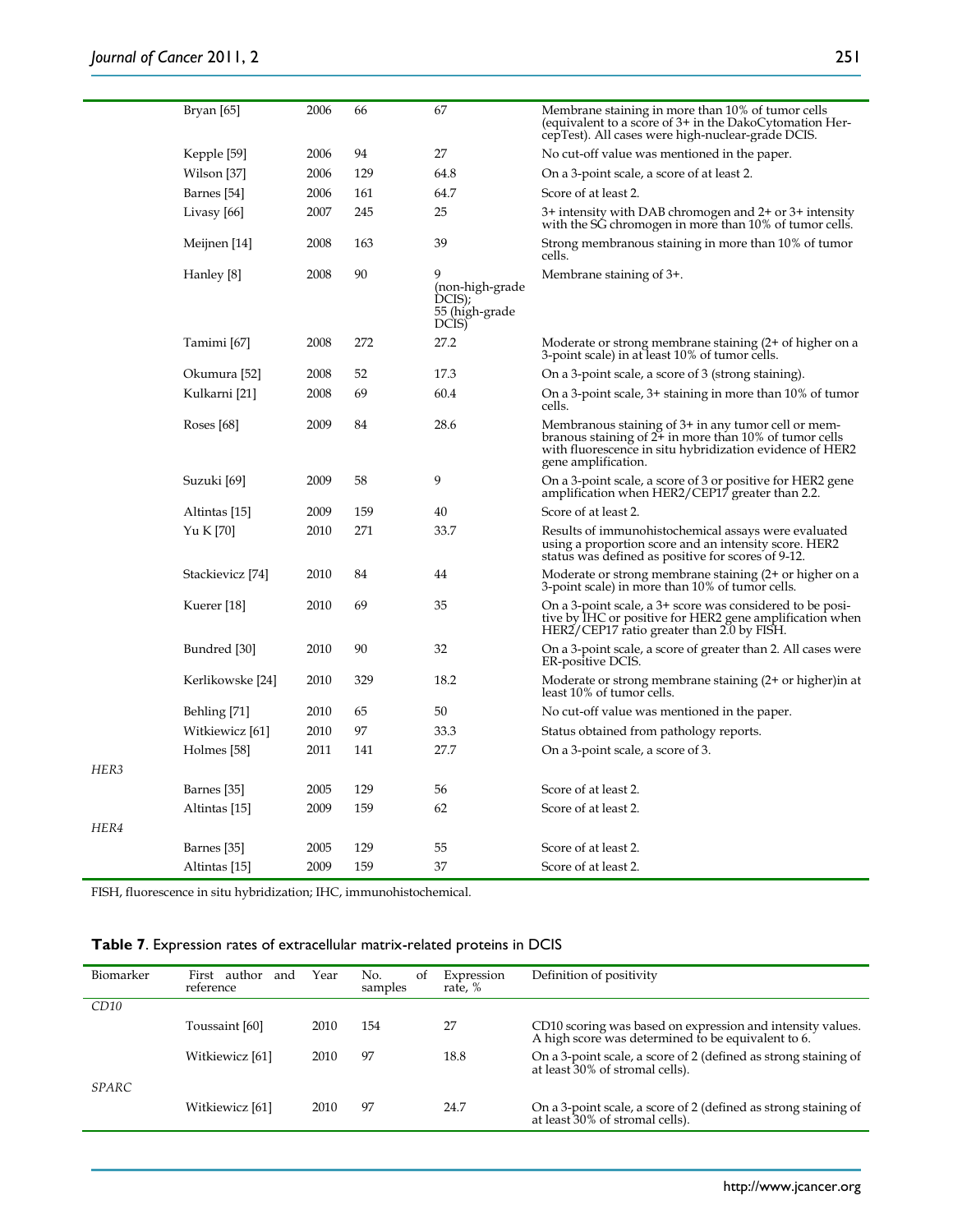# **Table 8**. Expression rate of COX-2 in DCIS

| Biomarker | First author and<br>reference | Year | No.<br>of<br>samples | Expression<br>rate, % | Definition of positivity                                                                                                                                                                                                   |
|-----------|-------------------------------|------|----------------------|-----------------------|----------------------------------------------------------------------------------------------------------------------------------------------------------------------------------------------------------------------------|
|           | Tan [63]                      | 2004 | 51                   | 80                    | On a 9-point scale, 0 was considered to be nil; 1-3 was con-<br>sidered to be mild; 4-6 was considered to moderate; 7-9 was<br>considered to be strong. Only unequivocal cytoplasmic<br>staining was regarded as positive. |
|           | Boland [19]                   | 2004 | 187                  | 67                    | On a 3-point scale, a score of at least 2. Expression was<br>based on the extent and intensity of epithelial cell staining.                                                                                                |
|           | Perrone [20]                  | 2005 | 49                   | 87.8                  | On a 12-point scale for immunoreactivity, an immuno-<br>histochemistry score of 9-12 was considered strong, 5-8 was<br>considered moderate, 1-4 was considered weak, and 0 was<br>considered negative.                     |
|           | Gauthier [62]                 | 2005 | 30                   | 60.7                  | No cut-off value was mentioned in the paper.                                                                                                                                                                               |
|           | Barnes [54]                   | 2006 | 161                  | 72                    | Score of at least 2.                                                                                                                                                                                                       |
|           | Gauthier [45]                 | 2007 | 70                   | 55.7                  | Allred score of at least 2.                                                                                                                                                                                                |
|           | Kulkarni [21]                 | 2008 | 69                   | 45.8                  | Cytoplasmic granular staining in more than 10% of tumor<br>cells.                                                                                                                                                          |
|           | Bundred [30]                  | 2010 | 90                   | 58                    | A minimum of 500 cells was investigated across randomly<br>selected areas of DCIS at a magnification of x 400 using a<br>grid graticule and cell counter for each of the two sections.<br>All cases were ER-positive DCIS. |
|           | de la Torre [64]              | 2010 | 52                   | 53                    | On a 3-point scale, a score of at least 2.                                                                                                                                                                                 |
|           | Kerlikowske [24]              | 2010 | 329                  | 44.4                  | On a 3-point scale, a score of at least 2.                                                                                                                                                                                 |

# **Table 9**. Biomarker expression and ipsilateral recurrence risk following surgery for DCIS

|                          | Biomarker First author Year No. of pa-<br>and refer-<br>ence |          | tients                                | Treatment groups                                                                             | Median<br>f <sub>ol</sub><br>low-up<br>time,<br>months | Endocrine<br>therapy<br>use | Marker ex-<br>pression as-<br>sociated with<br>increased risk<br>$of$ lo-<br>cal-regional<br>recurrence | Comments                                                                                                                                                                                                                                                                                                                                                                |
|--------------------------|--------------------------------------------------------------|----------|---------------------------------------|----------------------------------------------------------------------------------------------|--------------------------------------------------------|-----------------------------|---------------------------------------------------------------------------------------------------------|-------------------------------------------------------------------------------------------------------------------------------------------------------------------------------------------------------------------------------------------------------------------------------------------------------------------------------------------------------------------------|
| <b>Steroid Receptors</b> |                                                              |          |                                       |                                                                                              |                                                        |                             |                                                                                                         |                                                                                                                                                                                                                                                                                                                                                                         |
| ER                       |                                                              |          |                                       |                                                                                              |                                                        |                             |                                                                                                         |                                                                                                                                                                                                                                                                                                                                                                         |
|                          | Ringberg<br>[16]                                             | 2001     | 187                                   | Lumpectomy with<br>XRT-66; Lumpec-<br>tomy without<br>$XRT - 121$                            | 62                                                     | No                          | Yes (when<br>combined<br>with other<br>biological<br>markers)                                           | The investigators evaluated a cell<br>biological index (CBI-7) that in-<br>cluded ER and PR negativity,<br>overexpression of HER2, low Bcl-2<br>expression, accumulation of p53,<br>nondiploidy, and high Ki-67 ex-<br>pression. ER negativity combined<br>with all those markers was a<br>strong predictor of recurrence (RR:<br>1.3; $95\%$ CI: 1.0-1.6; $P=0.051$ ). |
|                          | Provenzano<br>$[22]$                                         | 2003     | 95 (53 cases<br>and 42 con-<br>trols) | Lumpectomy<br>without $XRT - 85$ ;<br>Lumpectomy with<br>$XRT-10$                            | 101                                                    | Yes                         | Yes                                                                                                     | Patients with local-regional recur-<br>rence were more likely than pa-<br>tients without recurrence to have<br>ER-negative disease (62% vs. 35%;<br>OR: $0.\Sigma$ ; $P=0.01$ ). ER negativity was<br>individually associated with re-<br>currence.                                                                                                                     |
|                          | Roka [23]                                                    | 2004 190 |                                       | Lumpectomy<br>without $XRT - 33$ ;<br>Lumpectomy with<br>XRT-99; Mastec-<br>tomy with XRT-58 | 61.6                                                   | Yes                         | Yes                                                                                                     | The recurrence rate was higher for<br>ER-negative DCIS than for<br>ER-positive DCIS (12.2% vs. 3.7%;<br>$P<0.04$ ).                                                                                                                                                                                                                                                     |
|                          | Cornfield<br>[46]                                            | 2004 151 |                                       | All patients were<br>treated with lum-<br>pectomy without                                    | 65                                                     | No.                         | N <sub>0</sub>                                                                                          | ER was not associated with disease<br>recurrence in either univariate or<br>multivariate analysis.                                                                                                                                                                                                                                                                      |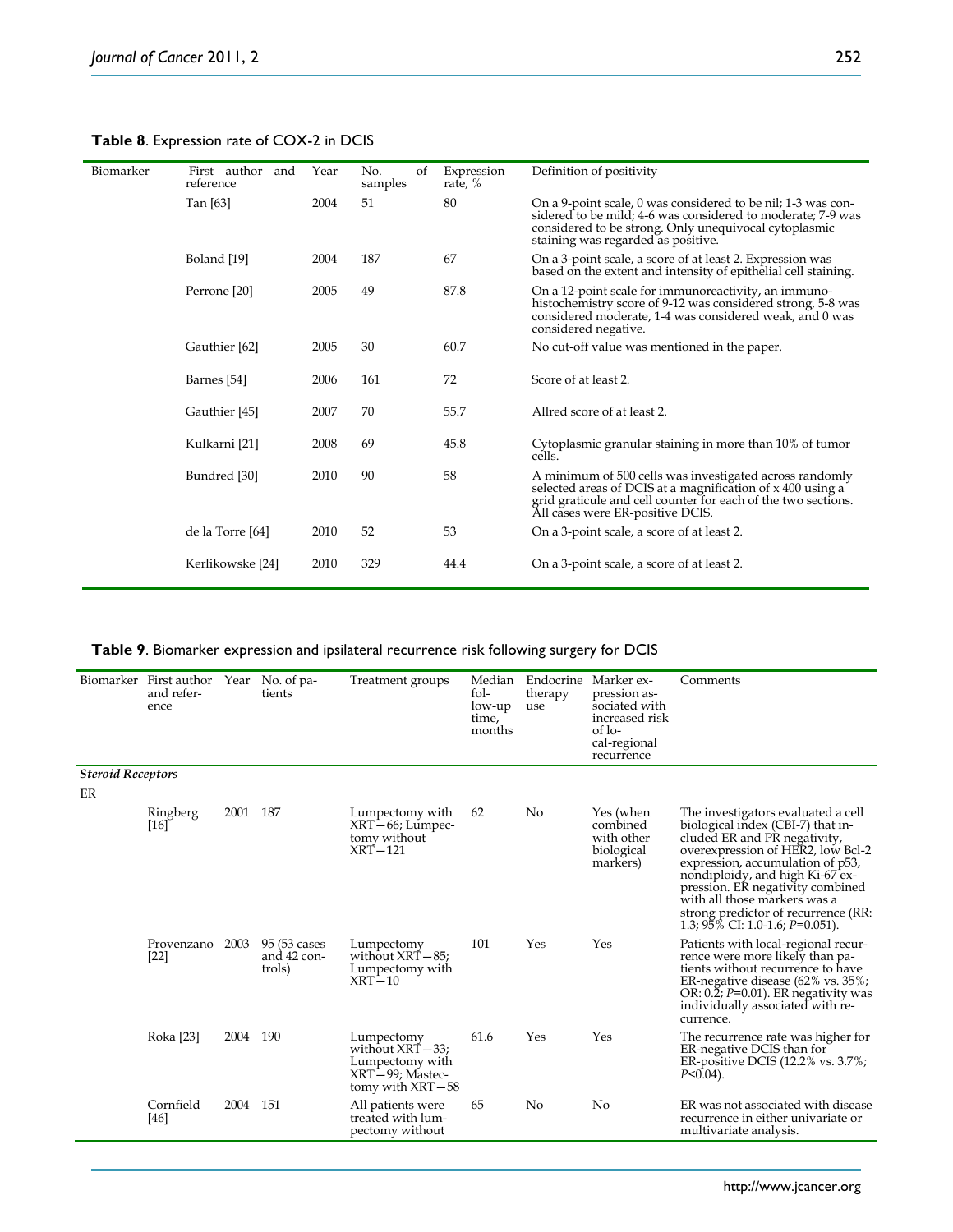253

|                        |          |                                                                                                                                               | XRT                                                                                                                                 |                                             |            |                                                    |                                                                                                                                                                                                                                                                                                                                                                                                                                                                                                                                                                                        |
|------------------------|----------|-----------------------------------------------------------------------------------------------------------------------------------------------|-------------------------------------------------------------------------------------------------------------------------------------|---------------------------------------------|------------|----------------------------------------------------|----------------------------------------------------------------------------------------------------------------------------------------------------------------------------------------------------------------------------------------------------------------------------------------------------------------------------------------------------------------------------------------------------------------------------------------------------------------------------------------------------------------------------------------------------------------------------------------|
| Barnes [35]            | 2005 129 |                                                                                                                                               | Lumpectomy $-89$ ;<br>$M$ astectomy $-40$<br>(8 patients received<br>XRT)                                                           | Not<br>pro-<br>vided                        | No         | No                                                 | ER was not associated with disease<br>recurrence in multivariate analy-<br>sis.                                                                                                                                                                                                                                                                                                                                                                                                                                                                                                        |
| Kepple [59]            | 2006     | 94                                                                                                                                            | Lumpectomy<br>without $XRT - 17$ ;<br>Lumpectomy with<br>XRT-20; Mastec-<br>$tomy-57$                                               | 48<br>months                                | Yes        | Unknown                                            | Difficult to assess effect. Only 37<br>patients underwent lumpectomy,<br>and there were only 4 recurrences<br>in that group. Some of those 37<br>patients received radiotherapy and<br>some did not.                                                                                                                                                                                                                                                                                                                                                                                   |
| Barnes [54]            | 2006 161 |                                                                                                                                               | Lumpectomy $-103$ ;<br>Mastectomy-47;<br>Information una-<br>vailable for 11 pa-<br>tients. No infor-<br>mation available on<br>XRT | Not<br>pro-<br>vided                        | Unknown No |                                                    | ER was not associated with disease<br>recurrence in multivariate analy-<br>sis.                                                                                                                                                                                                                                                                                                                                                                                                                                                                                                        |
| Wilson [37]            | 2006 129 |                                                                                                                                               | Patients underwent Not<br>definitive surgery<br>for DCIS, but no<br>details were pro-<br>vided                                      | pro-<br>vided                               | No         | No                                                 | ER was not associated with disease<br>recurrence in either univariate or<br>multivariate analysis.                                                                                                                                                                                                                                                                                                                                                                                                                                                                                     |
| de Roos [43] 2007 87   |          |                                                                                                                                               | $Lumpedomy-39;$<br>Mastectomy-48<br>(21 patients re-<br>ceived XRT)                                                                 | 49.8                                        | No         | No                                                 | ER was not associated with disease<br>recurrence in either univariate or<br>multivariate analysis.                                                                                                                                                                                                                                                                                                                                                                                                                                                                                     |
| Millar [31]            | 2007 60  |                                                                                                                                               | Lumpectomy with<br>or without XRT-56<br>$(51$ received $XRT$ ;<br>Mastectomy with-<br>out $XRT-4$                                   | 98                                          | No         | N <sub>o</sub>                                     | In the univariate analysis con-<br>ducted with clinicopathological<br>parameters, ER was not associated<br>with disease recurrence.                                                                                                                                                                                                                                                                                                                                                                                                                                                    |
| Kulkarni<br>[21]       | 2008     | - 69                                                                                                                                          | Lumpectomy<br>without $XRT-26$ ;<br>Lumpectomy with<br>$XRT-43$                                                                     | Mean<br>time to<br>recur-<br>rence:<br>38.5 | Yes        | No                                                 | The investigators concluded that<br>the biological marker, ER, is not an<br>independent predictor of recur-<br>rence.                                                                                                                                                                                                                                                                                                                                                                                                                                                                  |
| Altintas [15] 2009 159 |          |                                                                                                                                               | $Lumpedomy-112;$<br>Mastectomy-45<br>Information una-<br>vailable for 2 pa-<br>tients. No infor-<br>mation available on<br>XRT      | 54                                          | No         | No                                                 | The investigators concluded that<br>the biological marker, ER, is not an<br>independent predictor of recur-<br>rence.                                                                                                                                                                                                                                                                                                                                                                                                                                                                  |
| Kerlikow-<br>ske [24]  | 2010     | 329<br>(Controls<br>with no re-<br>currence, 186;<br>cases with<br>invasive re-<br>currence, 72;<br>cases with<br>DCIS recur-<br>rence, $71)$ | All patients were<br>treated with lum-<br>pectomy alone                                                                             | 98                                          | No         | Yes (when<br>combined<br>with other<br>biomarkers) | In the univariate analysis, patients<br>with DCIS recurrence were more<br>likely than those without recur-<br>rence to have ER-negative disease<br>(31% vs. 20%). ER negativity was<br>individually associated with DCIS<br>recurrence. In addition, ER nega-<br>tivity combined with either HER2<br>positivity or Ki-67 positivity was<br>also associated with DCIS recur-<br>rence. In the multivariate analysis,<br>the phenotype $ER$ <sup>-</sup> HER2 <sup>+</sup> Ki-67 <sup>+</sup><br>was a strong predictor of subse-<br>quent DCIS recurrence (HR: 5.8;<br>95% CI: 2.4-14). |
| Zhou [25]              | 2010 392 |                                                                                                                                               | Lumpectomy<br>without $XRT-158$ ;<br>Lumpectomy with<br>XRT-140; Mastec-<br>$tomy - 94$                                             | 97.5                                        | No         | No                                                 | The investigators looked at ba-<br>sal-like tumors (tumors negative<br>for ER, PR, and HER2). In the<br>univariate and multivariate anal-<br>yses, basal-like DCIS was associ-<br>ated with a higher risk of invasive<br>recurrence than non-basal-like<br>DCIS. However, the difference<br>was not statistically significant.                                                                                                                                                                                                                                                         |
| Witkiewicz<br> 61      | 2010 97  |                                                                                                                                               | All patients under-<br>went lumpectomy;<br>no information was<br>available about XRT                                                | 110.8                                       | No         | No                                                 | The investigators did not find ER<br>to be an independent predictor of<br>recurrence.                                                                                                                                                                                                                                                                                                                                                                                                                                                                                                  |
| Holmes [58] 2011 141   |          |                                                                                                                                               | All patients under-<br>went lumpectomy<br>alone                                                                                     | 125                                         | No         | No                                                 | In the univariate and multivariate<br>analyses, ER was not a predictor of<br>recurrence.                                                                                                                                                                                                                                                                                                                                                                                                                                                                                               |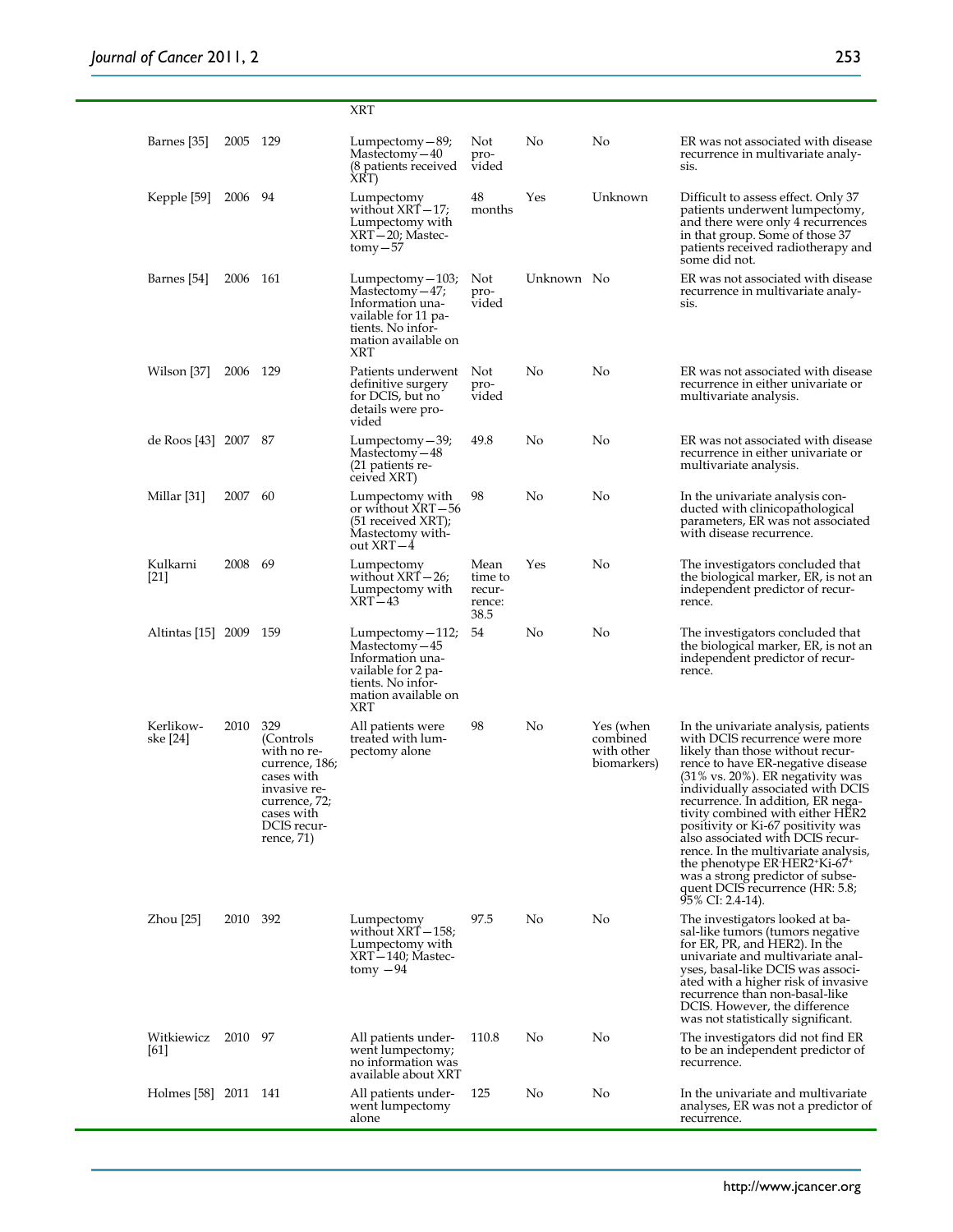| PR | Ringberg<br> 16            | 2001 187 |                                                                                                                                        | Lumpectomy with<br>XRT-66; Lumpec-<br>tomy without<br>$XRT - 121$                                                              | 62                                          | No  | Yes (when<br>combined<br>with other<br>biological<br>markers) | The investigators evaluated a cell<br>biological index (CBI-7) that in-<br>cluded ER and PR negativity,<br>overexpression of HER2, low Bcl-2<br>expression, accumulation of p53,<br>nondiploidy, and high Ki-67 ex-<br>pression. PR negativity combined<br>with all those markers was a<br>strong predictor of recurrence (RR:<br>1.3; $95\%$ CI: 1.0-1.6; $P=0.051$ ). |
|----|----------------------------|----------|----------------------------------------------------------------------------------------------------------------------------------------|--------------------------------------------------------------------------------------------------------------------------------|---------------------------------------------|-----|---------------------------------------------------------------|-------------------------------------------------------------------------------------------------------------------------------------------------------------------------------------------------------------------------------------------------------------------------------------------------------------------------------------------------------------------------|
|    | Provenzano 2003 95<br>[22] |          |                                                                                                                                        | Lumpectomy<br>without $XRT - 85$ ;<br>Lumpectomy with<br>$XRT-10$                                                              | 101                                         | Yes | Yes                                                           | Patients with local-regional recur-<br>rence were more likely than those<br>without recurrence to have<br>PR-negative disease (63% vs. 34%;<br>OR: 0.2; $P=0.04$ ). PR negativity was<br>individually associated with re-<br>currence.                                                                                                                                  |
|    | Roka [23]                  | 2004 190 |                                                                                                                                        | Lumpectomy<br>without XRT-33;<br>Lumpectomy with<br>XRT-99; Mastec-<br>tomy with XRT-58                                        | 61.6                                        | Yes | No                                                            | PR-negative DCIS was associated<br>with a higher rate of recurrence<br>than PR-positive DCIS (9.1% vs.<br>3.6%), but this difference did not<br>reach statistical significance.                                                                                                                                                                                         |
|    | Cornfield<br>146           | 2004 151 |                                                                                                                                        | All patients were<br>treated with lum-<br>pectomy alone                                                                        | 65                                          | No  | No                                                            | PR was not associated with disease<br>recurrence in either univariate or<br>multivariate analysis.                                                                                                                                                                                                                                                                      |
|    | Kepple [59]                | 2006 94  |                                                                                                                                        | Lumpectomy<br>without XRT-17;<br>Lumpectomy with<br>XRT-20; Mastec-<br>$t$ omy $-57$                                           | 48<br>months                                | Yes | Unknown                                                       | Difficult to assess effect. Only 37<br>patients underwent lumpectomy,<br>and there were only 4 recurrences<br>in that group. Some of those 37<br>patients received radiotherapy and<br>some did not.                                                                                                                                                                    |
|    | de Roos [43] 2007 87       |          |                                                                                                                                        | Lumpectomy $-39$ ;<br>Mastectomy-48<br>(21 patients re-<br>ceived XRT)                                                         | 49.8                                        | No  | No                                                            | PR was not associated with disease<br>recurrence in either univariate or<br>multivariate analysis.                                                                                                                                                                                                                                                                      |
|    | Millar [31]                | 2007 60  |                                                                                                                                        | Lumpectomy with<br>or without XRT-56<br>$(51$ received XRT);<br>Mastectomy with-<br>out XRT-4                                  | 98                                          | No  | No                                                            | In the univariate analysis con-<br>ducted with clinicopathological<br>parameters, PR was not associated<br>with disease recurrence.                                                                                                                                                                                                                                     |
|    | Kulkarni<br>[21]           | 2008 69  |                                                                                                                                        | Lumpectomy<br>without $XRT - 26$ ;<br>Lumpectomy with<br>$XRT-43$                                                              | Mean<br>time to<br>recur-<br>rence:<br>38.5 | Yes | No                                                            | The investigators concluded that<br>the biological marker, PR, is not an<br>independent predictor of recur-<br>rence.                                                                                                                                                                                                                                                   |
|    | Altintas [15] 2009 159     |          |                                                                                                                                        | $Lumpedomy-112;$<br>mastectomy-45<br>Information una-<br>vailable for 2 pa-<br>tients. No infor-<br>mation available on<br>XRT | 54                                          | No  | No                                                            | The investigators concluded that<br>the biological marker, PR, is not an<br>independent predictor of recur-<br>rence.                                                                                                                                                                                                                                                   |
|    | Zhou [25]                  | 2010 392 |                                                                                                                                        | Lumpectomy<br>without $XRT - 158$ ;<br>Lumpectomy with<br>XRT-140; Mastec-<br>$t$ omy $-94$                                    | 97.5                                        | No  | No                                                            | The investigators looked at ba-<br>sal-like tumors (tumors negative<br>for ER, PR, and HER2). In the<br>univariate and multivariate anal-<br>yses, basal-like DCIS was associ-<br>ated with a higher risk of local<br>recurrence (HR: 1.7) than<br>non-basal-like DCIS (HR: 1.8).<br>However, the difference was not<br>statistically significant.                      |
|    | Kerlikow-<br>ske [24]      | 2010 329 | (Controls<br>with no re-<br>currence, 186;<br>cases with<br>invasive re-<br>currence, 72;<br>cases with<br>DCIS recur-<br>rence, $71)$ | All patients were<br>treated with lum-<br>pectomy alone                                                                        | 98                                          | No  | No                                                            | PR was not associated with inva-<br>sive or DCIS recurrence in either<br>univariate or multivariate analysis.                                                                                                                                                                                                                                                           |
|    | Witkiewicz<br>[61]         | 2010     | 97                                                                                                                                     | All patients under-<br>went lumpectomy<br>(no information was                                                                  | 110.8                                       | No  | No                                                            | The investigators did not find PR<br>to be an independent predictor of<br>recurrence.                                                                                                                                                                                                                                                                                   |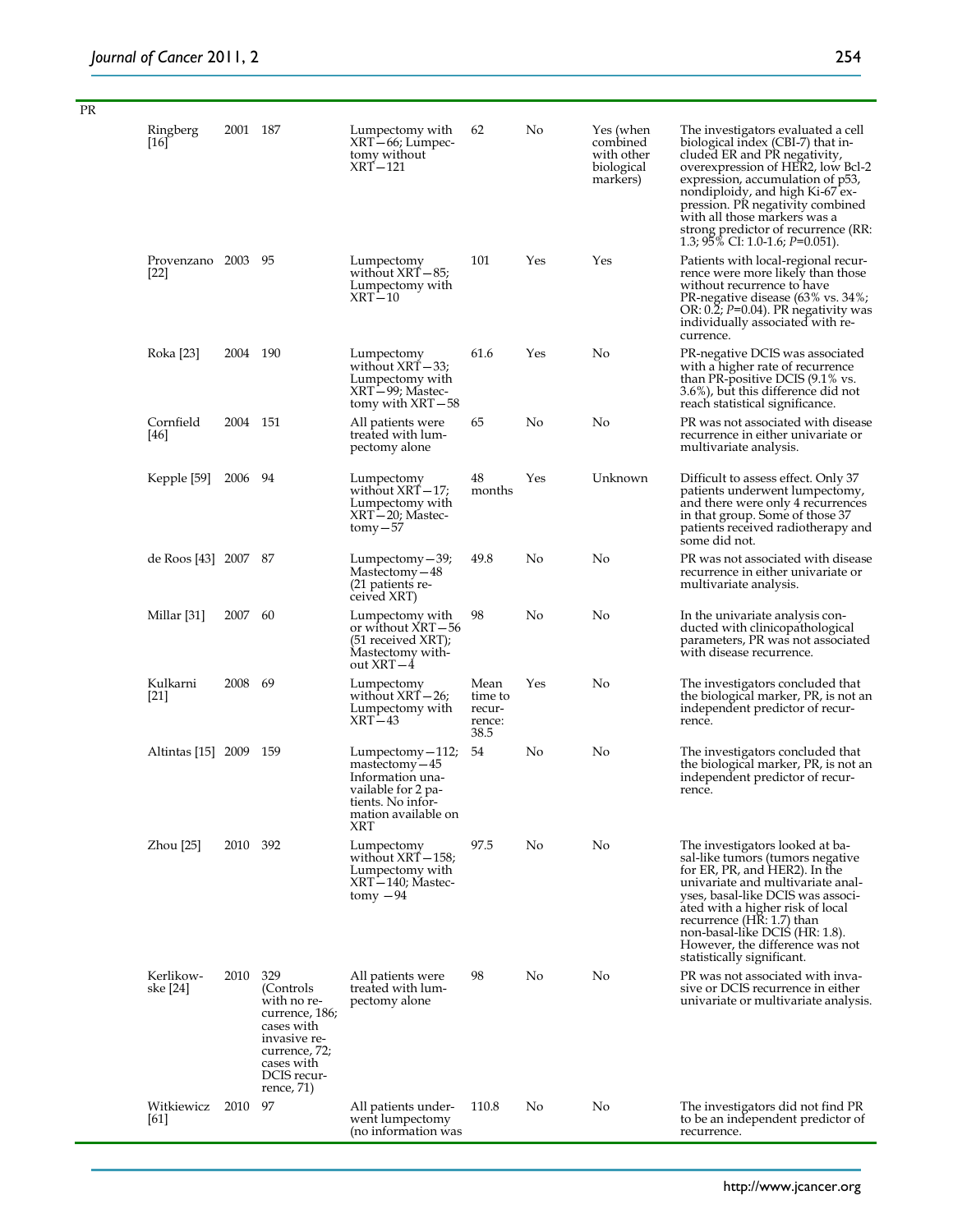|    |                                   |          |                                                   | available about<br>XRT)                                                                                                                 |                      |                    |                                                                                             |                                                                                                                                                                                                                                                                                                                                                                                   |
|----|-----------------------------------|----------|---------------------------------------------------|-----------------------------------------------------------------------------------------------------------------------------------------|----------------------|--------------------|---------------------------------------------------------------------------------------------|-----------------------------------------------------------------------------------------------------------------------------------------------------------------------------------------------------------------------------------------------------------------------------------------------------------------------------------------------------------------------------------|
|    | Holmes [58] 2011 141              |          |                                                   | All patients under-<br>went lumpectomy<br>alone                                                                                         | 125                  | No                 | No                                                                                          | PR was not associated with disease<br>recurrence in either univariate or<br>multivariate analysis.                                                                                                                                                                                                                                                                                |
| AR |                                   |          |                                                   |                                                                                                                                         |                      |                    |                                                                                             |                                                                                                                                                                                                                                                                                                                                                                                   |
|    | Provenzano 2003 95<br> 22         |          |                                                   | Lumpectomy<br>without $XRT-85$ ;<br>Lumpectomy with<br>$XKT-10$                                                                         | 101                  | Yes                | No                                                                                          | The investigators did not find AR<br>to be associated with disease re-<br>currence.                                                                                                                                                                                                                                                                                               |
|    | <b>Proliferation marker Ki-67</b> |          |                                                   |                                                                                                                                         |                      |                    |                                                                                             |                                                                                                                                                                                                                                                                                                                                                                                   |
|    | Ringberg<br>$[16]$                | 2001 187 |                                                   | Lumpectomy with<br>XRT-66; Lumpec-<br>tomy without<br>$XRT-121$                                                                         | 62                   | No                 | Yes (when<br>combined<br>with other<br>biological<br>markers)                               | The investigators evaluated a cell<br>biological index (CBI-7) that in-<br>cluded ER and PR negativity,<br>overexpression of HER2, low Bcl-2<br>expression, accumulation of p53,<br>nondiploidy, and high Ki-67 ex-<br>pression. High Ki-67 expression<br>combined with all those markers<br>was a strong predictor of recur-<br>rence (RR: 1.3; 95% CI: 1.0-1.6;<br>$P=0.051$ ). |
|    | Chasle [38]                       | 2003 50  |                                                   | All patients under-<br>went lumpectomy<br>followed by XRT                                                                               | $Un-$<br>known       | No                 | Yes (when<br>combined<br>with cyclin A)                                                     | A global proliferation factor (GPF)<br>was calculated that was a sum of<br>Ki-67 and cyclin A. In both uni-<br>variate and multivariate analyses,<br>GPF was an independent predictor<br>of recurrence.                                                                                                                                                                           |
|    | Cornfield<br> 46                  | 2004 151 |                                                   | All patients were<br>treated with lum-<br>pectomy alone                                                                                 | 65                   | No                 | No                                                                                          | Ki-67 was not associated with<br>disease recurrence in either uni-<br>variate or multivariate analysis.                                                                                                                                                                                                                                                                           |
|    | Barnes [35]                       | 2005 129 |                                                   | $Lumpedomy-89;$<br>$Masteromy-40$<br>(8 patients received<br>XRT)                                                                       | Not<br>pro-<br>vided | No                 | Yes                                                                                         | Patients with recurrence were<br>more likely than patients without<br>recurrence to have high prolifera-<br>tive activity $(15.5\% \text{ vs. } 10.9\%);$<br>$P=0.005$ ). In the multivariate anal-<br>ysis, Ki-67 was an independent<br>predictor of recurrence (OR: 1.03,<br>95% CI: 1.00-1.06; P=0.038)                                                                        |
|    | Wilson [37]                       | 2006 129 |                                                   | Patients underwent<br>definitive surgery<br>for DCIS, but no<br>details were pro-<br>vided                                              | Not<br>pro-<br>vided | No                 | No                                                                                          | In the univariate analysis, patients<br>with recurrence were more likely<br>than patients without recurrence<br>to have high proliferative activity<br>compared to patients without a<br>recurrence (71.4 vs. 42.2%,<br>$P=0.006$ ). However, in the multi-<br>variate analysis, Ki-67 was not an<br>independent predictor of recur-<br>rence.                                    |
|    | Barnes [54]                       | 2006 161 |                                                   | Lumpectomy-103; Not<br>Mastectomy $-47$ ;<br>Information una-<br>vailable for 11 pa-<br>tients. No infor-<br>mation available on<br>XRT | pro-<br>vided        | Unknown Yes        |                                                                                             | In the multivariate analysis, Ki-67<br>was an independent predictor of<br>recurrence (OR: 1.03, 95% CI:<br>$1.00-1.06; P=0.006$ ).                                                                                                                                                                                                                                                |
|    | Gauthier<br>$[45]$                | 2007 70  |                                                   | Patients underwent<br>definitive surgery<br>for DCIS, but no<br>details were pro-<br>vided                                              | Not<br>pro-<br>vided | Unknown Yes (as an | independent<br>factor and<br>combined<br>with p16<br>expression<br>and COX-2<br>expression) | High Ki-67 expression was an<br>independent predictor of recur-<br>rence (HR: 2.7, 95% CI: 1.2–5.9). In<br>addition, patients with recurrence<br>were more likely than patients<br>without recurrence to have the<br>combination of high Ki-67, high<br>p16, and high COX-2 expression.                                                                                           |
|    | Altintas [15] 2009 159            |          |                                                   | $Lumpedomy-112;$<br>$masterctomy-45$<br>Information una-<br>vailable for 2 pa-<br>tients. No infor-<br>mation available on<br>XRT       | 54                   | No                 | No                                                                                          | The investigators concluded that<br>the biological marker, Ki67, is not<br>an independent predictor of re-<br>currence.                                                                                                                                                                                                                                                           |
|    | Kerlikow-<br>ske [24]             | 2010     | 329<br>(Controls<br>with no re-<br>currence, 186; | All patients were<br>treated with lum-<br>pectomy alone                                                                                 | 98                   | No                 | Yes                                                                                         | In the univariate analysis, patients<br>with invasive recurrence were<br>more likely than those without<br>recurrence to exhibit the pheno-                                                                                                                                                                                                                                       |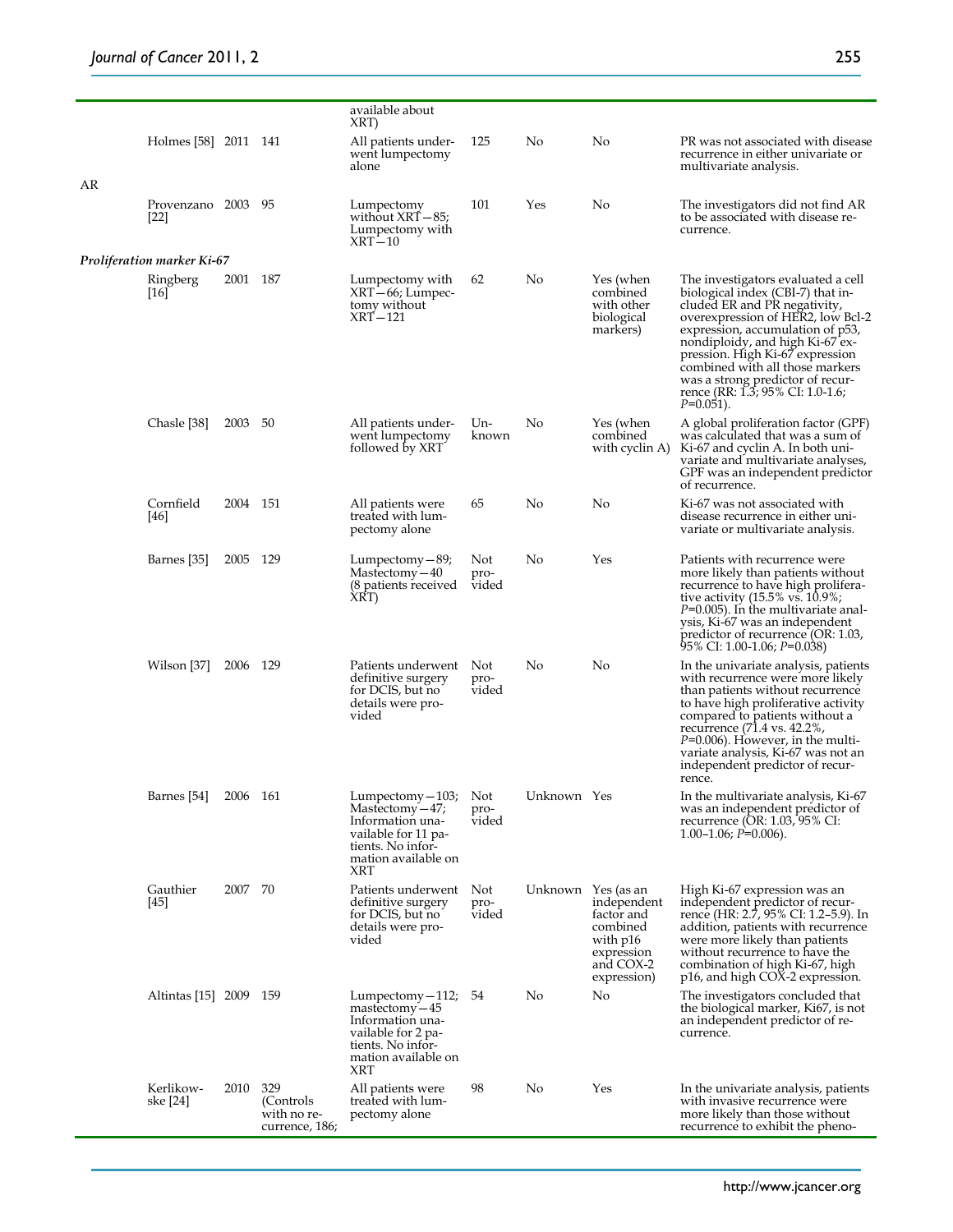type p16+COX-2 <sup>+</sup>Ki-67<sup>+</sup> or p16+Ki-67+. Ki-67 was individually associated with DCIS recurrence. In addition, patients with DCIS recurrence were more likely to have ER-Ki-67<sup>+</sup> or p16+COX-2 -Ki-67<sup>+</sup> disease than were patients without recurrence. In the multivariate analysis, the phenotype p16+COX-2 <sup>+</sup>Ki-67<sup>+</sup> was a strong predictor of invasive recurrence (HR: 2.2; 95% CI: 1.1-4.5). Phenotypes

p16+COX-2 <sup>+</sup>Ki-67+ (HR: 3.7; 95% CI: 1.7-7.9) and ER- HER2+Ki-67<sup>+</sup> (HR: 5.8, 95% CI: 2.4-14) were strong predictors of DCIS recurrence.

D1 expression to be strongly and inversely related with risk of ipsilateral local recurrence. recurrence in either univariate or multivariate analysis. disease recurrence in either univariate or multivariate analysis.

cyclin D1

# *Cell Cycle Regulation and Apoptotic Markers*

| Journal of Cancer 2011, 2 |  |
|---------------------------|--|
|                           |  |

cases with invasive recurrence, 72; cases with DCIS recurrence, 71)

|          | lirström<br> 42       | 2003 177 |                                                                  | Lumpectomy<br>without $XRT - 64$ ;<br>Lumpectomy with<br>$XRT - 113$                            | 63                                          | No  | Yes                                                                                                      | The investigators reported cyclin<br>D1 expression to be strongly and<br>inversely related with risk of ipsi-<br>lateral local recurrence.                                                             |
|----------|-----------------------|----------|------------------------------------------------------------------|-------------------------------------------------------------------------------------------------|---------------------------------------------|-----|----------------------------------------------------------------------------------------------------------|--------------------------------------------------------------------------------------------------------------------------------------------------------------------------------------------------------|
|          | Chasle [38]           | 2003     | -50                                                              | All patients under-<br>went lumpectomy<br>followed by XRT                                       | $Un-$<br>known                              | No  | No                                                                                                       | Cyclin D1 was not a predictor of<br>recurrence in either univariate or<br>multivariate analysis.                                                                                                       |
|          | de Roos [43] 2007 87  |          |                                                                  | $Lumpedomy-39;$<br>Mastectomy-48<br>(21 patients re-<br>ceived XRT)                             | 49.8                                        | No  | No                                                                                                       | Cyclin D1 was not associated with<br>disease recurrence in either uni-<br>variate or multivariate analysis.                                                                                            |
|          | Millar [31]           | 2007 60  |                                                                  | Lumpectomy with<br>or without XRT-56<br>$(51$ received XRT);<br>Mastectomy with-<br>out $XRT-4$ | 98                                          | No  | No                                                                                                       | In the univariate analysis con-<br>ducted with clinicopathological<br>parameters, cyclin D1 was not<br>associated with disease recurrence.                                                             |
|          | Kulkarni<br>$[21]$    | 2008 69  |                                                                  | Lumpectomy<br>without $XRT-26$ ;<br>Lumpectomy with<br>$XRT-43$                                 | Mean<br>time to<br>recur-<br>rence:<br>38.5 | Yes | No                                                                                                       | The investigators concluded that<br>the biological marker, cyclin D1, is<br>not an independent predictor of<br>recurrence.                                                                             |
| cyclin A |                       |          |                                                                  |                                                                                                 |                                             |     |                                                                                                          |                                                                                                                                                                                                        |
|          | Chasle [38]           | 2003     | 50                                                               | All patients under-<br>went lumpectomy<br>followed by XRT                                       | Un-<br>known                                | No  | Yes (when<br>combined<br>with Ki-67)                                                                     | A global proliferation factor (GPF)<br>was calculated that was a sum of<br>Ki-67 and cyclin A. In the univari-<br>ate and multivariate analyses, GPF<br>was an independent predictor of<br>recurrence. |
|          | Millar [31]           | 2007 60  |                                                                  | Lumpectomy with<br>or without XRT-56<br>$(51$ received XRT);<br>Mastectomy with-<br>out $XRT-4$ | 98                                          | No  | No                                                                                                       | In the univariate analysis con-<br>ducted with clinicopathological<br>parameters, cyclin A was not as-<br>sociated with disease recurrence.                                                            |
| cyclin E |                       |          |                                                                  |                                                                                                 |                                             |     |                                                                                                          |                                                                                                                                                                                                        |
|          | lirström<br>[42]      | 2003 177 |                                                                  | Lumpectomy<br>without $XRT-64$ ;<br>Lumpectomy with<br>XRT-113                                  | 63                                          | No  | No                                                                                                       | The investigators concluded that<br>the biological marker, cyclin E, is<br>not an independent risk factor for<br>recurrence.                                                                           |
| p16      |                       |          |                                                                  |                                                                                                 |                                             |     |                                                                                                          |                                                                                                                                                                                                        |
|          | lirström<br>[42]      | 2003 177 |                                                                  | Lumpectomy<br>without $XRT-64$ ;<br>Lumpectomy with<br>XRT-113                                  | 63                                          | No  | No                                                                                                       | The investigators concluded that<br>the biological marker, p16, is not<br>an independent risk factor for<br>recurrence.                                                                                |
|          | Gauthier<br>$[45]$    | 2007 70  |                                                                  | Patients underwent<br>definitive surgery<br>for DCIS, but no<br>details were pro-<br>vided      | Not<br>pro-<br>vided                        |     | Unknown Yes (when<br>combined<br>with high<br>$COX-2$ $ex-$<br>pression and<br>high Ki-67<br>expression) | Patients with recurrence were<br>more likely than patients without<br>recurrence to have the combina-<br>tion of high Ki-67, high p16, and<br>high COX-2 expression.                                   |
|          | Kerlikow-<br>ske [24] | 2010     | 329<br>(Controls)<br>with no re-<br>currence, 186;<br>cases with | All patients were<br>treated with lum-<br>pectomy alone                                         | 98                                          | No  | Yes                                                                                                      | In the univariate analysis, patients<br>with invasive recurrence were<br>more likely than those without<br>recurrence to have p16-positive<br>disease (57% vs. 30%). p16 positiv-                      |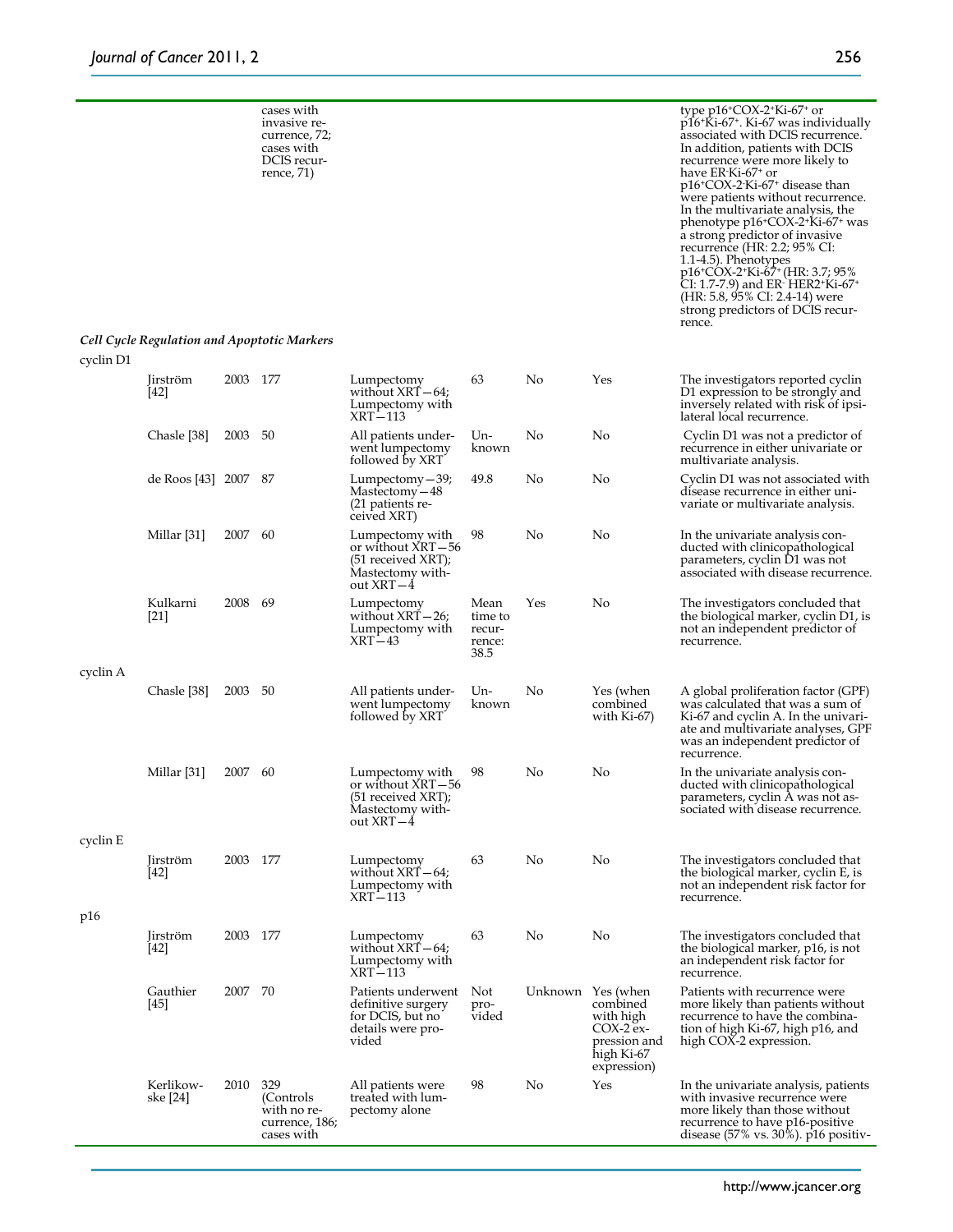|     |                            |          | invasive re-<br>currence, 72;<br>cases with<br>DCIS recur-<br>rence, 71)329<br>patients |                                                                                               |                                             |     |                                                               | ity combined with Ki-67 positivity<br>and COX-2 positivity was also<br>associated with invasive recur-<br>rence. p16 was individually asso-<br>ciated with invasive recurrence. In<br>addition, p16 positivity combined<br>with Ki-67 positivity and COX-2<br>negativity was associated with<br>DCIS recurrence. In the multivari-<br>ate analysis, the phenotype<br>$p16+COX-2*Ki-67*$ was a strong<br>predictor of invasive recurrence<br>(HR: 2.2; 95% CI: 1.1-4.5). Also, the<br>phenotype p16+COX-2-Ki-67+ was<br>a strong predictor of DCIS recur- |
|-----|----------------------------|----------|-----------------------------------------------------------------------------------------|-----------------------------------------------------------------------------------------------|---------------------------------------------|-----|---------------------------------------------------------------|----------------------------------------------------------------------------------------------------------------------------------------------------------------------------------------------------------------------------------------------------------------------------------------------------------------------------------------------------------------------------------------------------------------------------------------------------------------------------------------------------------------------------------------------------------|
|     |                            |          |                                                                                         |                                                                                               |                                             |     |                                                               | rence (HR: 3.7; 95% CI: 2.4-14).                                                                                                                                                                                                                                                                                                                                                                                                                                                                                                                         |
| p21 | Provenzano 2003 95<br>[22] |          |                                                                                         | Lumpectomy<br>without $XRT-85$ ;<br>Lumpectomy with<br>$XRT-10$                               | 101                                         | Yes | Yes                                                           | Patients with local-regional recur-<br>rence were more likely than those<br>without recurrence to have<br>p21-positive disease (54% vs. 15%;<br>OR: 6.0; $P=0.01$ ). p21 positivity<br>was individually associated with<br>recurrence. According to the mul-<br>tiple conditional logistic regression<br>analysis, p21 expression was an<br>independent predictor of recur-<br>rence (OR range: 4.31–6.54).                                                                                                                                              |
|     | Chasle [38]                | 2003 50  |                                                                                         | All patients under-<br>went lumpectomy<br>followed by XRT                                     | Un-<br>known                                | No  | No                                                            | According to univariate and mul-<br>tivariate analyses, p21 was not<br>observed to be an independent<br>predictor of recurrence.                                                                                                                                                                                                                                                                                                                                                                                                                         |
|     | Cornfield<br> 46           | 2004 151 |                                                                                         | All patients were<br>treated with lum-<br>pectomy alone                                       | 65                                          | No  | No                                                            | p21 was not associated with dis-<br>ease recurrence in either univari-<br>ate or multivariate analysis.                                                                                                                                                                                                                                                                                                                                                                                                                                                  |
|     | Kulkarni<br>$[21]$         | 2008 69  |                                                                                         | Lumpectomy<br>without $XRT-26$ ;<br>Lumpectomy with<br>$XRT-43$                               | Mean<br>time to<br>recur-<br>rence:<br>38.5 | Yes | No                                                            | The investigators concluded that<br>the biological marker, p21, is not<br>an independent predictor of re-<br>currence.                                                                                                                                                                                                                                                                                                                                                                                                                                   |
| p27 |                            |          |                                                                                         |                                                                                               |                                             |     |                                                               |                                                                                                                                                                                                                                                                                                                                                                                                                                                                                                                                                          |
|     | Millar [31]                | 2007 60  |                                                                                         | Lumpectomy with<br>or without XRT-56<br>(51 received XRT);<br>Mastectomy with-<br>out $XRT-4$ | 98                                          | No  | No                                                            | In the univariate analysis con-<br>ducted with clinicopathological<br>parameters, p27 was not associat-<br>ed with disease recurrence.                                                                                                                                                                                                                                                                                                                                                                                                                   |
|     | <b>Jirström</b><br> 42     | 2003 177 |                                                                                         | Lumpectomy<br>without $XRT-64$ ;<br>Lumpectomy with<br>XRT-113                                | 63                                          | No  | No                                                            | The investigators concluded that<br>the biological marker, p27, is not<br>an independent risk factor for<br>recurrence.                                                                                                                                                                                                                                                                                                                                                                                                                                  |
| p53 |                            |          |                                                                                         |                                                                                               |                                             |     |                                                               |                                                                                                                                                                                                                                                                                                                                                                                                                                                                                                                                                          |
|     | Hieken [48]                | 2001 103 |                                                                                         | Lumpectomy<br>without $XRT-34$ ;<br>Lumpectomy with<br>XRT-41; Mastec-<br>$\text{tomy} - 28$  | 58<br>(mean<br>fol-<br>low-up<br>time)      | Yes | Yes                                                           | p53 was expressed in 63% of pa-<br>tients with recurrence and 24% of<br>patients without recurrence<br>$(P=0.03)$ . The investigators con-<br>cluded that strong p53 expression<br>is associated with ipsilateral tumor<br>recurrence.                                                                                                                                                                                                                                                                                                                   |
|     | Ringberg<br>$[16]$         | 2001 187 |                                                                                         | Lumpectomy with<br>XRT-66; Lumpec-<br>tomy without<br>$XRT - 121$                             | 62                                          | No  | Yes (when<br>combined<br>with other<br>biological<br>markers) | The investigators evaluated a cell<br>biological index (CBI-7) that in-<br>cluded ER and PR negativity,<br>overexpression of HER2, low Bcl-2<br>expression, accumulation of p53,<br>nondiploidy, and high Ki-67 ex-<br>pression. High p53 expression<br>combined with all those markers<br>was a strong predictor of recur-<br>rence (RR: 1.3; 95% CI: 1.0-1.6;<br>$P=0.051$ ).                                                                                                                                                                          |
|     | Provenzano 2003<br>$[22]$  |          | 95 (53 cases<br>and 42 con-<br>trols)                                                   | Lumpectomy<br>without $XRT-85$ ;<br>Lumpectomy with<br>$XRT - 10$                             | 101                                         | Yes | No                                                            | The investigators did not find p53<br>to be associated with disease re-<br>currence.                                                                                                                                                                                                                                                                                                                                                                                                                                                                     |
|     | Chasle [38]                | 2003     | 50                                                                                      | All patients under-<br>went lumpectomy<br>followed by XRT                                     | Un-<br>known                                | No  | No                                                            | p53 was not an independent pre-<br>dictor of recurrence in either uni-<br>variate or multivariate analysis.                                                                                                                                                                                                                                                                                                                                                                                                                                              |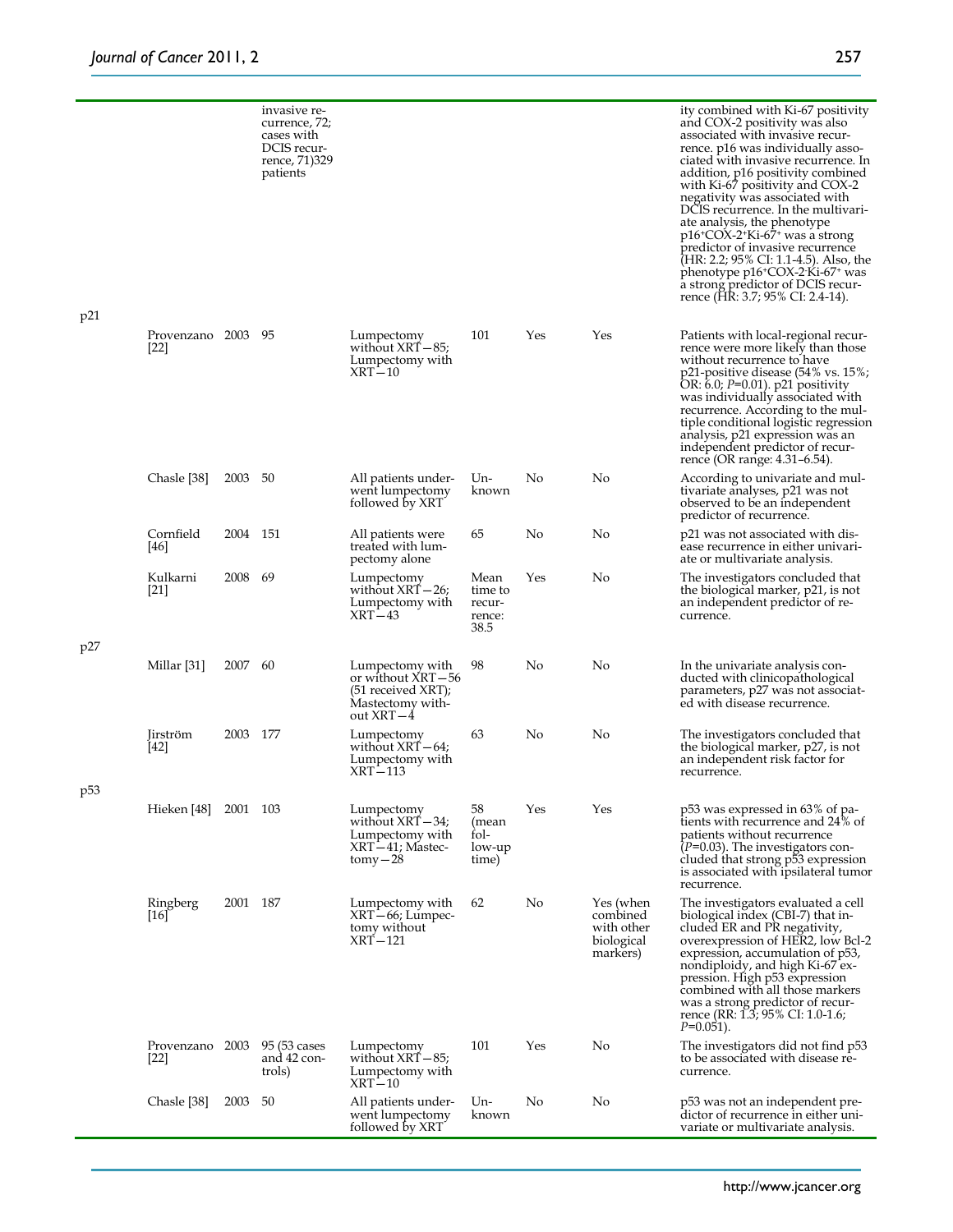|                               | Cornfield<br>$[46]$       | 2004 151 |                                                                                                                                                | All patients were<br>treated with lum-<br>pectomy without<br>XRT                                                                        | 65                                          | No  | No                                                                                                          | p53 was not associated with dis-<br>ease recurrence in either univari-<br>ate or multivariate analysis.                                                                                                                                                                                                                                                                          |
|-------------------------------|---------------------------|----------|------------------------------------------------------------------------------------------------------------------------------------------------|-----------------------------------------------------------------------------------------------------------------------------------------|---------------------------------------------|-----|-------------------------------------------------------------------------------------------------------------|----------------------------------------------------------------------------------------------------------------------------------------------------------------------------------------------------------------------------------------------------------------------------------------------------------------------------------------------------------------------------------|
|                               | Roka [23]                 | 2004 190 |                                                                                                                                                | Lumpectomy<br>without $XRT - 33$ ;<br>Lumpectomy with<br>XRT-99; Mastec-<br>tomy and XRT-58                                             | 61.6                                        | Yes | No                                                                                                          | The investigators did not find p53<br>to be an independent predictor of<br>disease recurrence.                                                                                                                                                                                                                                                                                   |
|                               | Kepple [59]               | 2006 94  |                                                                                                                                                | Lumpectomy<br>without $XRT - 17$ ;<br>Lumpectomy with<br>XRT-20; Mastec-<br>$tomy - 57$                                                 | 48<br>months                                | Yes | Unknown                                                                                                     | Difficult to assess effect. Only 37<br>patients underwent lumpectomy,<br>and there were only 4 recurrences<br>in that group. Some of those 37<br>patients received radiotherapy and<br>some did not.                                                                                                                                                                             |
|                               | de Roos [43] 2007 87      |          |                                                                                                                                                | $Lumpedomy-39;$<br>Mastectomy-48<br>(21 patients re-<br>ceived XRT)                                                                     | 49.8                                        | No  | Yes                                                                                                         | p53 was an independent predictor<br>of disease recurrence in multivari-<br>ate (HR: 3.0, 95% CI: 1.1-8.2,<br>$P=0.036$ ) and univariate (HR: 3.5,<br>95% CI: 1.3-9.3, P=0.014) analyses.                                                                                                                                                                                         |
|                               | Kulkarni<br> 21           | 2008     | - 69                                                                                                                                           | Lumpectomy<br>without $XRT-26$ ;<br>Lumpectomy with<br>$XRT-43$                                                                         | Mean<br>time to<br>recur-<br>rence:<br>38.5 | Yes | No                                                                                                          | The investigators concluded that<br>the biological marker, p53, is not<br>an independent predictor of re-<br>currence.                                                                                                                                                                                                                                                           |
|                               | Kerlikow-<br>ske [24]     | 2010     | 329<br>(Controls<br>with no re-<br>currence, 186;<br>cases with<br>invasive re-<br>currence, 72;<br>cases with<br>DCIS recur-<br>rence, $71$ ) | All patients were<br>treated with lum-<br>pectomy alone                                                                                 | 98                                          | No  | No                                                                                                          | p53 was not associated with inva-<br>sive or DCIS recurrence either<br>individually or when combined<br>with other phenotypes.                                                                                                                                                                                                                                                   |
| Bcl-2                         |                           |          |                                                                                                                                                |                                                                                                                                         |                                             |     |                                                                                                             |                                                                                                                                                                                                                                                                                                                                                                                  |
|                               | Ringberg<br>$[16]$        | 2001 187 |                                                                                                                                                | Lumpectomy with<br>XRT-66; Lumpec-<br>tomy without<br>XRT-121                                                                           | 62                                          | No  | Yes (when<br>combined<br>with other<br>biological<br>markers)                                               | The investigators evaluated a cell<br>biological index (CBI-7) that in-<br>cluded ER and PR negativity,<br>overexpression of HER2, low Bcl-2<br>expression, accumulation of p53,<br>nondiploidy, and high Ki-67 ex-<br>pression. Low Bcl-2 expression<br>combined with all those markers<br>was a strong predictor of recur-<br>rence (RR: 1.3; 95% CI: 1.0-1.6;<br>$P=0.051$ ). |
|                               | Provenzano 2003 95<br> 22 |          |                                                                                                                                                | Lumpectomy<br>without $XRT-85$ ;<br>Lumpectomy with<br>$XRT-10$                                                                         | 101                                         | Yes | Yes                                                                                                         | Patients with local-regional recur-<br>rence were more likely than those<br>without recurrence to have<br>Bcl-2-negative disease (66% vs.<br>$26\%$ ; P=0.003; OR: 0.18).                                                                                                                                                                                                        |
| Survivin                      | Cornfield<br>[46]         | 2004 151 |                                                                                                                                                | All patients were<br>treated with lum-<br>pectomy alone                                                                                 | 65                                          | No  | No                                                                                                          | Bcl-2 was not associated with<br>disease recurrence in either uni-<br>variate or multivariate analysis.                                                                                                                                                                                                                                                                          |
|                               | Barnes [54]               | 2006 161 |                                                                                                                                                | Lumpectomy $-103$ ;<br>Mastectomy $-47$ ;<br>Information una-<br>vailable for 11 pa-<br>tients. No infor-<br>mation available on<br>XRT | Not<br>pro-<br>vided                        |     | Unknown Yes (not as an<br>independent<br>factor, but<br>when com-<br>bined with<br>$COX-2$ ex-<br>pression) | Patients with recurrence were<br>more likely than those without<br>recurrence to have co-expression<br>of COX-2 and cytoplasmic sur-<br>vivin $(70\% \text{ vs. } 41\%; P=0.013)$ .                                                                                                                                                                                              |
| c-myc                         | Altintas [15] 2009 159    |          |                                                                                                                                                | Lumpectomy-112;<br>Mastectomy-45<br>Information una-<br>vailable for 2 pa-<br>tients. No infor-<br>mation available on<br>XRT           | 54                                          | No  | No                                                                                                          | The investigators concluded that<br>the biological marker, c-myc, is not<br>an independent predictor of re-<br>currence.                                                                                                                                                                                                                                                         |
| Angiogenesis-related proteins |                           |          |                                                                                                                                                |                                                                                                                                         |                                             |     |                                                                                                             |                                                                                                                                                                                                                                                                                                                                                                                  |
| <b>VEGF</b>                   | Hieken [48] 2001 103      |          |                                                                                                                                                | Lumpectomy                                                                                                                              | 58                                          | Yes | No                                                                                                          | The investigators did not find                                                                                                                                                                                                                                                                                                                                                   |
|                               |                           |          |                                                                                                                                                |                                                                                                                                         |                                             |     |                                                                                                             |                                                                                                                                                                                                                                                                                                                                                                                  |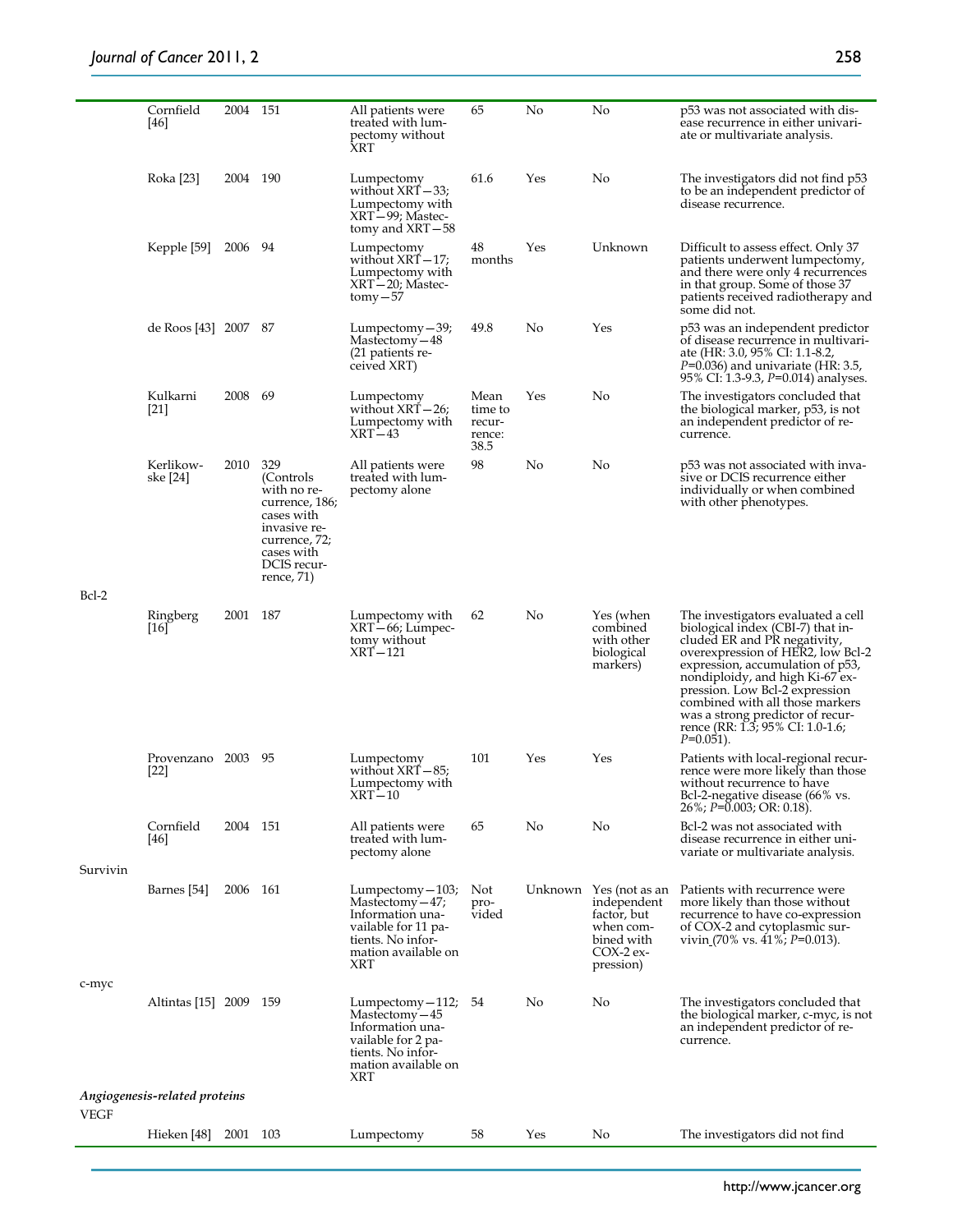j.

Î.

|      |                                         |          | without $XRT-34$ ;<br>Lumpectomy with<br>XRT-41; Mastec-<br>$t$ omy $-28$                                                         | (mean<br>fol-<br>low-up<br>time)            |            |                                                               | VEGF to be an independent pre-<br>dictor of disease recurrence.                                                                                                                                                                                                                                                                                                             |
|------|-----------------------------------------|----------|-----------------------------------------------------------------------------------------------------------------------------------|---------------------------------------------|------------|---------------------------------------------------------------|-----------------------------------------------------------------------------------------------------------------------------------------------------------------------------------------------------------------------------------------------------------------------------------------------------------------------------------------------------------------------------|
| HER1 | Epidermal Growth Factor Receptor Family |          |                                                                                                                                   |                                             |            |                                                               |                                                                                                                                                                                                                                                                                                                                                                             |
|      | Barnes [35]                             | 2005 129 | $Lumpedomy-89;$<br>$Masteromy-40$<br>(8 patients received<br>XRT)                                                                 | 5 years                                     | Unknown No |                                                               | The investigators concluded that<br>the biological marker, HER1, is not<br>an independent predictor of re-<br>currence.                                                                                                                                                                                                                                                     |
|      | Altintas [15] 2009 159                  |          | $Lumpedomy-112;$<br>$masterctomy-45$<br>Information una-<br>vailable for 2 pa-<br>tients. No infor-<br>mation on XRT              | 54                                          | No.        | No                                                            | The investigators concluded that<br>the biological marker, HER1, is not<br>an independent predictor of re-<br>currence.                                                                                                                                                                                                                                                     |
| HER2 |                                         |          |                                                                                                                                   |                                             |            |                                                               |                                                                                                                                                                                                                                                                                                                                                                             |
|      | Ringberg<br> 16                         | 2001 187 | Lumpectomy with<br>XRT-66; Lumpec-<br>tomy without<br>$XRT - 121$                                                                 | 62                                          | No         | Yes (when<br>combined<br>with other<br>biological<br>markers) | The investigators evaluated a cell<br>biological index (CBI-7) that in-<br>cluded ER and PR negativity,<br>overexpression of HER2, low Bcl-2<br>expression, accumulation of p53,<br>nondiploidy, and high Ki-67 ex-<br>pression. HER2 positivity com-<br>bined with all those markers was a<br>strong predictor of recurrence (RR:<br>1.3; $95\%$ CI: 1.0-1.6; $P=0.051$ ). |
|      | Provenzano 2003 95<br>$[22]$            |          | Lumpectomy<br>without $XRT - 85$ ;<br>Lumpectomy with<br>$XRT-10$                                                                 | 101                                         | Yes        | Yes                                                           | Patients with local-regional recur-<br>rence were more likely than those<br>without recurrence to have<br>HER2-positive disease (41% vs.<br>$12\%$ ; OR: 5.0; P=0.008).                                                                                                                                                                                                     |
|      | Roka [23]                               | 2004 190 | Lumpectomy<br>without $XRT - 33$ ;<br>Lumpectomy with<br>XRT-99; Mastec-<br>tomy with XRT-58                                      | 61.6                                        | Yes        | No                                                            | The investigators did not find<br>HER2 to be an independent pre-<br>dictor of disease recurrence.                                                                                                                                                                                                                                                                           |
|      | Cornfield<br>[46]                       | 2004 151 | All patients were<br>treated with lum-<br>pectomy alone                                                                           | 65                                          | No         | No                                                            | HER2 was not associated with<br>disease recurrence in either uni-<br>variate or multivariate analysis.                                                                                                                                                                                                                                                                      |
|      | Barnes [35]                             | 2005 129 | Lumpectomy-89;<br>Mastectomy-40<br>(8 patients received<br>XRT)                                                                   | 5 years                                     | Unknown No |                                                               | The investigators concluded that<br>the biological marker, HER2, is not<br>an independent predictor of re-<br>currence.                                                                                                                                                                                                                                                     |
|      | Barnes [54]                             | 2006 161 | $Lumpectomy-103;$<br>Mastectomy-47;<br>Information una-<br>vailable for 11 pa-<br>tients. No infor-<br>mation available on<br>XRT | Not<br>pro-<br>vided                        | Unknown No |                                                               | HER2 was not associated with<br>disease recurrence in multivariate<br>analysis.                                                                                                                                                                                                                                                                                             |
|      | Kepple [59]                             | 2006 94  | Lumpectomy<br>without $XRT-17$ ;<br>Lumpectomy with<br>XRT-20; Mastec-<br>$tomy - 57$                                             | 48<br>months                                | Yes        | Unknown                                                       | Difficult to assess effect. Only 37<br>patients underwent lumpectomy,<br>and there were only 4 recurrences<br>in that group. Some of those 37<br>patients received radiotherapy and<br>some did not.                                                                                                                                                                        |
|      | de Roos [43] 2007 87                    |          | $Lumpedomy-39;$<br>$Masteromy-48$<br>(21 patients re-<br>ceived XRT)                                                              | 49.8                                        | No         | No                                                            | HER2 overexpression was associ-<br>ated with recurrence in univariate<br>analysis (HR: 3.1, 95% CI: 1.1-8.7;<br>$P=0.032$ ). However, multivariate<br>analysis did not show HER2<br>overexpression to be an inde-<br>pendent predictor of recurrence.                                                                                                                       |
|      | Kulkarni<br>$[21]$                      | 2008 69  | Lumpectomy<br>without $XRT-26$ ;<br>Lumpectomy with<br>$XRT-43$                                                                   | Mean<br>time to<br>recur-<br>rence:<br>38.5 | Yes        | No                                                            | The investigators concluded that<br>the biological marker, HER2, is not<br>an independent predictor of re-<br>currence.                                                                                                                                                                                                                                                     |
|      | Altintas [15] 2009 159                  |          | $Lumpectomy-112;$<br>$masterctomy-45$<br>Information una-<br>vailable for 2 pa-<br>tients. No infor-<br>mation available on       | 54                                          | No.        | No                                                            | The investigators concluded that<br>the biological marker, HER2, is not<br>an independent predictor of re-<br>currence.                                                                                                                                                                                                                                                     |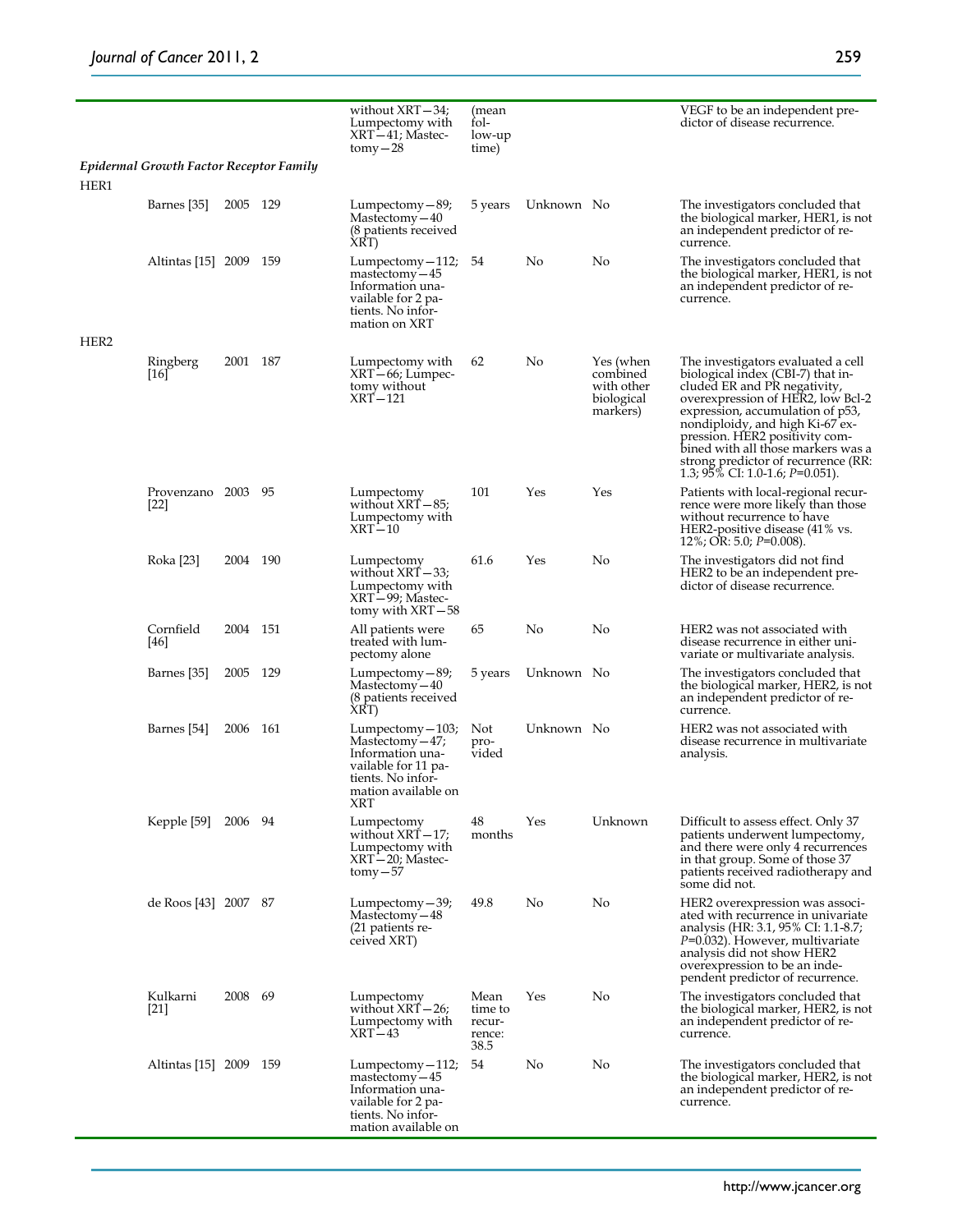|      | Stackievicz<br>[74]                   | 2010 84  |                                                                                                                                                 | XRT<br>$Lumpedomy-80$<br>(43 patients re-<br>ceived XRT); Mas-<br>$tectomy-4$                                        | 94.8    | Yes         | No  | The investigators concluded that<br>the biological marker, HER2, is not<br>an independent risk factor for<br>recurrence.                                                                                                                                                                                                                                                                                                                                                                                                                                                                                |
|------|---------------------------------------|----------|-------------------------------------------------------------------------------------------------------------------------------------------------|----------------------------------------------------------------------------------------------------------------------|---------|-------------|-----|---------------------------------------------------------------------------------------------------------------------------------------------------------------------------------------------------------------------------------------------------------------------------------------------------------------------------------------------------------------------------------------------------------------------------------------------------------------------------------------------------------------------------------------------------------------------------------------------------------|
|      | Kerlikow-<br>ske [24]                 | 2010     | 329<br>(Controls)<br>with no re-<br>currence, 186;<br>cases with<br>invasive re-<br>currence, 72;<br>cases with<br>DCIS recur-<br>rence, $71$ ) | All patients were<br>treated with lum-<br>pectomy alone                                                              | 98      | No.         | Yes | In the univariate analysis, patients<br>with DCIS recurrence were more<br>likely than patients without re-<br>currence to have HER2-positive<br>disease $(30\% \text{ vs. } 13\%)$ . HER2 was<br>individually associated with DCIS<br>recurrence. Also, patients with<br>DCIS recurrence were more likely<br>than patients without recurrence<br>to exhibit the ER-HER2+ phenotype<br>$(19\% \text{ vs. } 6.4\%)$ . In addition, a mul-<br>tivariate analysis showed that the<br>phenotype ER-HER2+Ki-67+ was a<br>strong predictor of subsequent<br>DCIS recurrence (OR: 5.8; 95% CI:<br>$2.4 - 14$ ). |
|      | Zhou [25]                             | 2010 392 |                                                                                                                                                 | Lumpectomy<br>without $XRT-158$ ;<br>Lumpectomy with<br>XRT-140; Mastec-<br>$tomy - 94$                              | 97.5    | No          | No  | The investigators looked at ba-<br>sal-like tumors (tumors negative<br>for ER, PR, and HER2). In the<br>univariate and multivariate anal-<br>yses, basal-like DCIS was associ-<br>ated with a higher risk of local<br>recurrence $(HR: 1.7)$ than<br>non-basal-like DCIS (HR: 1.8).<br>However, the difference was not<br>statistically significant. (Note: The<br>authors do not state in the paper<br>how many patients with basal-like<br>DCIS developed a recur-<br>rence – they only report HRs in the<br>tables.)                                                                                 |
|      | Witkiewicz<br> 61                     | 2010 97  |                                                                                                                                                 | All patients under-<br>went lumpectomy<br>(no information was<br>available about<br>XRT)                             | 110.8   | No          | No  | The investigators did not find<br>HER2 to be an independent pre-<br>dictor of recurrence.                                                                                                                                                                                                                                                                                                                                                                                                                                                                                                               |
|      | Holmes [58] 2011 141                  |          |                                                                                                                                                 | All patients under-<br>went lumpectomy<br>alone                                                                      | 125     | No          | Yes | Univariate analysis with respect to<br>time to recurrence found HER2<br>overexpression to be associated<br>with local recurrence $(P=0.028)$ . In<br>the multivariate analysis, HER2<br>overexpression was an independ-<br>ent predictor of disease recurrence<br>(HR: 1.82, 95% CI: 1.03-3.22,<br>$P=0.041$ ).                                                                                                                                                                                                                                                                                         |
| HER3 |                                       |          |                                                                                                                                                 |                                                                                                                      |         |             |     |                                                                                                                                                                                                                                                                                                                                                                                                                                                                                                                                                                                                         |
|      | Barnes [35]                           | 2005 129 |                                                                                                                                                 | Lumpectomy-89; 5 years Unknown No<br>$Masteromy-40$<br>(8 patients received<br>XRT)                                  |         |             |     | The investigators concluded that<br>the biological marker, HER3, is not<br>an independent predictor of re-<br>currence.                                                                                                                                                                                                                                                                                                                                                                                                                                                                                 |
|      | Altintas [15] 2009 159                |          |                                                                                                                                                 | $Lumpedomy-112;$<br>$masterctomy-45$<br>Information una-<br>vailable for 2 pa-<br>tients. No infor-<br>mation on XRT | -54     | No.         | No  | The investigators concluded that<br>the biological marker, HER3, is not<br>an independent predictor of re-<br>currence.                                                                                                                                                                                                                                                                                                                                                                                                                                                                                 |
| HER4 |                                       |          |                                                                                                                                                 |                                                                                                                      |         |             |     |                                                                                                                                                                                                                                                                                                                                                                                                                                                                                                                                                                                                         |
|      | Barnes [35]                           | 2005 129 |                                                                                                                                                 | Lumpectomy $-89$ ;<br>$Masteromy-40$<br>(8 patients received<br>XRT)                                                 | 5 years | Unknown Yes |     | The investigators concluded that<br>HER4 expression is an independ-<br>ent predictor of a reduced risk of<br>recurrence (OR: 0.69, 95% CI:<br>$0.48 - 0.98$ , $P = 0.038$ ).                                                                                                                                                                                                                                                                                                                                                                                                                            |
|      | Altintas [15] 2009 159                |          |                                                                                                                                                 | $Lumpedomy-112;$<br>$masterctomy-45$<br>Information una-<br>vailable for 2 pa-<br>tients. No infor-<br>mation on XRT | -54     | No.         | No  | The investigators concluded that<br>the biological marker, HER4, is not<br>an independent predictor of re-<br>currence.                                                                                                                                                                                                                                                                                                                                                                                                                                                                                 |
|      | Extracellular matrix-related proteins |          |                                                                                                                                                 |                                                                                                                      |         |             |     |                                                                                                                                                                                                                                                                                                                                                                                                                                                                                                                                                                                                         |
| CD10 |                                       |          |                                                                                                                                                 |                                                                                                                      |         |             |     |                                                                                                                                                                                                                                                                                                                                                                                                                                                                                                                                                                                                         |
|      | Toussaint                             | 2010 154 |                                                                                                                                                 | Surgical infor-                                                                                                      | 6 years | Yes         | Yes | According to the multivariate                                                                                                                                                                                                                                                                                                                                                                                                                                                                                                                                                                           |